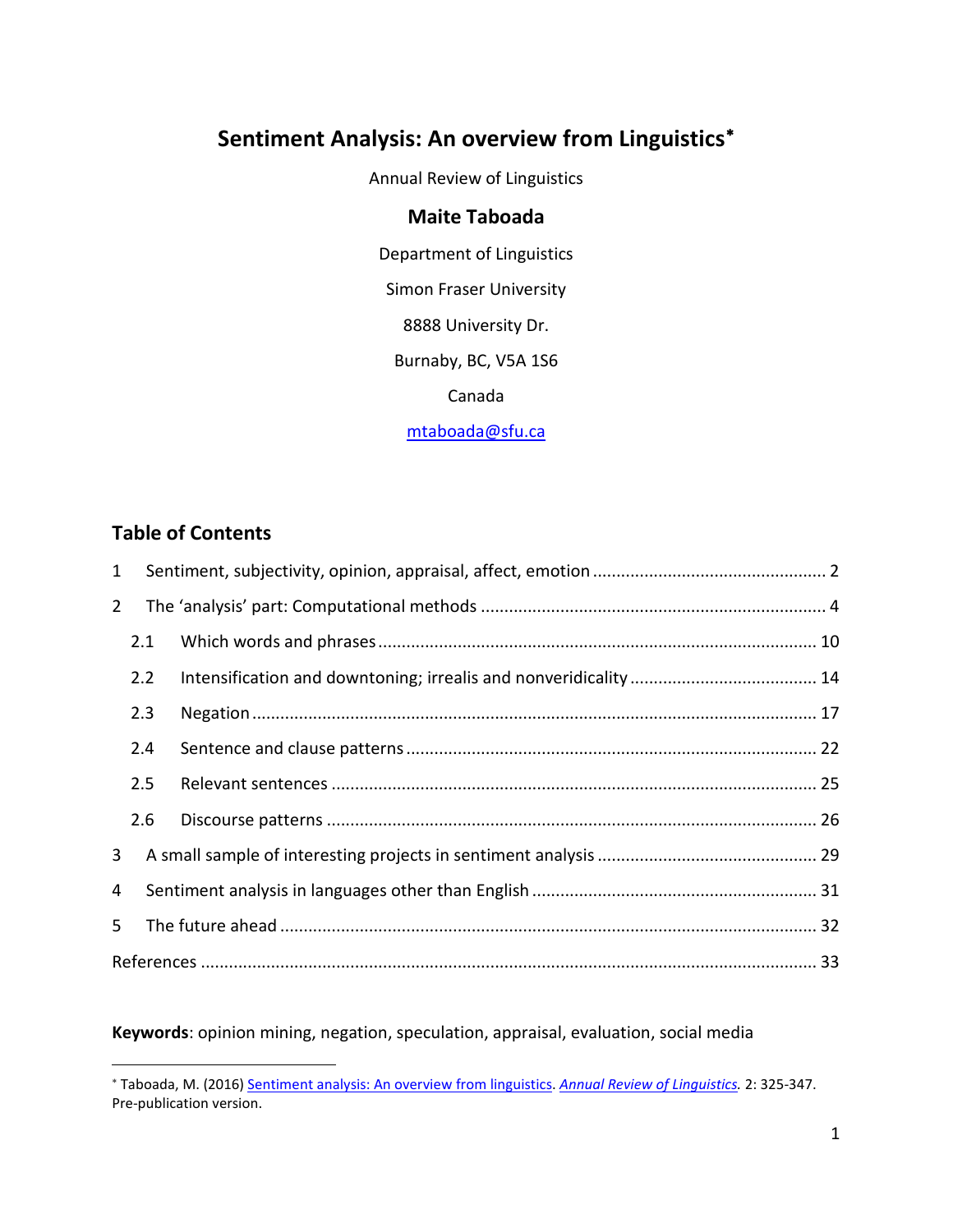**Abstract**: Sentiment analysis is a growing field at the intersection of linguistics and computer science, which attempts to automatically determine the sentiment, or positive/negative opinion, contained in text. Sentiment can be characterized as positive or negative evaluation expressed through language. Common applications of sentiment analysis include the automatic determination of whether a review posted online (of a movie, a book, or a consumer product) is positive or negative towards the item being reviewed. Sentiment analysis is now a common tool in the repertoire of social media analysis carried out by companies, marketers and political analysts. Research on sentiment analysis extracts information from positive and negative words in text, from the context of those words, and the linguistic structure of the text. This brief survey examines in particular the contributions that linguistic knowledge can make to the problem of automatically determining sentiment.

## <span id="page-1-0"></span>**1 Sentiment, subjectivity, opinion, appraisal, affect, emotion**

"I feel, therefore I am" could have preceded Descartes' statement. Feelings seem more primitive than thought, yet they constitute a significant portion of our lives. Emotions, opinion, and their expression in language are probably one of the most fundamental human traits. Martin and White (2005) suggest that the expression of emotional states, or affect, is institutionalized into two further categories. The first one is the expression of judgement towards other people, and the second the categorization of appreciation, or aesthetic opinion. Together affect, judgment and appreciation capture how we convey our feelings and opinions, the object of study of sentiment analysis.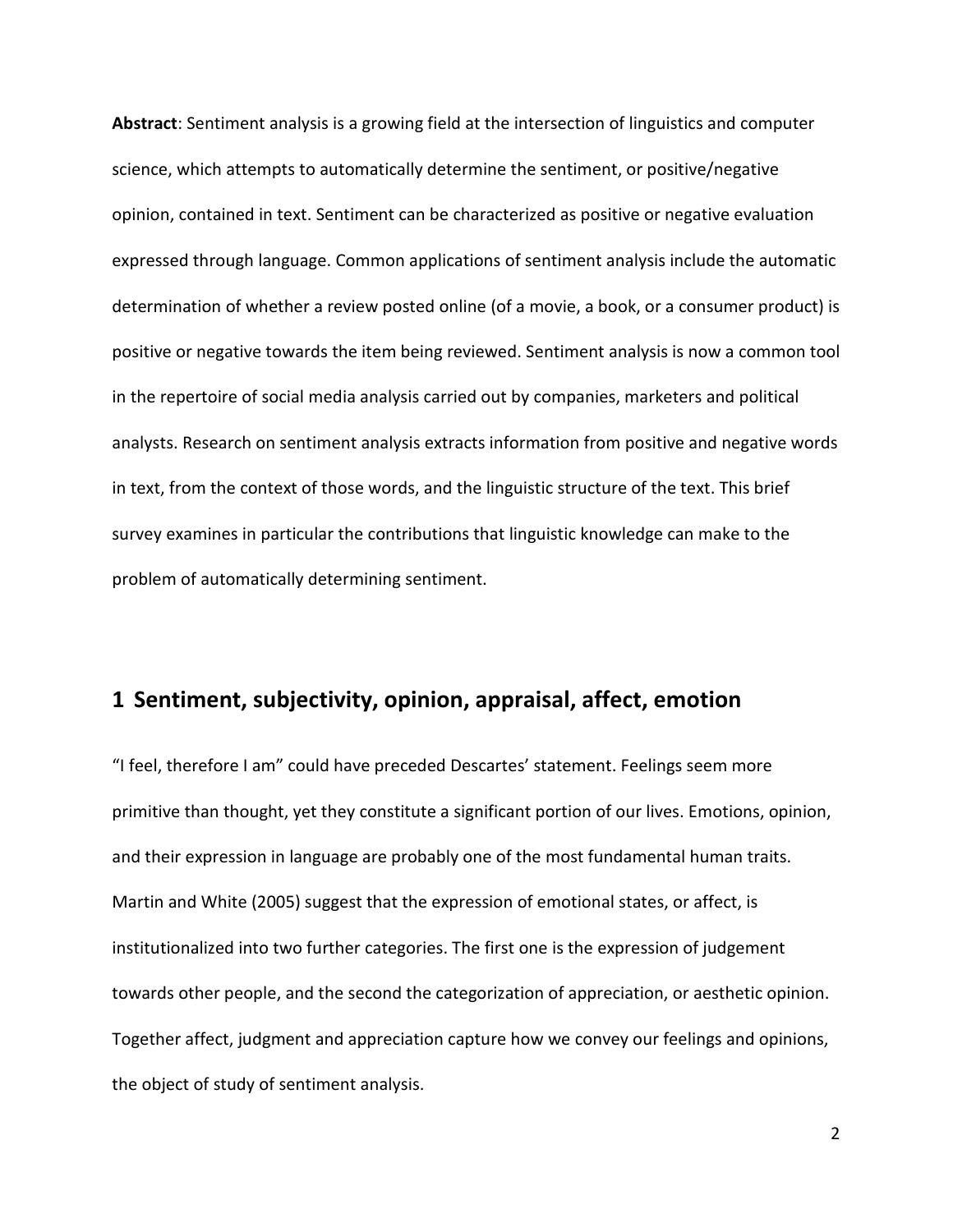This expression of emotions and evaluations is studied under different umbrella terms in linguistics and other social sciences. In linguistics, studies of affect (Batson et al 1992), subjectivity and point of view (Banfield 1982, Langacker 1990, Traugott 1995, Traugott 2010), evidentiality (Aikhenvald 2004, Chafe & Nichols 1986), attitudinal stance (Biber & Finegan 1988, Biber & Finegan 1989), modality (Bybee & Fleischman 1995, Palmer 1986, Portner 2009) and appraisal (Martin & White 2005), to mention just a few in each area, all aim at explaining how we use language to convey emotions, evaluation and subjectivity. Defining each of those terms could easily take up an entire paper. For the current purposes, I will refer to subjectivity as the linguistic expression of belief, emotion, evaluation, or attitude (Wiebe 1994). This in contrast to objective statements, which present events or describe the state of the world.

Research in linguistics, communication and psychology has studied how we express, understand and are affected by the expression of subjectivity (Caffi & Janney 1994, Krippendorf 2004); how we associate emotions and opinion to certain linguistic aspects, such as specific words or syntactic patterns (Biber & Finegan 1989, Hunston 2011, Stein 1995); and how we can classify linguistic expressions according to the type of opinion that they convey (Martin & White 2005). In this survey I will concentrate on what has come to be called *sentiment*, the expression of subjectivity as either a positive or negative opinion. A closely related area is the study of emotion and emotive terms, in particular their classification (anger, surprise, fear, etc.). Some projects attempt at capturing both, but the research I will describe here mostly deals with sentiment. Many of the techniques and approaches, however, are applicable to the study and classification of emotions as they are expressed in language.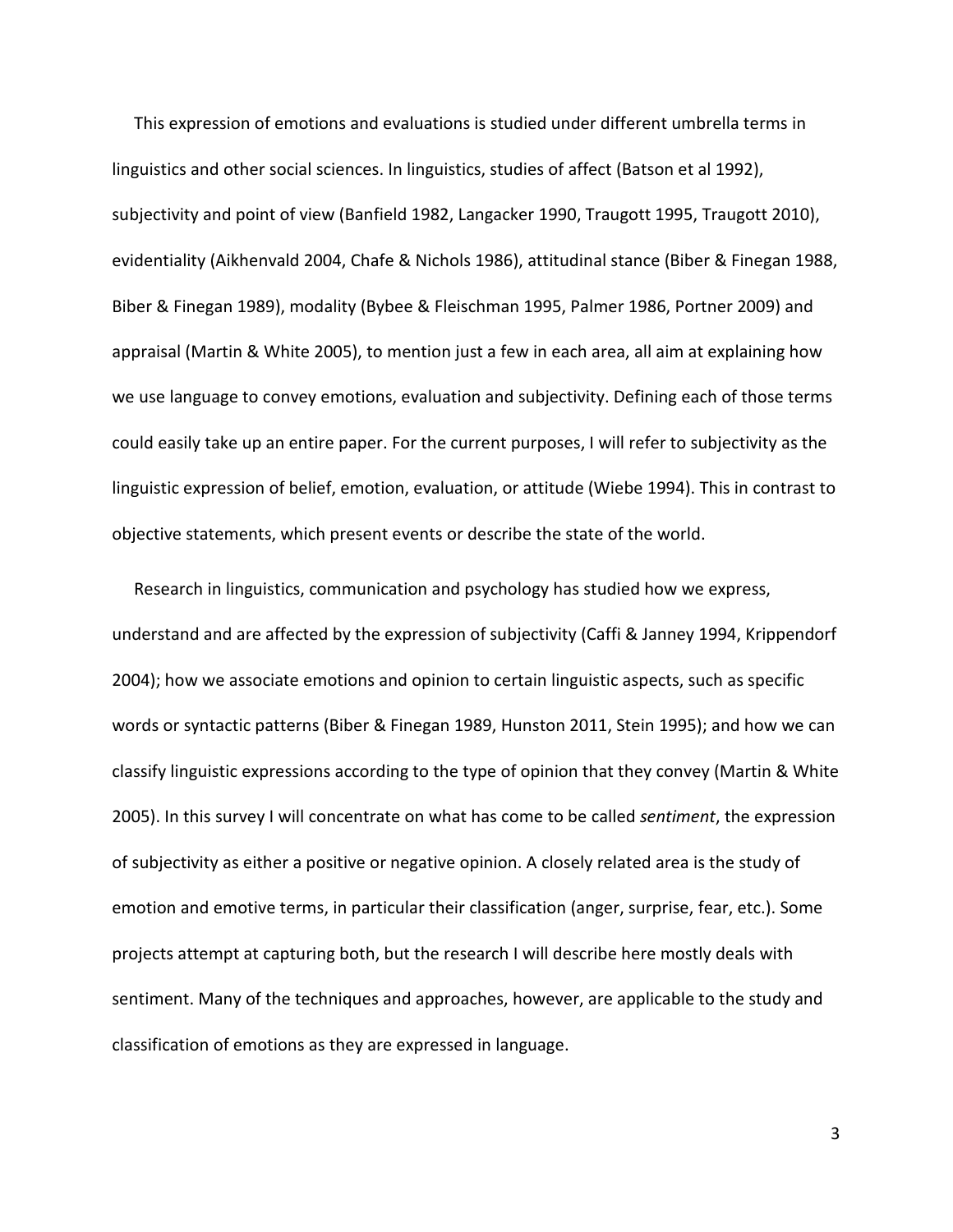The purely theoretical interest in the study of subjectivity and evaluation has been accompanied, in the last few years, by an increased attention to how we express opinion online. This has opened up the field of sentiment analysis in computer science and computational linguistics, whereby subjectivity, opinion and evaluation are captured, for various purposes. This area of research is also referred to as "opinion mining", perhaps due to interest from researchers in data mining and big data.

In this paper, I briefly summarize the different approaches to extracting sentiment and opinion automatically, and present the state of the art. In particular, I will discuss the aspects of sentiment analysis most relevant to linguistics, and where interaction would be beneficial. General surveys from a computational point of view are presented by Pang and Lee (2008), Liu (2012) and Sonntag and Stede (2014), whereas Feldman (2013) is a short overview for a lay audience.

# <span id="page-3-0"></span>**2 The 'analysis' part: Computational methods**

The approaches and terminology vary, but the main goal is to determine whether a text, or a part of it, is subjective or not and, if subjective, whether it expresses a positive or a negative view. The direction of the opinion (i.e., whether positive or negative) is sometimes referred to as semantic orientation. Esuli and Sebastiani (2006) define the problem as having three different aspects: (i) determining the text's subjectivity (i.e., whether the text is factual in nature or whether it expresses an opinion on its subject matter); (ii) determining the text's polarity, or deciding if a given subjective text expresses a positive or negative opinion on its subject matter; and (iii) determining the strength of the text's polarity (i.e., deciding whether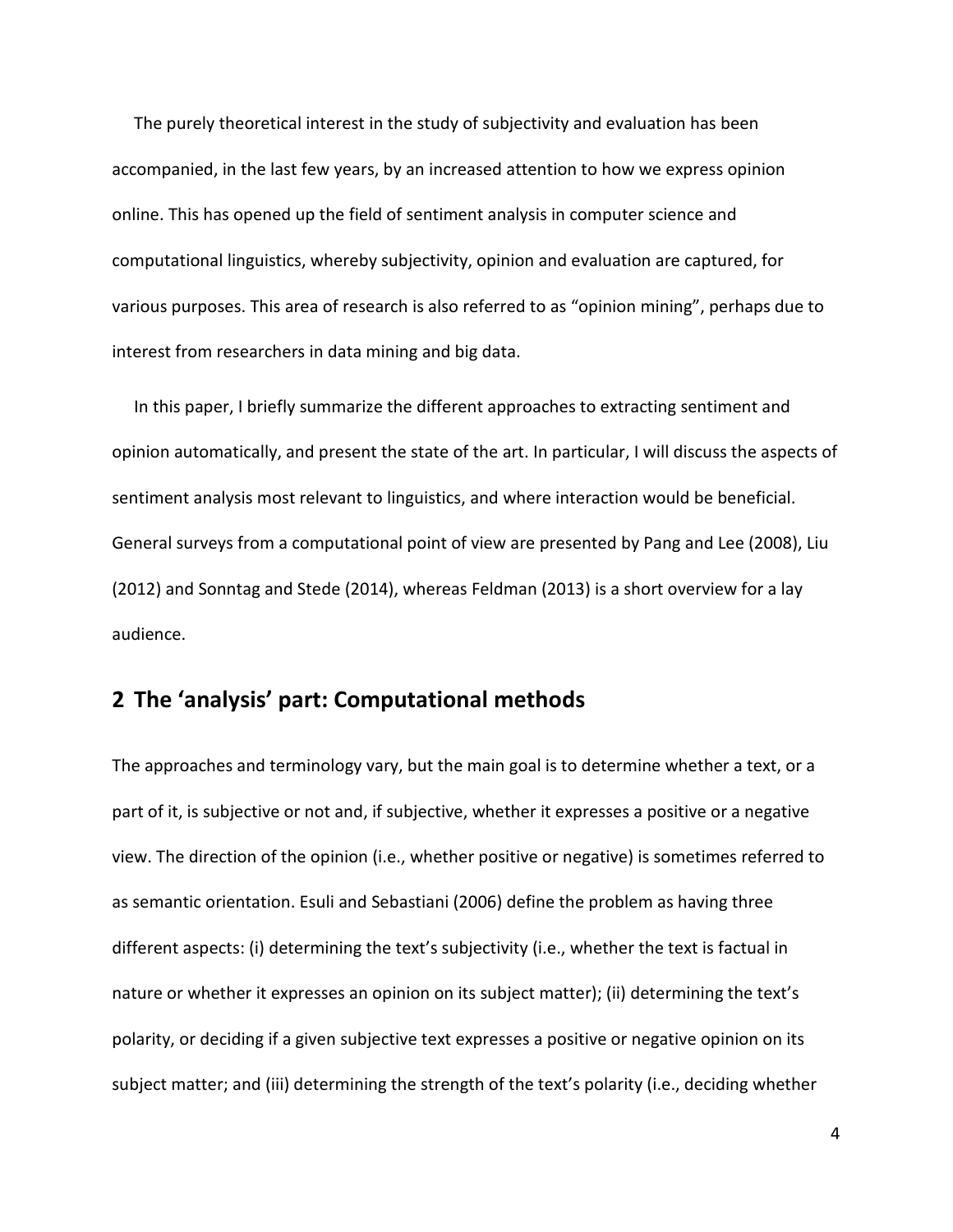the positive opinion expressed by a text on its subject matter is weakly positive, mildly positive, or strongly positive).

Kim and Hovy (2004) further incorporate the source, and define opinion as a quadruple, [Topic, Holder, Claim, Statement], in which the Holder believes a Claim about the Topic, and associates a Sentiment with that belief. The sentiment may be positive or negative.

Much of the work has focused on analyzing reviews of movies, books and consumer products (Dave et al 2003, Hu & Liu 2004, Kennedy & Inkpen 2006, Turney 2002). There is also an emerging field of analysis of political discourse (Efron 2004, Mullen & Malouf 2006), including opinion pieces in newspapers. Such work can find applications in search engines: when searching for reviews of a movie, one could ask for a further classification of the reviews into positive or negative. Companies are also interested in their reputation, and that of their products. It is in their interest to track on-line discussions and evaluate whether they are positive or negative. The applications in political life and policy-making are obvious: A new form of polling, in which pollsters track on-line discussions, rather than ask questions, could emerge. Some projects also track the evolution of financial markets by following discussion on-line (Ahmad et al 2006), or investor sentiment from message boards (Das & Chen 2001). In another project, we used these methods to track literary reputation using historical reviews (Taboada et al 2006). The methods can also be applied to e-mail messages (Spertus 1997) and customer service enquiries (Gamon 2004). Most recent applications have involved forms of blogging and microblogging, such as Twitter or Facebook messages (Kiritchenko et al 2014, Mohammad et al 2013, Ortigosa et al 2014, Thelwall et al to appear, Vilares et al 2015), including the Hedonometer project, an attempt to measure happiness in Twitter (Dodds et al 2015).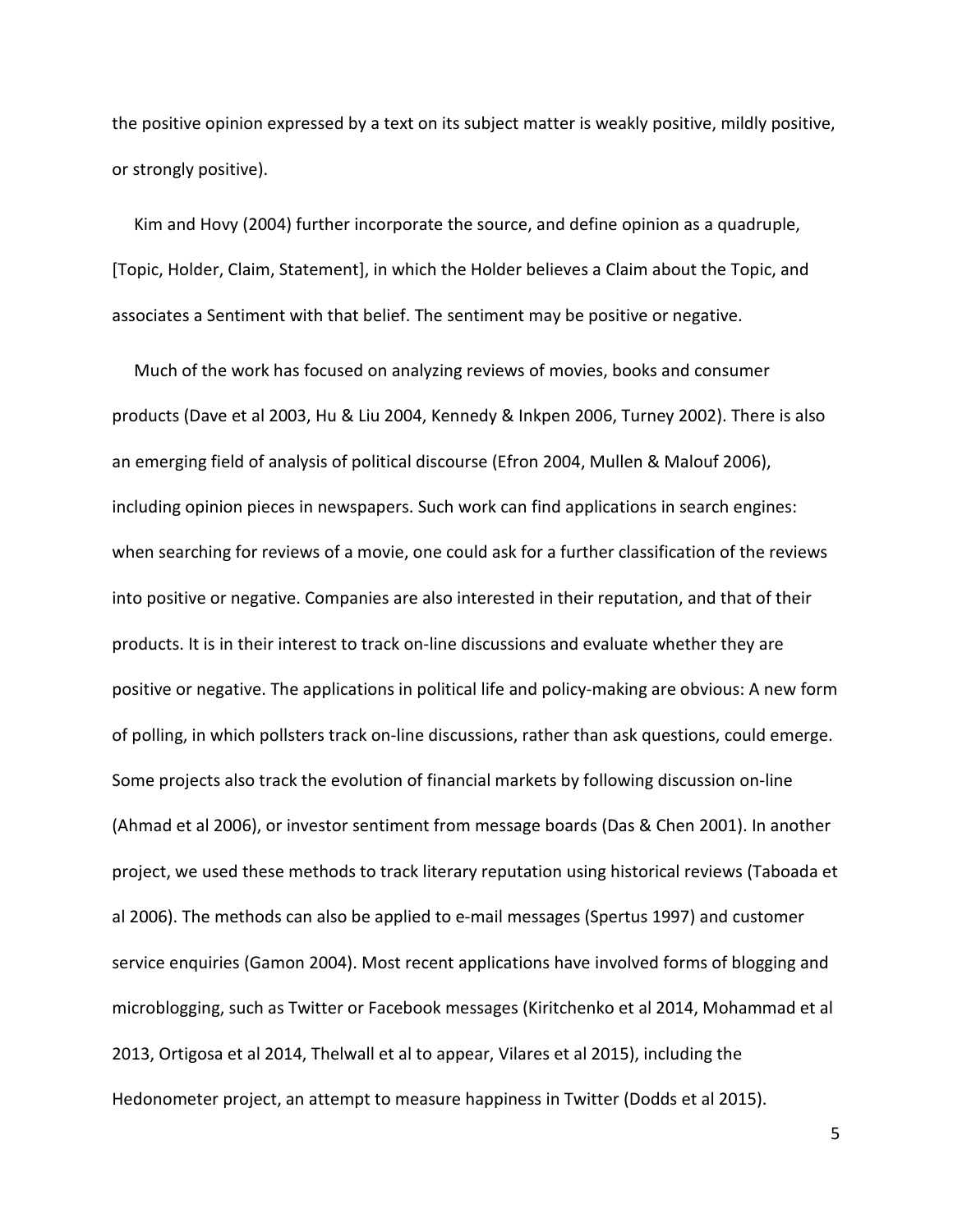The basic task in sentiment analysis, then, is to have enough information so that, when a new item (tweet, sentence, headline, excerpt or whole text) needs to be processed, its characteristics can be extracted to decide whether it contains positive or negative sentiment, based on existing information. The crucial aspect of the task is where that information comes from. Two main approaches exist to the problem: machine learning or lexicon-based. In the machine learning approach, a classifier is built that can determine the polarity of new texts. The classifier is built thanks to labelled instances of other items (sentences, documents, etc.). This is referred to as supervised learning, because the classifier is given direction in terms of which are good or bad examples of the class. The classifier learns that certain characteristics distinguish a positive from a negative text. Those characteristics are parameters in the learning, and tend to be unigrams, that is, individual words or tokens that are present in the training dataset. The classification may be binary (positive and negative), or may include a neutral category. The advantages of the machine learning approach are that, given a labelled dataset, that is, one where documents have been previously determined to be positive or negative, training is trivial, and a classifier can be built quite quickly with existing tools, e.g., WEKA, by Witten and Frank (2005). For instance, a number of classifiers have been built using a set of 2,000 movie reviews, labelled according to whether their evaluation of the movie discussed is positive or negative (Pang et al 2002). Their performance in most cases is around 80% or above. That is, the resulting classifiers are able to correctly determine the polarity of unseen data 80% of the time (Andreevskaia & Bergler 2008, Bloom et al 2007, Dinu & Iuga 2012, Prabowo & Thelwall 2009, Socher et al 2011, Yessenalina et al 2010, among many others)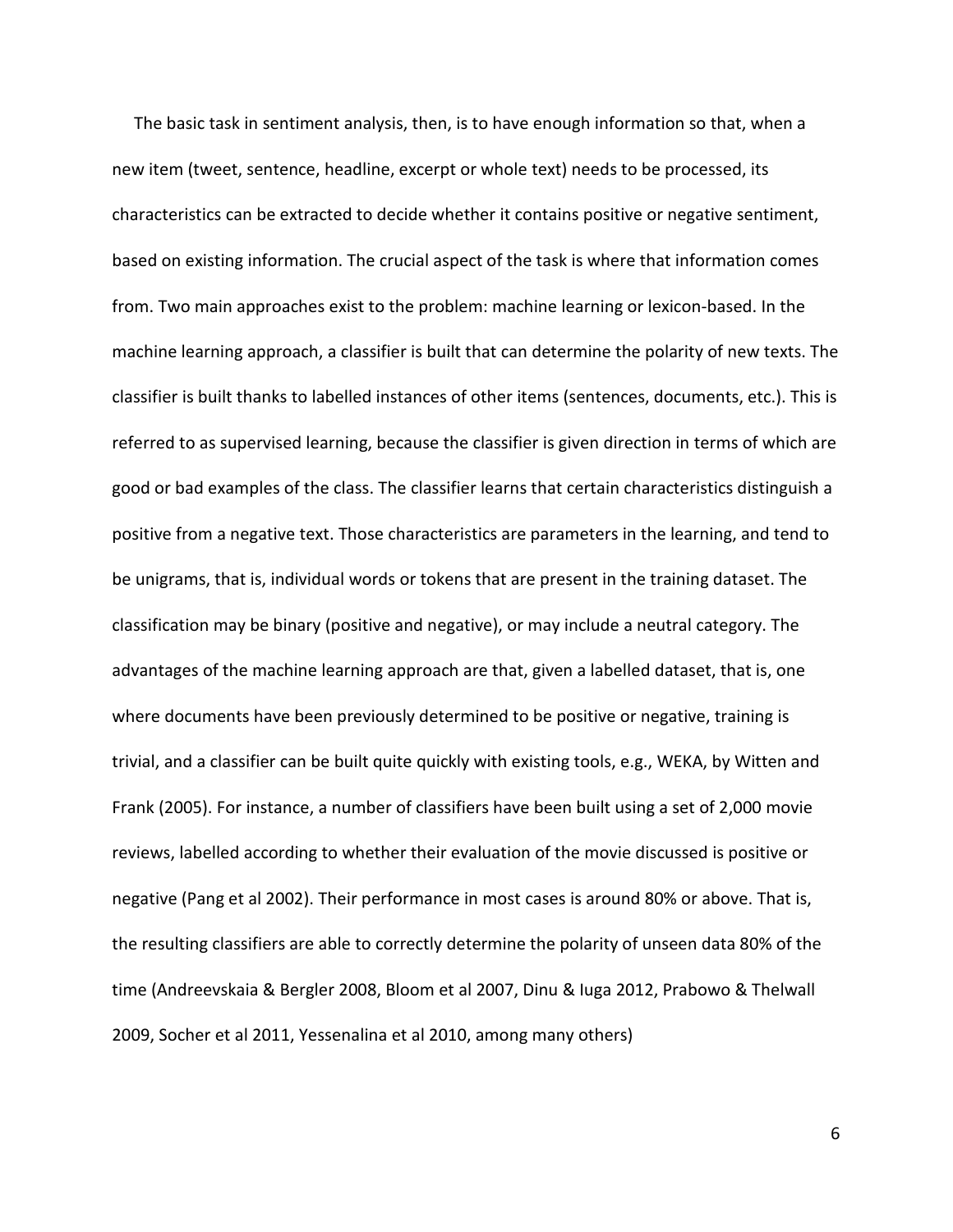While machine learning approaches are desirable because of their accuracy, they often suffer from a number of disadvantages. First of all, because they are trained on very specific data, they are typically not portable to new types. Applying the model to new contexts and datasets will typically require new training data and thus extensive human coding. For instance, most of the classifiers built using movie review data suffer from bias towards that data, and would not be able to capture some of the nuances and particular characteristics of other types of text, such as formal reviews, or blog posts.

One of the most successful models for sentiment analysis is the Stanford Deep Learning for Sentiment Analysis (Socher et al 2013). This is quite a different machine learning approach, because the labels are not documents or sentences, but phrases, and their analysis in a parse tree. Because parsing information is used, the classifier in effect learns grammatical information along with clues to identify the polarity of individual words. Socher et al (2013: 1633) argue that "[f]rom a linguistic or cognitive standpoint, ignoring word order in the treatment of a semantic task is not plausible".

The other main approach to sentiment analysis is the lexicon-based, or dictionary-based method. These are often also referred to as rule-based, because the dictionaries are applied following certain rules. On this approach, sentiment values of text are derived from the sentiment orientation of the individual words in the text, and using an existing dictionary. The dictionary contains words and their polarity (*excellent* is positive; *horrible* is negative). When a new text is encountered, words in the text are matched to words in the dictionary, and their values aggregated, using various algorithms for aggregation. An aggregation of the positive/negative values of the words in the text produces the semantic orientation for the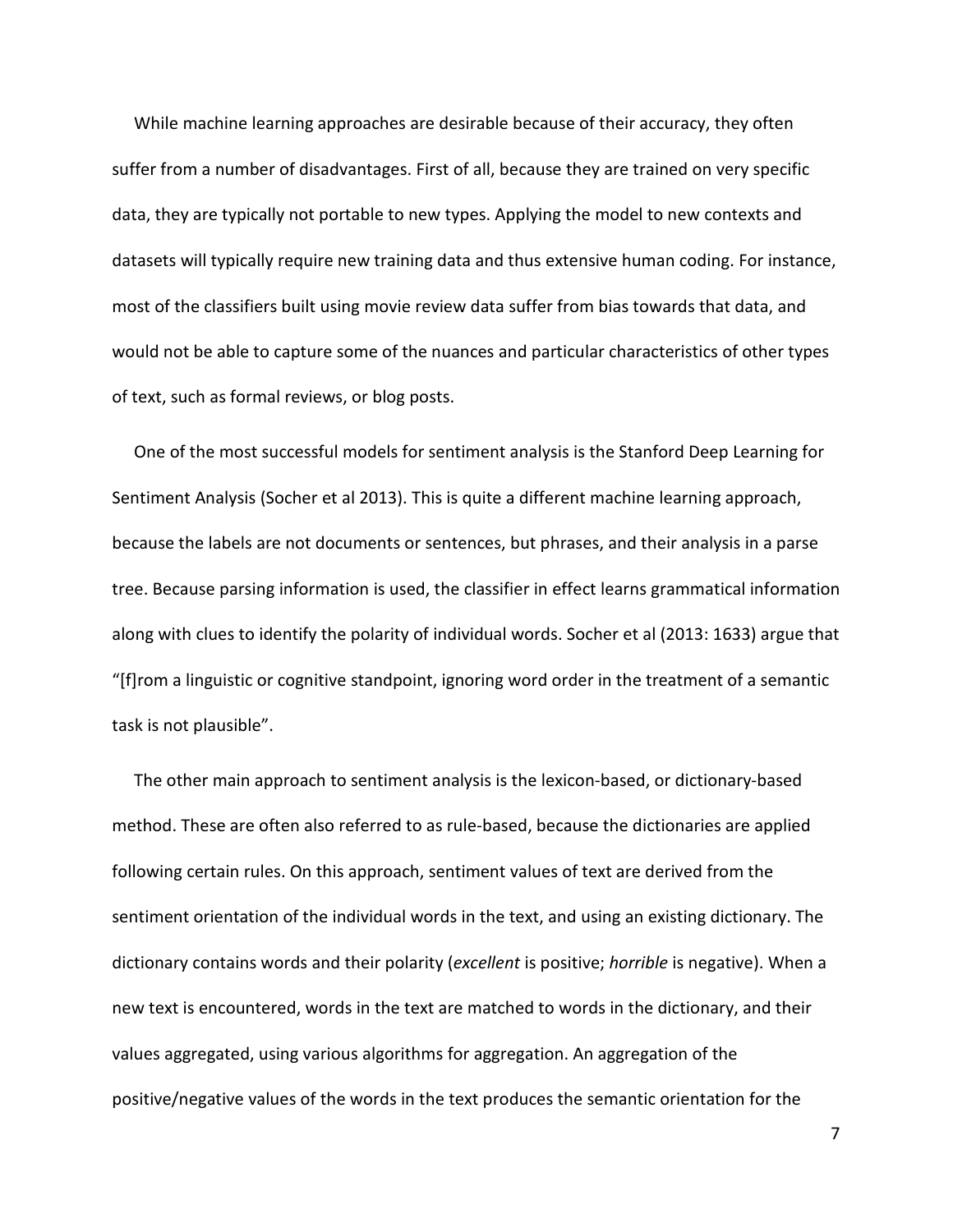entire text. A simplified representation of the two methods is provided i[n Figure 1.](#page-7-0) Serrano-Guerrero et al (in press) also provide a visual classification of the different methods for sentiment analysis.



<span id="page-7-0"></span>Figure 1. Machine learning and lexicon-based approaches to sentiment analysis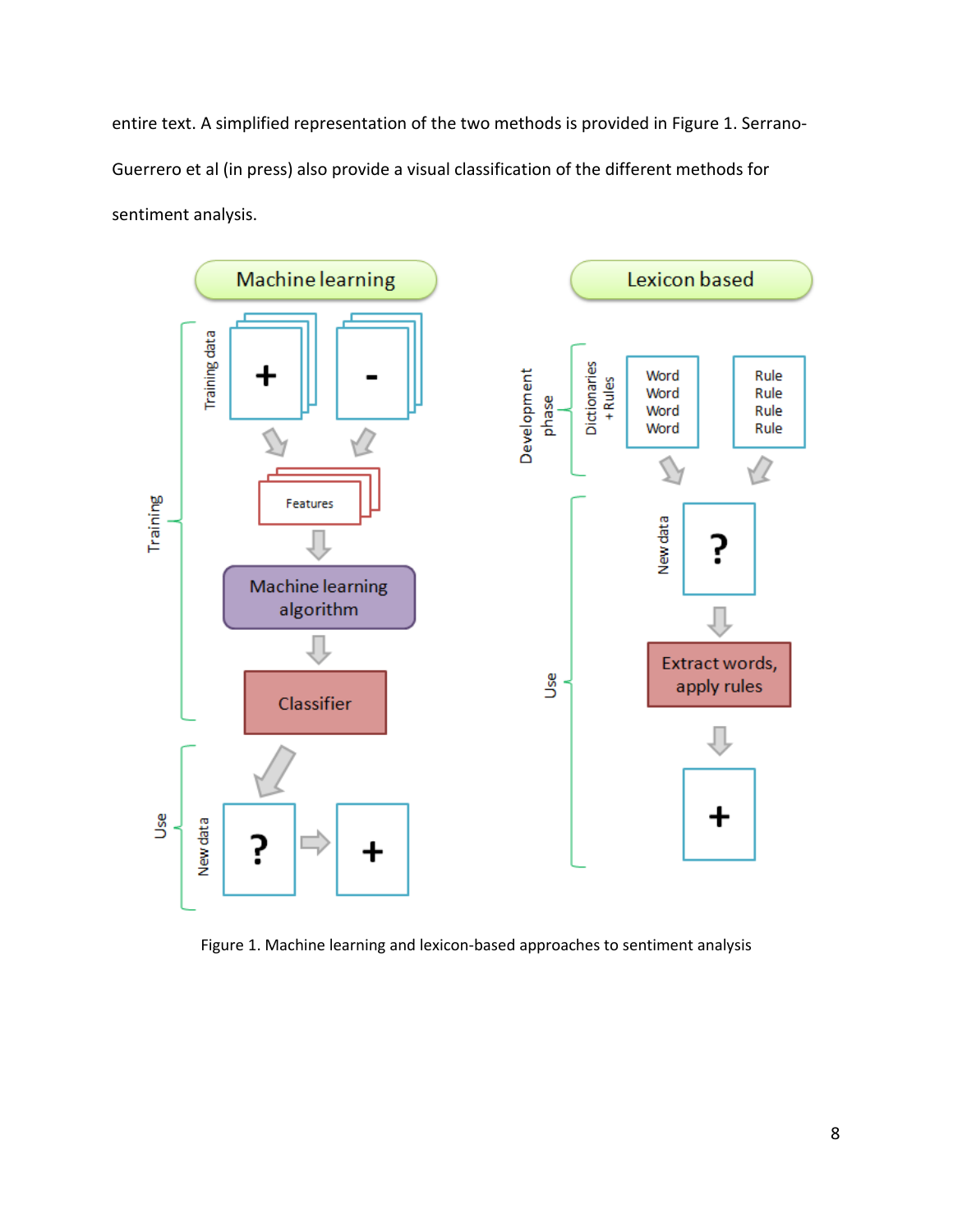Lexicon-based methods have been shown to be robust across different domains without changing the dictionaries (Taboada et al 2011). Furthermore, Brooke et al (2009) showed that porting dictionaries to a new language or a new domain is not an onerous task, and probably one less onerous than labelling data in a new domain for a classifier. Lexicon-based models make use of the linguistic information contained in the text. Because they show the most promise in terms of a good synergy between computational and linguistic approaches, I will focus on these methods for the rest of the section, describing which linguistic aspects contribute to accurate extraction of sentiment.

The lexicon approach entails determining which words or phrases are relevant (i.e., which words capture the evaluative meaning of a sentence or text); which sentences are relevant (i.e., are some sentences or parts of a text more representative of its orientation?); and how to aggregate the individual words or phrases extracted. I discuss each in turn below.

[Somewhere here, add the following side bar]

## **The nature of online text**

Recent sentiment analysis research in the domain of tweets, blogs and Facebook posts has shown that adaptations are always necessary. Most researchers perform a first-pass cleaning of the data, correcting spelling mistakes, removing hashtags and URLs, and in general making the text more like formal written text, which is what most taggers and parsers expect. If dictionaries are used, they are also adapted, by including emoticons and common online abbreviations. In machine learning approaches, however, the very nature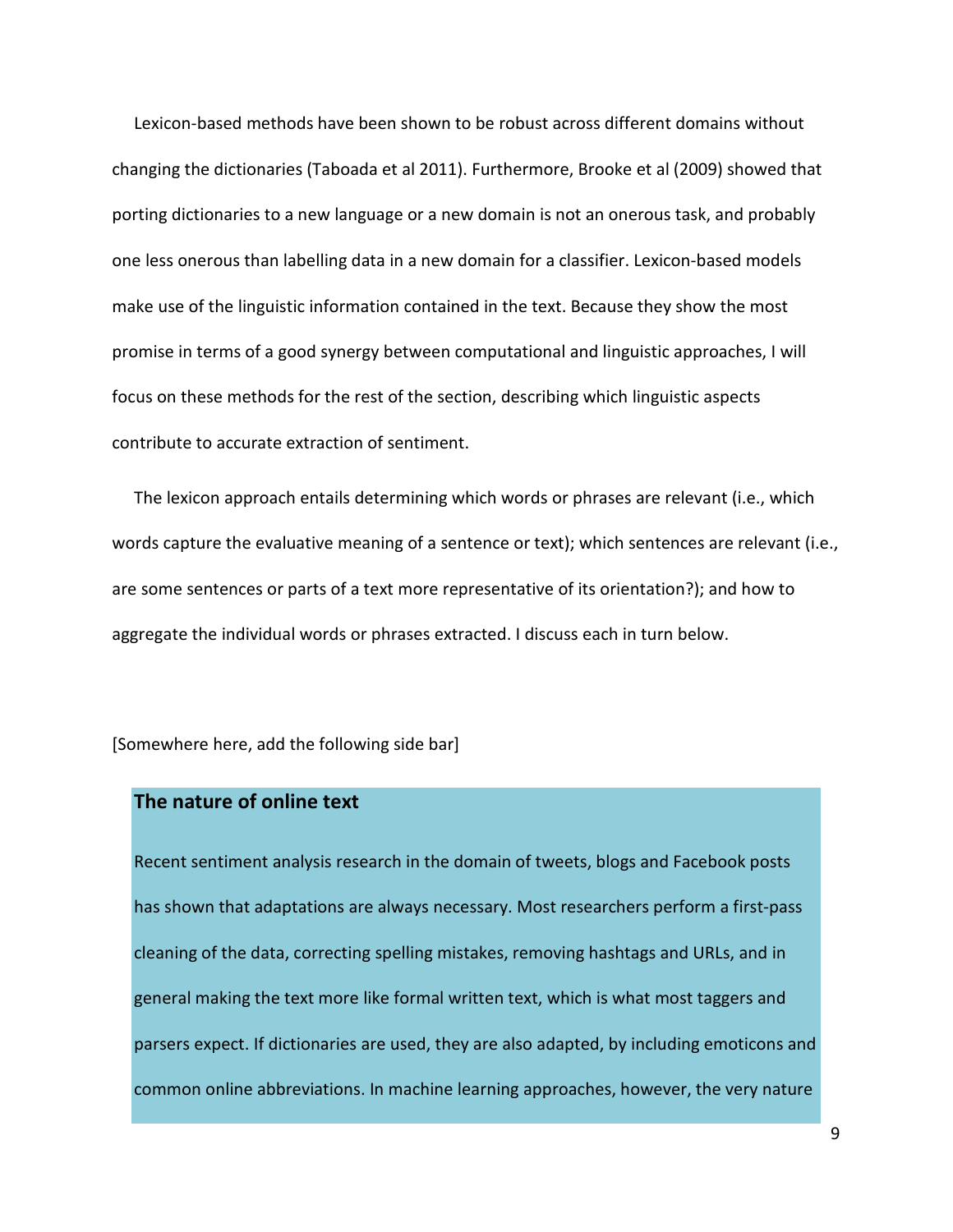of online text is exploited as a feature. The presence of capitalization and extra punctuation is often indicative of strong opinion, and can be added as a feature in classification.

#### <span id="page-9-0"></span>**2.1 Which words and phrases**

Most research in sentiment analysis has focused on the evaluative nature of adjectives. Adjectives convey much of the subjective content in a text, and a great deal of effort has been devoted to extracting semantic orientation (i.e., positive and negative values) for adjectives. Hatzivassiloglou & McKeown (1997) pioneered the extraction of semantic orientation by association, using coordination: The phrase *excellent and X* predicts that *X* will be a positive adjective, in a situation where we do not know the polarity of *X*. Turney (2002), and Turney & Littman (2002, 2003) used a similar method, but this time using the Web as corpus. In their method, the adjective *X* is positive if it appears mostly in the vicinity of other positive adjectives, not only in a coordinated phrase.

Researchers have increasingly noticed, however, that a great deal of sentiment is conveyed through other parts of speech, such as nouns (*masterpiece, disaster*), verbs (*love, hate*) or adverbs (*skilfully, poorly*), and phrases that contain those words (Benamara et al 2007, Subrahmanian & Reforgiato 2008). Interesting is the exclusive use of verbs by Sokolova and Lapalme (2008), perhaps because, in some contexts, direct evaluation as expressed by positive and negative adjectives is avoided. (The authors studied consumer reviews and US Congressional debates.)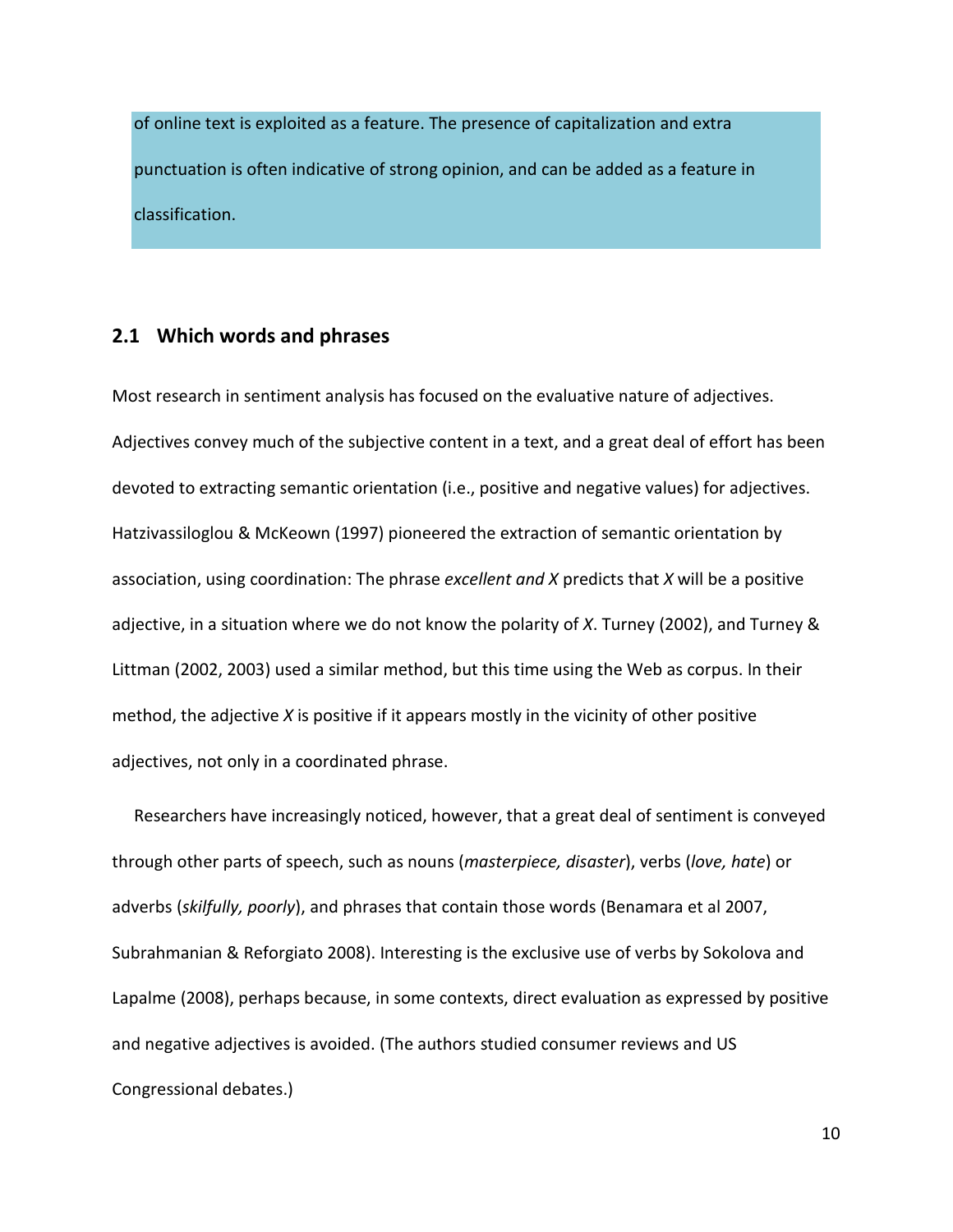Dictionaries tend to contain lists of positive and negative words (i.e., polarity). Many lexiconbased approaches also include information about strength, i.e., how positive or negative the word is. For instance, in the subjectivity dictionary of Wiebe and colleagues (Wiebe et al 2004, Wilson et al 2009), words can fall into the following categories:

- Positive strong absolve, accolade, altruistic
- Positive weak accept, abundance, affluent
- Neutral accentuate, alliance, alert
- Negative weak abolish, addiction, alienated
- Negative strong abuse, abomination, afraid

Other dictionaries have a more fine-grained scale. The dictionary in our system, the Semantic Orientation Calculator (SO-CAL) has a 10-point scale, from -5 to +5, which has been shown to be consistent with the judgements of human subjects (Taboada et al 2011). A sample list of words and their values in different dictionaries is provided in [Table 1.](#page-11-0) The Subjectivity dictionary refers to the dictionary of Wiebe and colleagues from which the words above are taken. SO-CAL is the dictionary of Taboada et al (2011), whereas SentiWordNet (Baccianella et al 2010) is a set of words extracted from WordNet, with positive, negative and objective values added. SentiWordNet does have strength associated to these words, but it needs to be computed across different senses and parts of speech for the same word. For simplicity, we have simply noted polarity here. Finally, the Macquarie dictionary is a large collection of words annotated with semantic orientation by traversing the Roget's Thesaurus (Mohammad et al 2009).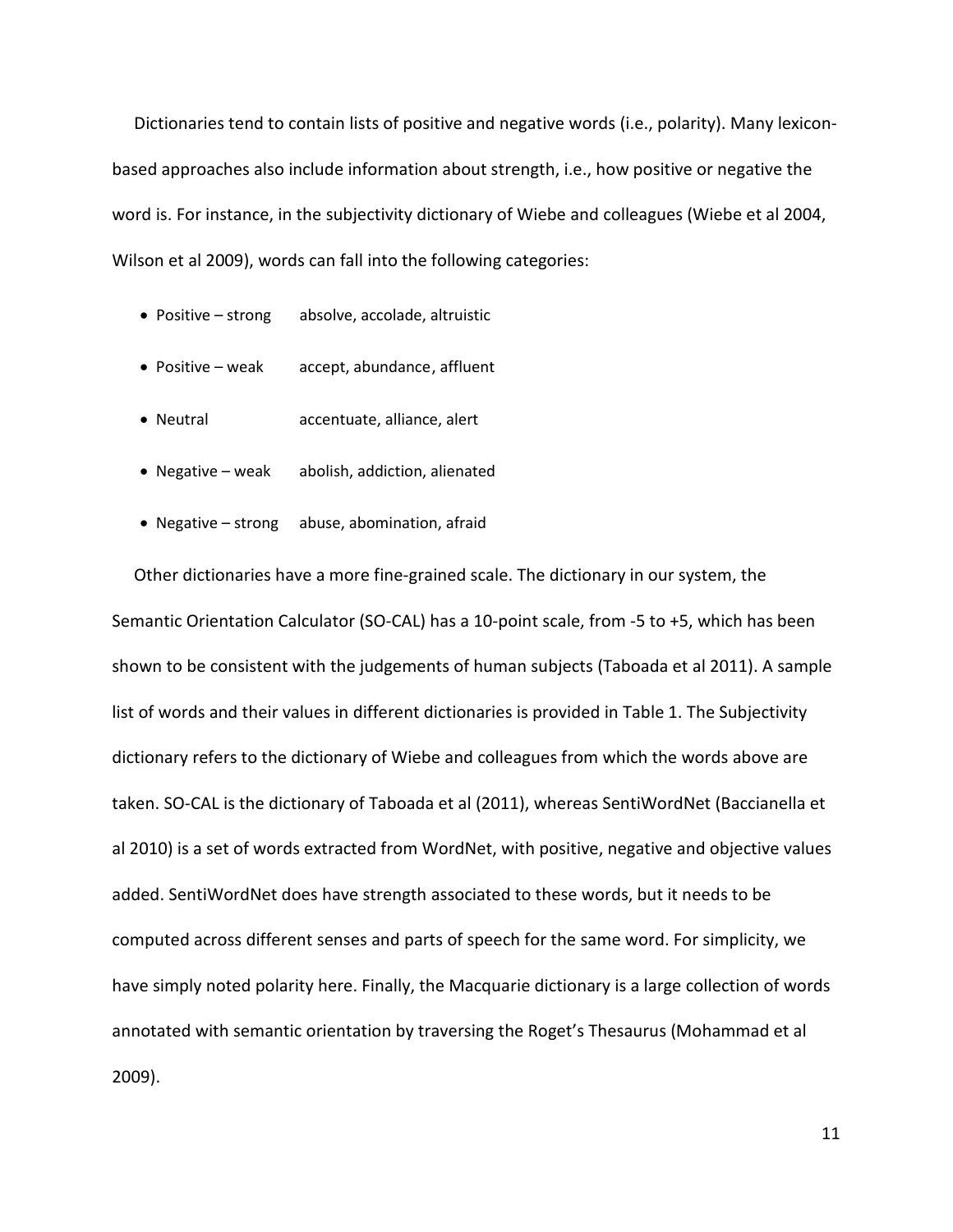|             | Subjectivity      | SO-CAL | SentiWordNet | Macquarie  |
|-------------|-------------------|--------|--------------|------------|
|             | dictionary        |        |              | dictionary |
| good        | Positive (weak)   | 3      | Positive     | Positive   |
| excellent   | Positive (strong) | 5      | Positive     | Positive   |
| masterpiece | Positive (strong) | 5      | Positive     | Positive   |
| bad         | Negative          | $-3$   | Negative     | Negative   |
|             | (strong)          |        |              |            |
| terrible    | Negative          | $-5$   | Negative     | Negative   |
|             | (strong)          |        |              |            |
| disaster    | Negative          | $-4$   | Negative     | Negative   |
|             | (strong)          |        |              |            |

| Table 1. Sample semantic orientation values for different dictionaries |  |  |
|------------------------------------------------------------------------|--|--|
|------------------------------------------------------------------------|--|--|

<span id="page-11-0"></span>An important question, regardless of the parts of speech being considered, is the coverage of sentiment dictionaries. It is difficult to estimate how large the evaluative lexicon of a language is. Dictionaries for English (the object of the vast majority of the research; see Section [4](#page-30-0) below) range from the roughly 5,000 words of SO-CAL (Taboada et al 2011) or the 8,000 subjectivity clues proposed by Wilson et al (2009) to the 38,000 of SentiWordNet (Baccianella et al 2010) or the almost 76,000 of the Macquarie Semantic Orientation Lexicon (Mohammad et al 2009). It is not clear what the optimal size is, or whether a language can possibly contain dozens of thousands of evaluative terms. Our research group found that a large dictionary tends to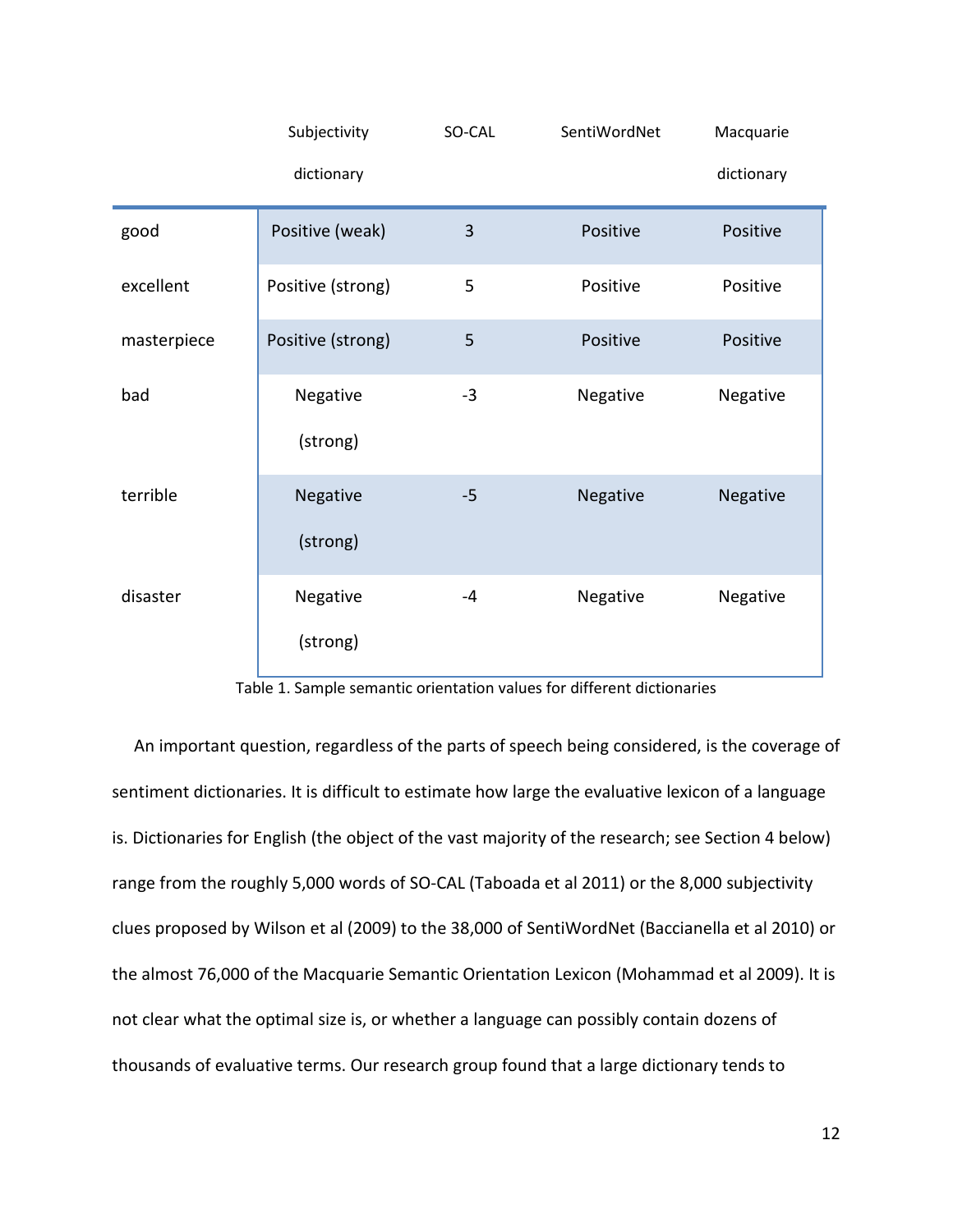capture more noise, leading to inaccurate results in automatic extraction of sentiment (Taboada et al 2011).

Close examination of sentiment dictionaries, and of the opinions expressed (particularly) online has revealed a relatively higher frequency of positive than negative terms. Such a phenomenon has been described as a form of Pollyanna Principle (Boucher & Osgood 1969), whereby positive words have a higher frequency, both in terms of tokens and types, because we tend to remember past events positively. Some indicators suggest that, indeed, a great deal of online review is positive. TripAdvisor's own analysis indicates that hotel and destination reviews are largely positive (an average of 4.08 out of 5 points)<sup>[1](#page-12-0)</sup>

The counterpart is the Negativity Bias, which postulates that negative events have a stronger effect on our psychological state and behaviour (Rozin & Royzman 2001). If a negativity bias exists, then the lower frequency of negative terms is can be accounted for because of their stronger effect. Jing-Schmidt (2007) argues that we use fewer negative than positive terms because of euphemism and political correctness. It is also possible that negative terms are simply positive terms that are negated. If one counts only evaluative words, without taking negation into account (see next section), then naturally *good* and *not good* would both be tallied as positive. More generally, and with respect to the task of sentiment analysis, an important part of the process of deciding which words to include in the dictionary has to do with how to weigh them relative to each other. If the presence of a negative word is more

<span id="page-12-0"></span> <sup>1</sup> Webinar: "Climbing TripAdvisor's Popularity Index", http://resources.reviewpro.com/webinars/tripadvisor-howto-improve-your-hotel-ranking-thanks. Retrieved April 22, 2015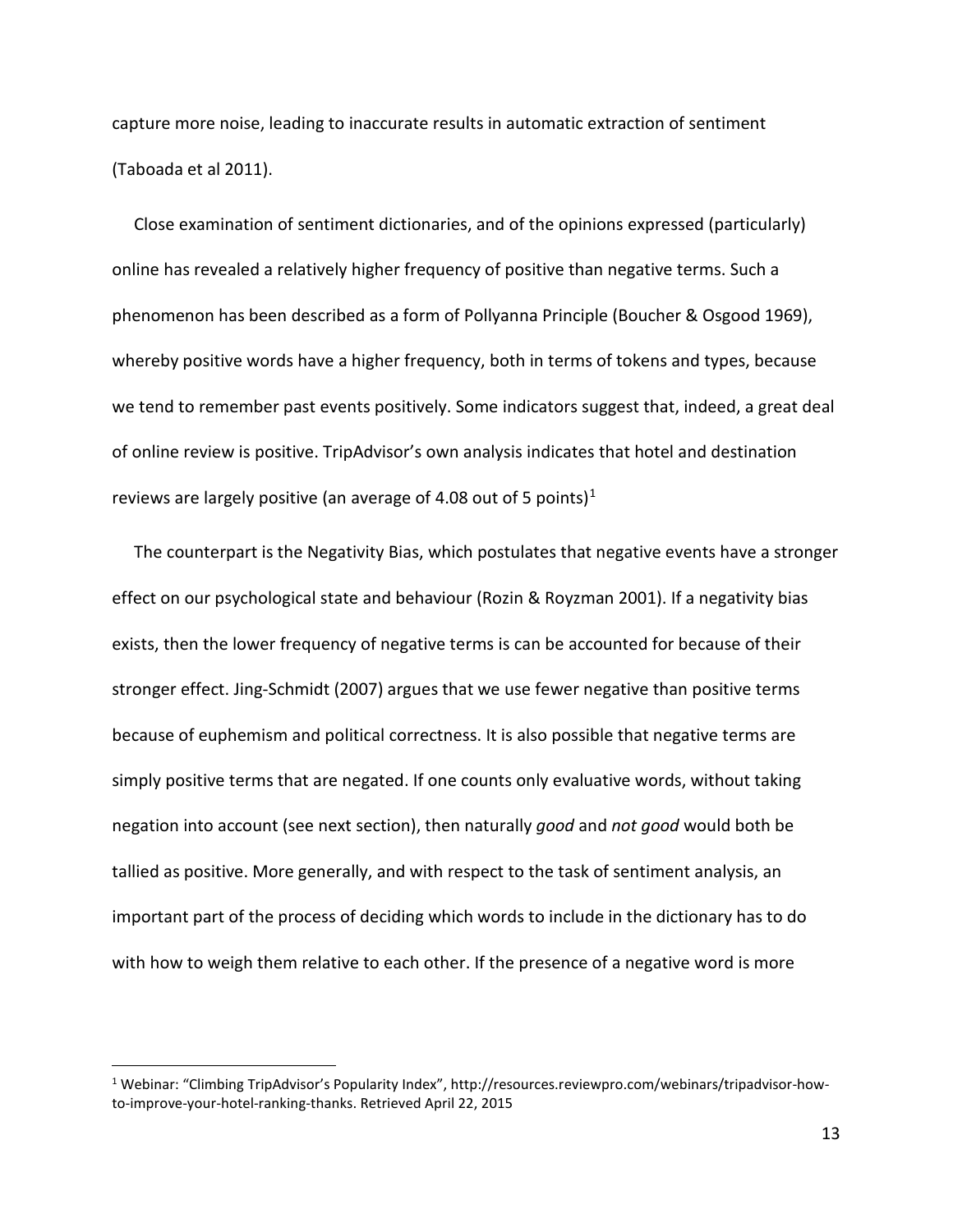indicative of a negative review, then negative words should maybe carry more weight in the final aggregation.

#### <span id="page-13-0"></span>**2.2 Intensification and downtoning; irrealis and nonveridicality**

Whatever parts of speech are chosen as conveying sentiment, they can be intensified and downtoned by being modified. The general term *intensifier* is used for devices that change the intensity of an individual word, whether by bringing it up or down. These have also been described as *valence shifters* (Zaenen & Polanyi 2004), and as *amplifiers* vs. *downtoners* (Quirk et al 1985). Taking modifiers into account (whether intensifiers or downtoners) has consistently been shown to improve the performance of sentiment analysis systems (Carrillo de Albornoz & Plaza 2013, Kennedy & Inkpen 2006, Morsy & Rafea 2012, Taboada et al 2011).

The effect of intensification has been accounted for using simple addition and subtraction (Kennedy & Inkpen 2006, Polanyi & Zaenen 2006). For example, if a positive adjective has a value of 2, an amplified (or positively intensified) adjective would become 3, and the downtoned version a 1. Intensifiers, however, do not all intensify at the same level. Consider the difference between *extraordinarily* and *rather*. Another consideration is that the value of the word being intensified also plays a role. A word at the higher end of the scale is probably intensified more intensely, as can be seen in the difference between *truly fantastic* and *truly okay*. In fact, the latter is probably often used ironically. A method to model these differences is to use multiplication rather than addition/subtraction, i.e., placing intensifiers in a percentage scale. Taboada et al (2011) propose values such as:

• *most* +100%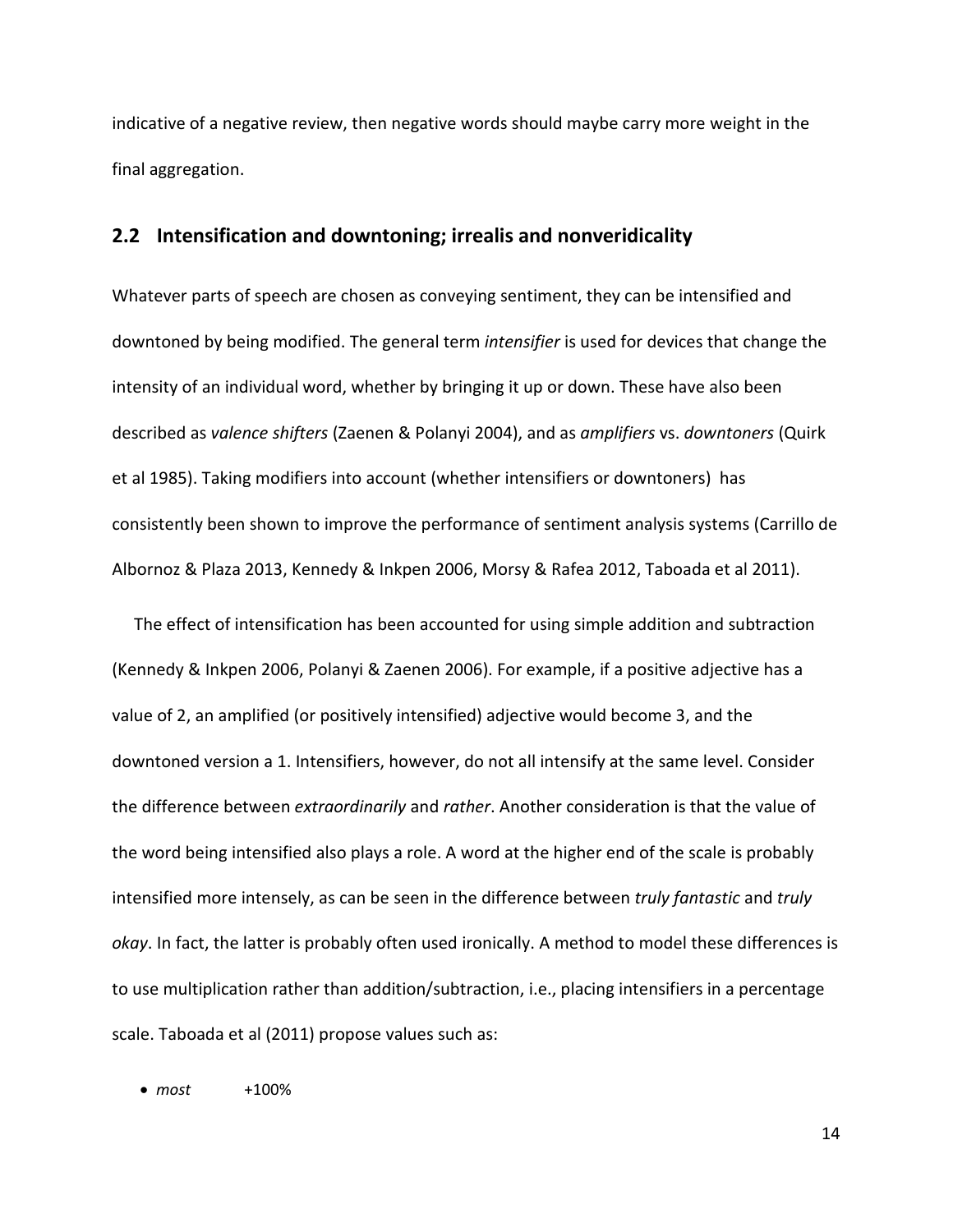- *really* +25%
- *very* +15%
- *somewhat* -30%
- *arguably* -20%

Polanyi and Zaenen (2004) also include other elements as valence shifters, such as presuppositional items (*even, barely*). Consider *It is barely sufficient*, which sets up the presupposition that, although *sufficient* is moderately positive, it is not in this case, because something better was expected.

Within the context of downtoning are typically discussed a host of phenomena that indicate that individual words and phrases may not be reliable for the purposes of sentiment analysis. *Irrealis* in general refers to expressions which indicate that the events mentioned in an utterance are not factual. *Nonveridicality* is wider, including all contexts which are not *veridical*, i.e., which are not based on truth or existence (Giannakidou 1995, Zwarts 1995). In previous work, we have defined the class of nonveridical operators as including negation (see next section), modal verbs, intensional verbs (*believe, think, want, suggest*), imperatives, questions, protasis of conditionals, habituals and the subjunctive, in languages which have an expression of subjunctive (Trnavac & Taboada 2012). Consider the effect of the intentional verb *thought* and the modal *would* in [\(1\)](#page-14-0), and the modal plus question in [\(2\)](#page-14-1), which completely discounts any positive evaluation that may be present in *suitable*, or *more suitable*.

<span id="page-14-0"></span>(1) I thought this movie would be as good as the Grinch.

<span id="page-14-1"></span>(2) Couldn't you find a more suitable ending?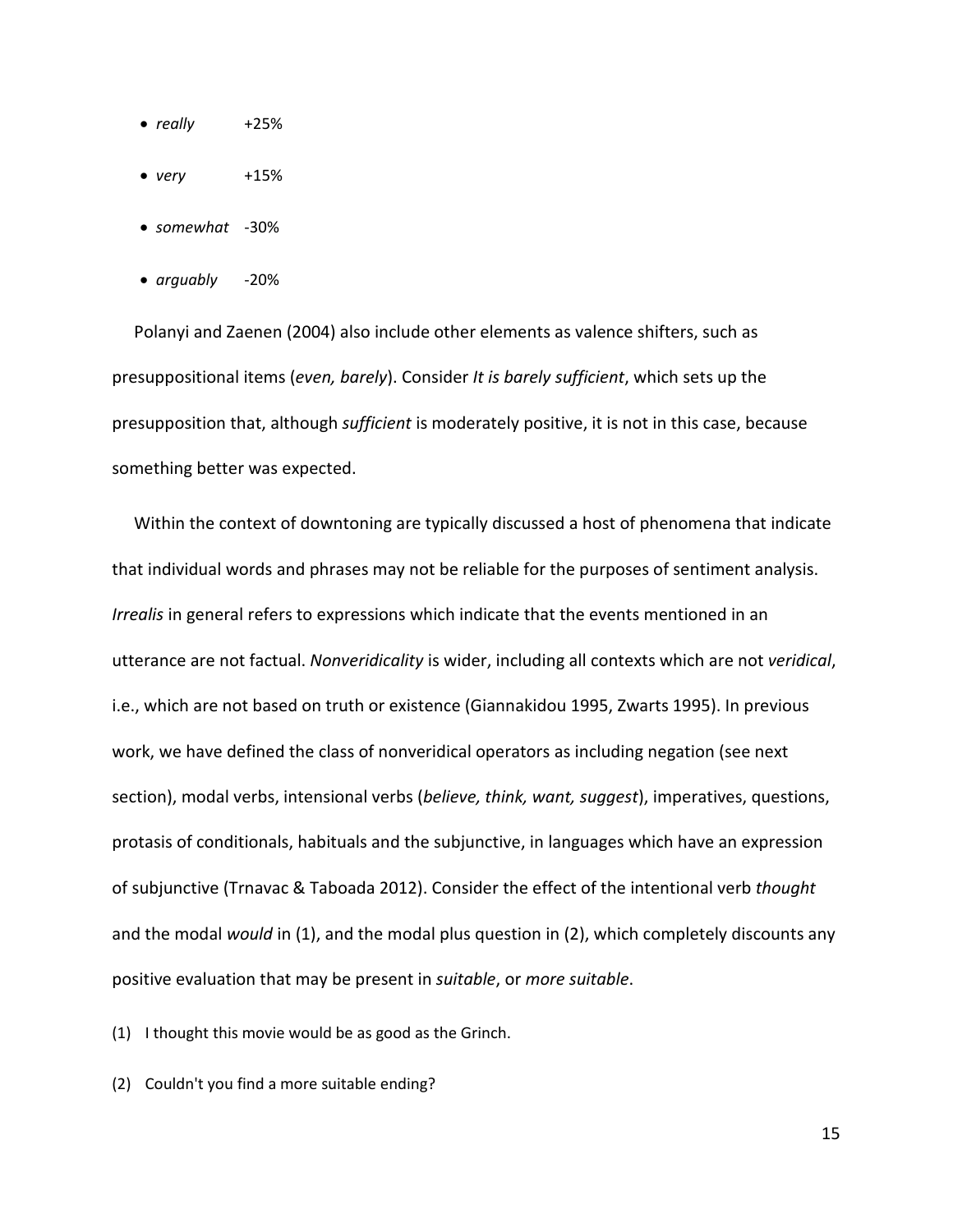A general consensus in sentiment analysis is that nonveridicality and irrealis result in the unreliability of any expression of sentiment in the sentences containing it (Benamara et al 2012, Denis et al 2014, Morante & Sporleder 2012, Taboada et al 2011, Wilson et al 2009), but not enough research has explored exactly *how* evaluation is affected.

A related area of study in the field of biomedical text processing is the role of speculation and negation. In biomedical text processing, the goal is to extract factual information from research literature. In this case, connections to sentiment research are established because differentiating factual information from opinion or speculation is extremely important. A great deal of research in this area has focused on detecting speculation and negation, some of it with the help of the BioScope corpus. The BioScope corpus (Vincze et al 2008) is a collection of abstracts, papers and clinical reports annotated with cues that signal negation and speculation, as well as the scope of those cues. For instance, the verbs *suggest* and *indicate* introducing a finding signal that the finding is not completely reliable. Cues of speculation identified in this field partially overlap with the nonveridicality operators discussed above. Examples of cues are: adjectives and adverbs (*probable, likely, possible*); modal verbs (*may, might, could*); verbs of speculation (*suggest, suspect, suppose, seem*); and a range of multiword cues (*no evidence/proof that, raise the possibility/question, whether or not*) (Farkas et al 2010). Work in this field is increasingly making use of full sentence parsing or dependency parsing to identify the scope of cues (Velldall et al 2012).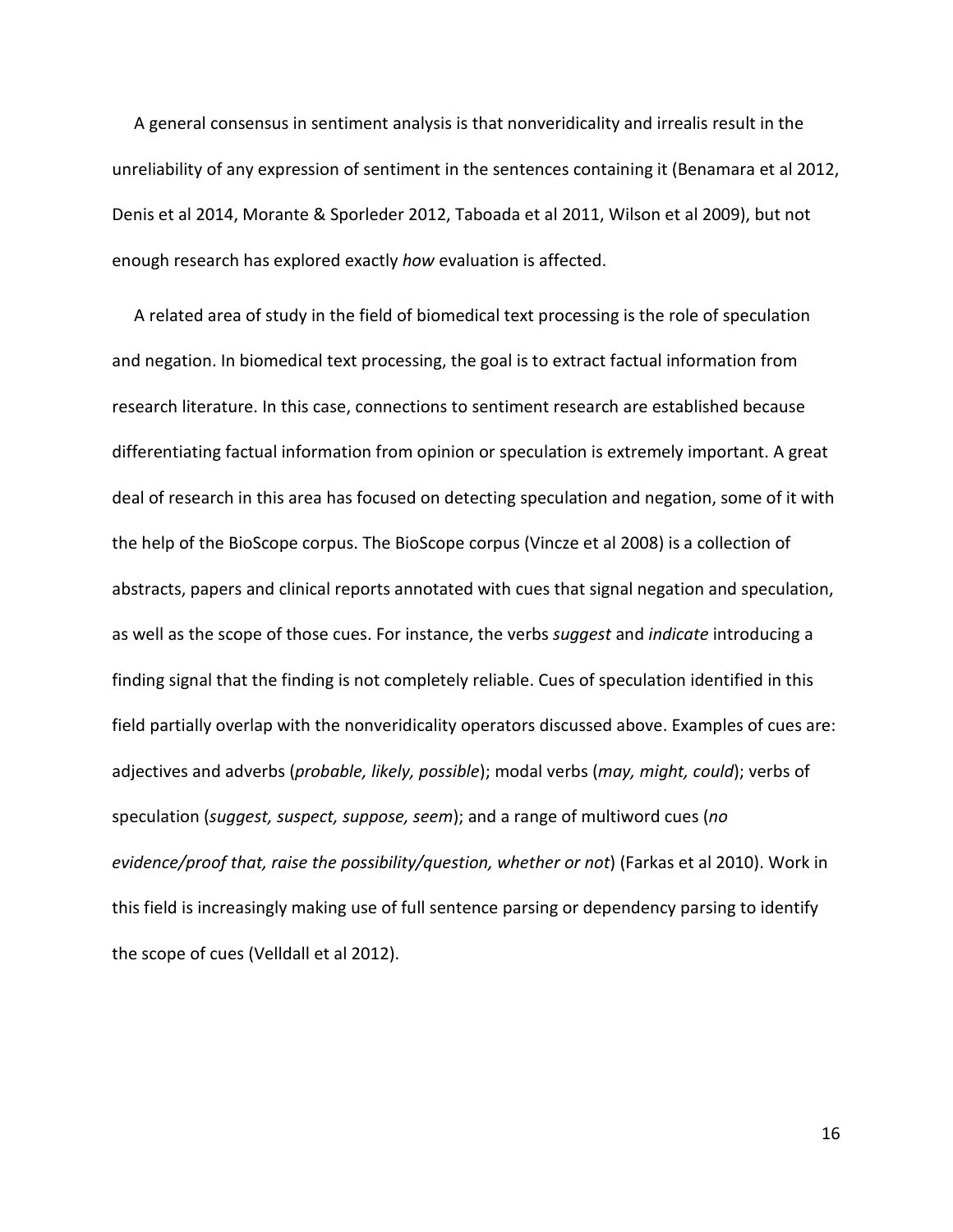#### <span id="page-16-0"></span>**2.3 Negation**

As with the asymmetry in frequency between positive and negative terms, it turns out that negation in general shows interesting asymmetries, with important consequences for sentiment analysis.

Negation detection usually involves finding a negator or an indication of negation, such as a negative polarity item (words such as *any* or *at all*, which appear in the presence of negation). The most important task, however, is to accurately capture the scope of negation, as it is important to negate only the evaluative item affected by negation.

In addition to the usual negator *not*, other negative words such as *no, none, nobody, nothing* and *never* should be considered. Other words that may have a negative effect are *without, almost* and *lack* (both as a noun and as a verb). Descriptions of negation and their scope, and how it can be identified computationally, can be found in Saurí (2008) and Blanco and Moldovan (2013).

Aspects of negation that are well known to linguists are syntactic vs. morphological negation [\(3a](#page-16-1) vs. [3b](#page-16-1)), negation raising [\(3c](#page-16-1)), negation scope and partial negation of only an argument [\(3d](#page-16-1) and [3e](#page-16-1)). Examples, unless otherwise indicated, are taken from the SFU Review Corpus (Taboada 2008).

- <span id="page-16-1"></span>(3) a. Mike Myers recycled his entire CV of SNL characters to create a Cat in the Hat that is unworthy of his name.
	- b. Mike Myers recycled his entire CV of SNL characters to create a Cat in the Hat that is not worthy of his name.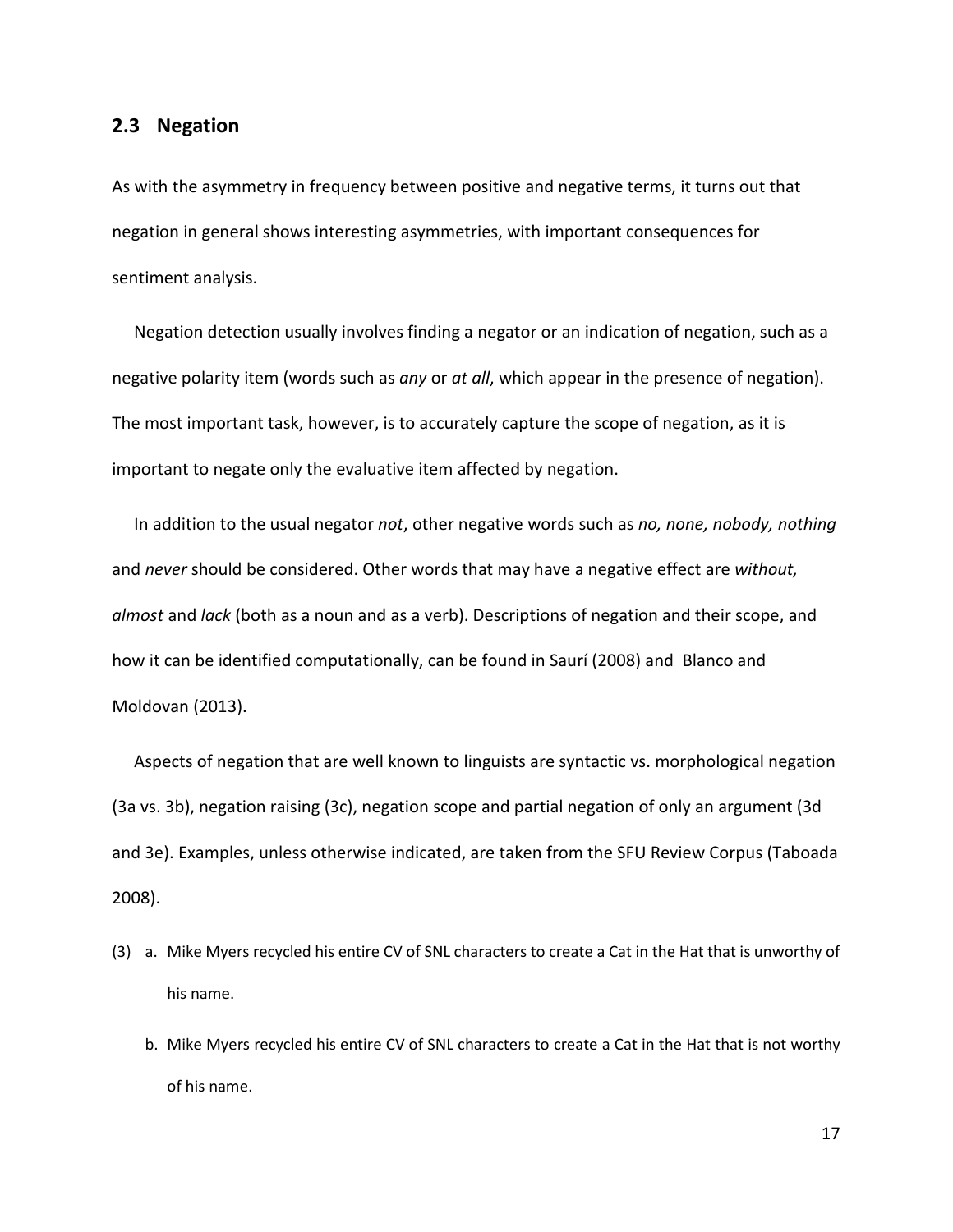- c. Our Sony phones died after 7 years… which I don't think it's too bad for a cordless phone.
- d. I had stayed at Westin hotels before, and was never disappointed until now.
- e. Propaganda doesn't succeed because it is manipulative, it works because people WANT it, NEED it, it gives their life a direction and meaning and guards against change. (Anonymous 2013)

Assuming that negation and its scope have been adequately identified, the next problem is to decide how negation affects dictionary values for sentiment words. A straightforward strategy is to reverse the polarity of the lexical item in the scope of a negative item. For instance, in a system where dictionary words have both polarity and strength, *good* may have a value of +3, and under negation, *not good* may become -3. This approach is usually referred to as *switch negation* (Saurí 2008). Switch negation, however, does not capture well the subtleties of negation (Benamara et al 2012, Liu & Seneff 2009). In highly positive words, a negation seems to imply a downtoning, rather than a reversal. For example, assuming that *excellent* may be a +5 adjective, *not excellent* hardly seems worthy of a -5, the polar opposite. In fact, it seems more positive than our -3 *not good* example. It just seems difficult to negate a strongly positive word without implying that a less positive one is to some extent possible (*not excellent, but not horrible either*). A possible solution is to use *shift negation*, a method where the effect of a negator is to shift the negated term in the scale by a certain amount, but without making it the polar opposite of the original term. In my group's implementation of SO-CAL, shift negation moves the polarity by four points, resulting in the changes shown in Example [4.](#page-17-0)

- <span id="page-17-0"></span>(4) a. excellent  $(+5) \rightarrow$  not excellent  $(+1)$ 
	- b. terrific  $(+5) \rightarrow$  not terrific  $(+1)$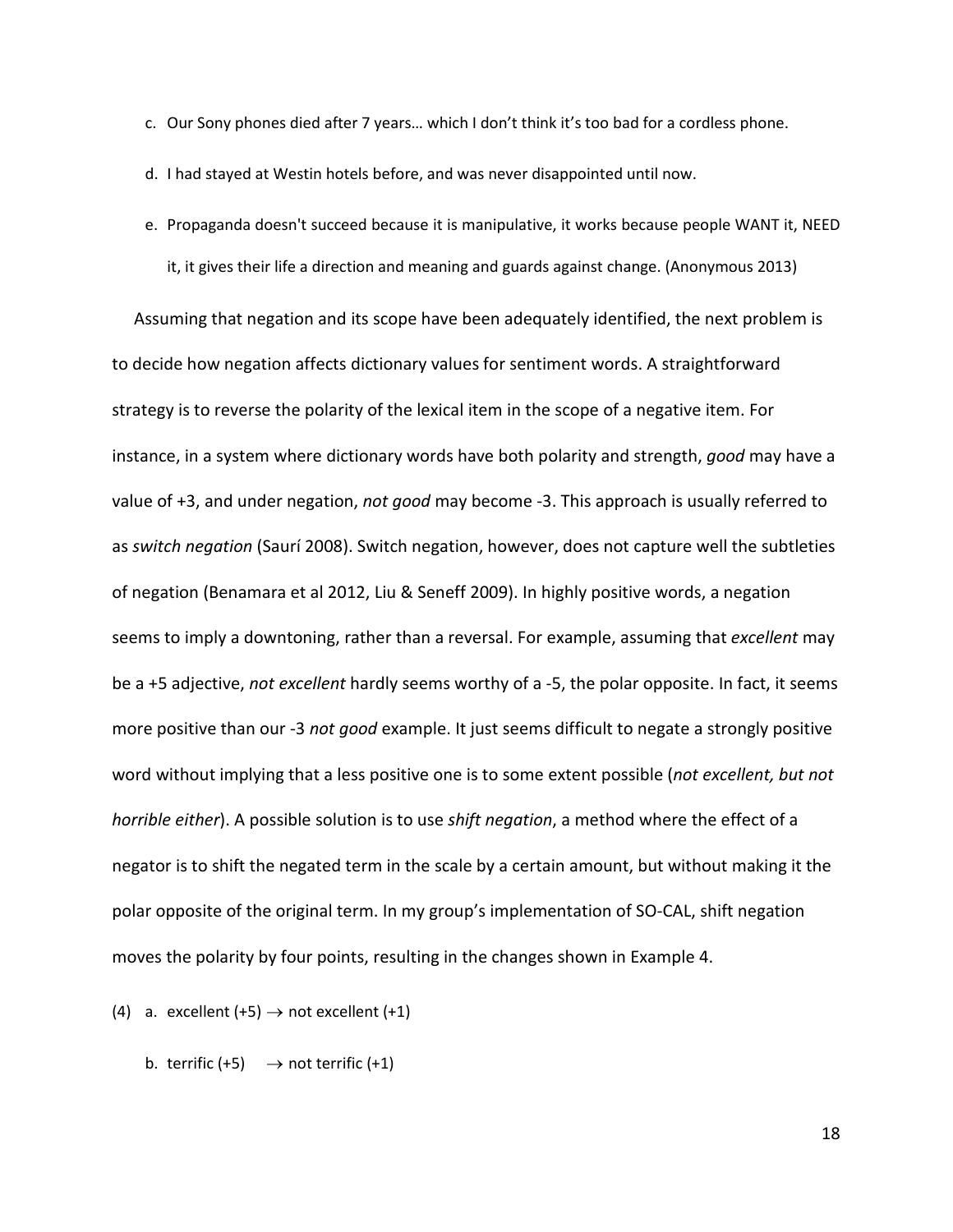- c. sleazy  $(-3) \rightarrow \text{not} \text{s}$  =  $(2+1)$
- d. horrid  $(-5) \rightarrow \text{not } \text{horrid } (-1)$

Litotes poses a particularly interesting challenge. The phenomenon involves conveying a mild positive by negating a negative item (*not bad*), or the opposite, using a negated positive to express a negative evaluation (*not my best day*). The effect seems to be one of downtoning the overall effect of the evaluation, whether positive or negative.

An aspect of negation that is worth discussing is its markedness. Negative statements tend to be perceived as more marked than their affirmative counterparts, both pragmatically and psychologically (Horn 1989, Osgood & Richards 1973). Negative forms are marked in terms of their linguistic form across languages (Greenberg 1966) and, as we mentioned earlier, they are less frequent. Research in sentiment analysis has found that accurately identifying negative sentiment is more difficult, perhaps because we use fewer negative terms and because negative evaluation is couched in positive terms (Pang & Lee 2008, Chapter 3). One approach to solve this problem is to, in a sense, follow the Negativity Bias: If a negative word appears, then it has more impact. This has been achieved by weighing negative words more heavily than positives in aggregation (Taboada et al 2011).

A further form of negation poses a particularly difficult challenge for sentiment analysis: irony. Thus far, no successful proposals exist for how to deal with (verbal) irony, which, in most cases, involves stating the opposite of what is meant, and can be understood as a narrower form of sarcasm (more generally, a sharp and aggressive remark). The intention to convey irony is not often expressed overtly. Some attempts have been made at using emoticons, where the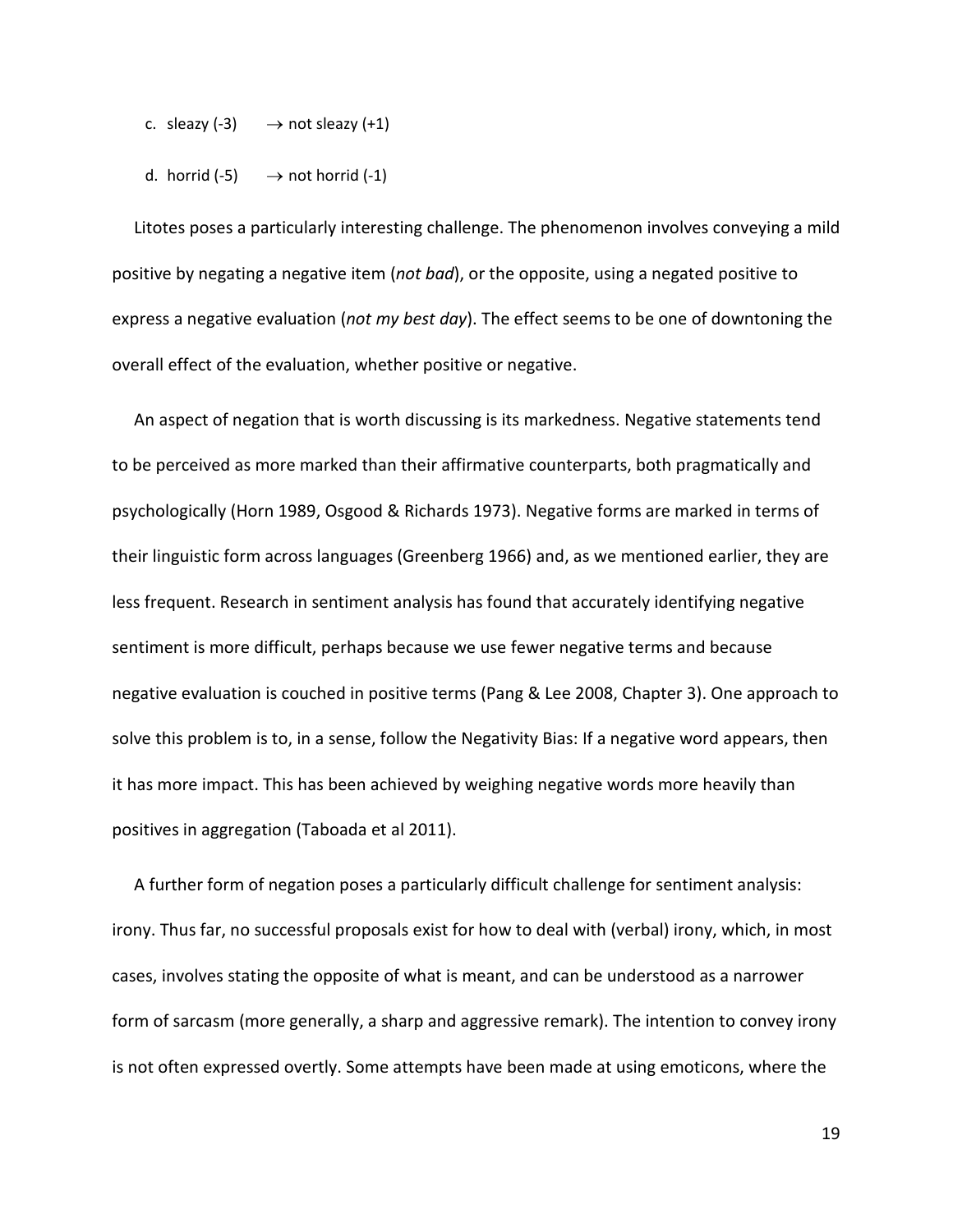emoticon carries what could be interpreted as the opposite polarity of the preceding statements (Carvalho et al 2009, Tsur et al 2010). Other surface indicators are acronyms or onomatopoeic expressions that indicate laughter (*LOL, he he*), heavy use of exclamation marks, or quotation marks. Irony, however, draws upon a much more varied pool of resources than just a few surface indicators and is sometimes even difficult to detect by humans (Utsumi 2000). Indeed, the following examples, all titles of reviews from Tsur et al (2010), would be difficult to interpret without some knowledge of context and, most importantly, without world knowledge (e.g., the fact that mentioning a book's cover as the main positive feature of the book implies a negative evaluation of the contents of the book).

(5) a. Love the cover (book)

- b. Where am I? (GPS device)
- c. Trees died for this book? (book)
- d. Be sure to save your purchase receipt (smart phone)
- e. Great for insomniacs (book)
- f. Defective by design (music player)

Classic work in corpus linguistics has shown that certain patterns can be used to detect irony. Louw (1993) showed that a clash in what he termed semantic prosody is indicative of irony. By semantic prosody, he refers to the positive or negative connotations that a word carries, and that go beyond the mere polarity described here. For instance, the verb *set in* is at first sight a neutral word. Upon corpus inspection, however, one can determine that it only collocates with negative events, i.e., only bad things set in. Similarly, one is always *bent on*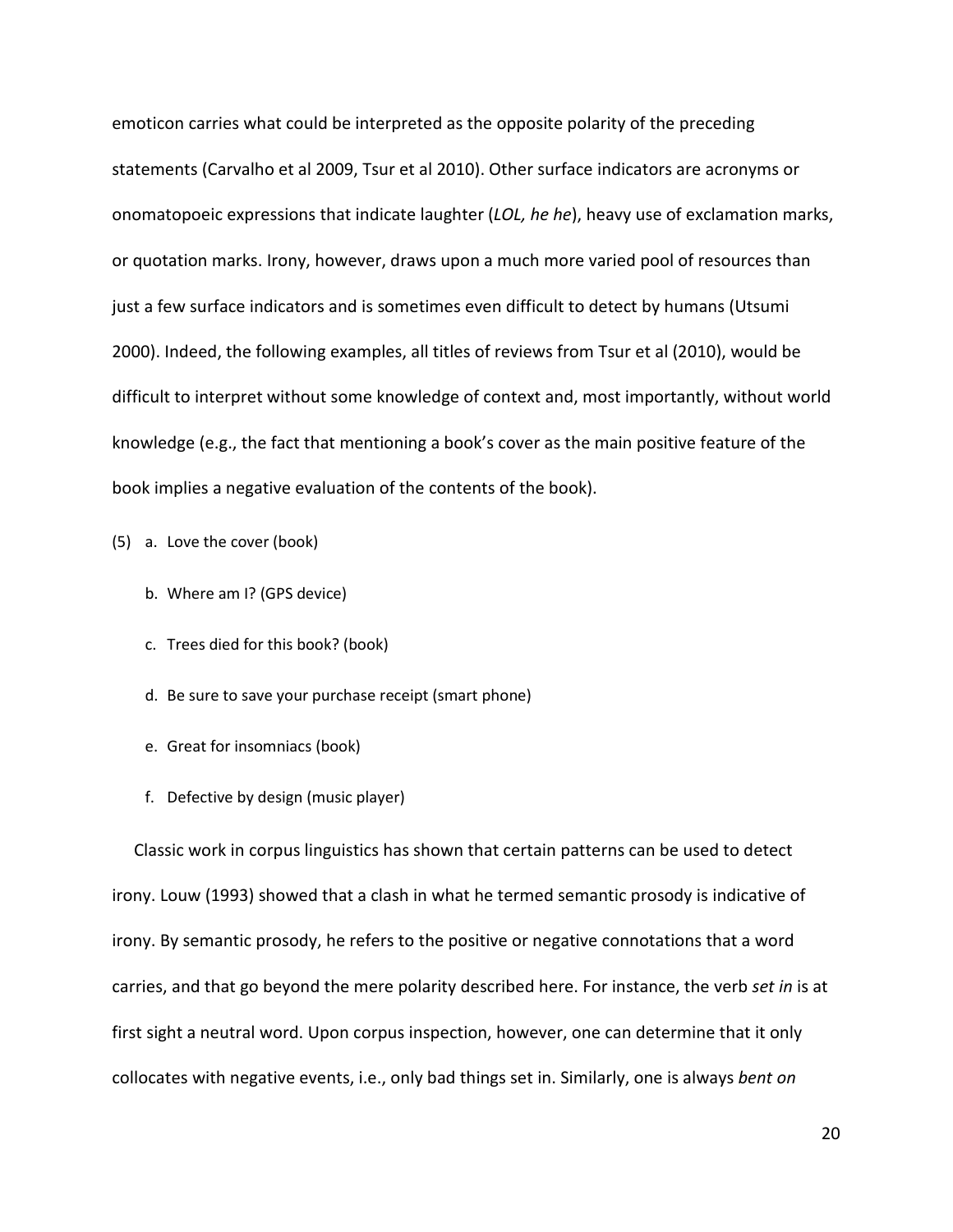pursuing negative actions. He uses this concept to show that *utterly* also carries negative prosody, in that it intensifies only negative words. When it accompanies a positive word, it is used ironically. Louw shows the same principle at play when discussing how David Lodge, in the novel *Small World*, characterizes academics attending conferences as *bent on selfimprovement.* 

Despite some of these linguistic insights, however, most current work on irony and sarcasm detection is restricted to detecting it using features from places where it is already present. For instance, a common approach involves collecting tweets with the tag *#sarcasm*, and then using those as labelled instances to learn features that distinguish them from non-sarcastic comments (Bamman & Smith 2015). The advantage of applying machine learning and classification techniques to this problem is that it often helps reveal features of the text that are not easily accessible to the analyst. Features often used include the presence of certain words and expressions (*dare, clearly, lol, how dare, I'm shocked*), lexical density, capitalization and emoticons, and intensifiers. Bamman and Smith (2015) found that, although tweet features are useful, it is a combination of features of the author, the audience, and the characteristics of the tweet that works best at detecting irony. Bamman and Smith suggest that the sarcasm tag is used when the author and the recipient do not actually know each other and have not interacted before. This means that authors feel compelled to add a tag when they think they'll be misunderstood because of lack of context. There are probably instances of sarcasm among friends or peers that exhibit different features, and would thus not be detected with the classifier resulting from such method. A similar argument has been made in the detection of discourse relations when they are implicitly or explicitly marked by a conjunction or connective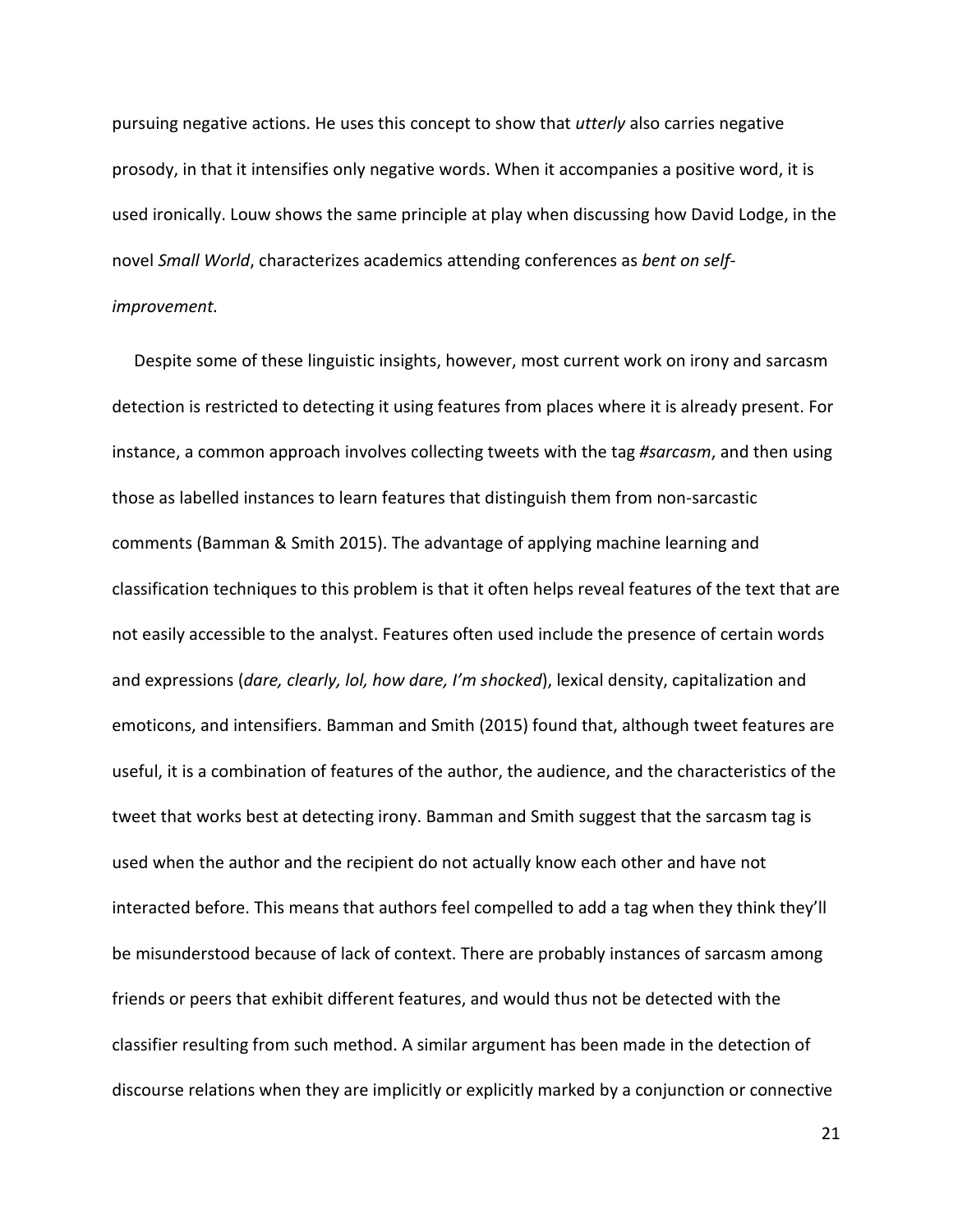(Sporleder & Lascarides 2008). Using relations that are typically explicitly marked through a conjunction as training examples (with the conjunction removed) to detected typically implicit examples results in poor performance, probably because explicit relations do not share many features with implicit ones.

Underlying all of the work in detecting words an phrases, and the effects of valence shifters, is the principle of compositionality. Researchers take for granted that the sentiment of a document, a sentence or a tweet, is the sum of its parts. Some of the parts contribute more than others, some reduce or cancel out the sentiment, but the assumption is often that components can be added up, subtracted or multiplied to yield a reliable result. As can easily be seen in the case of irony, such assumption is not always correct. Words take on new meanings in context that are not predictable from what Wilson, Wiebe and Hoffmann have described as *prior polarity* (Wilson et al 2005, Wilson et al 2009). Haas and Versley (2015) point out that seemingly neutral adjectives can become polar when combined with aspects of a movie (*elaborate continuation, expanded vision*), as can words that are intensified (*simply intrusive* was considered negative, but *intrusive* was neutral).

#### <span id="page-21-0"></span>**2.4 Sentence and clause patterns**

Evaluation and subjectivity are not only expressed by individual words and phrases, but often conveyed through entire sentences, and particular patterns in sentences. Pattern-based descriptions of language are of special relevance here, because they avoid a distinction between lexis and grammar, but rather treat them as part of the same object of description (Hunston & Francis 2000). Subjectivity spans over the two, sometimes being conveyed by a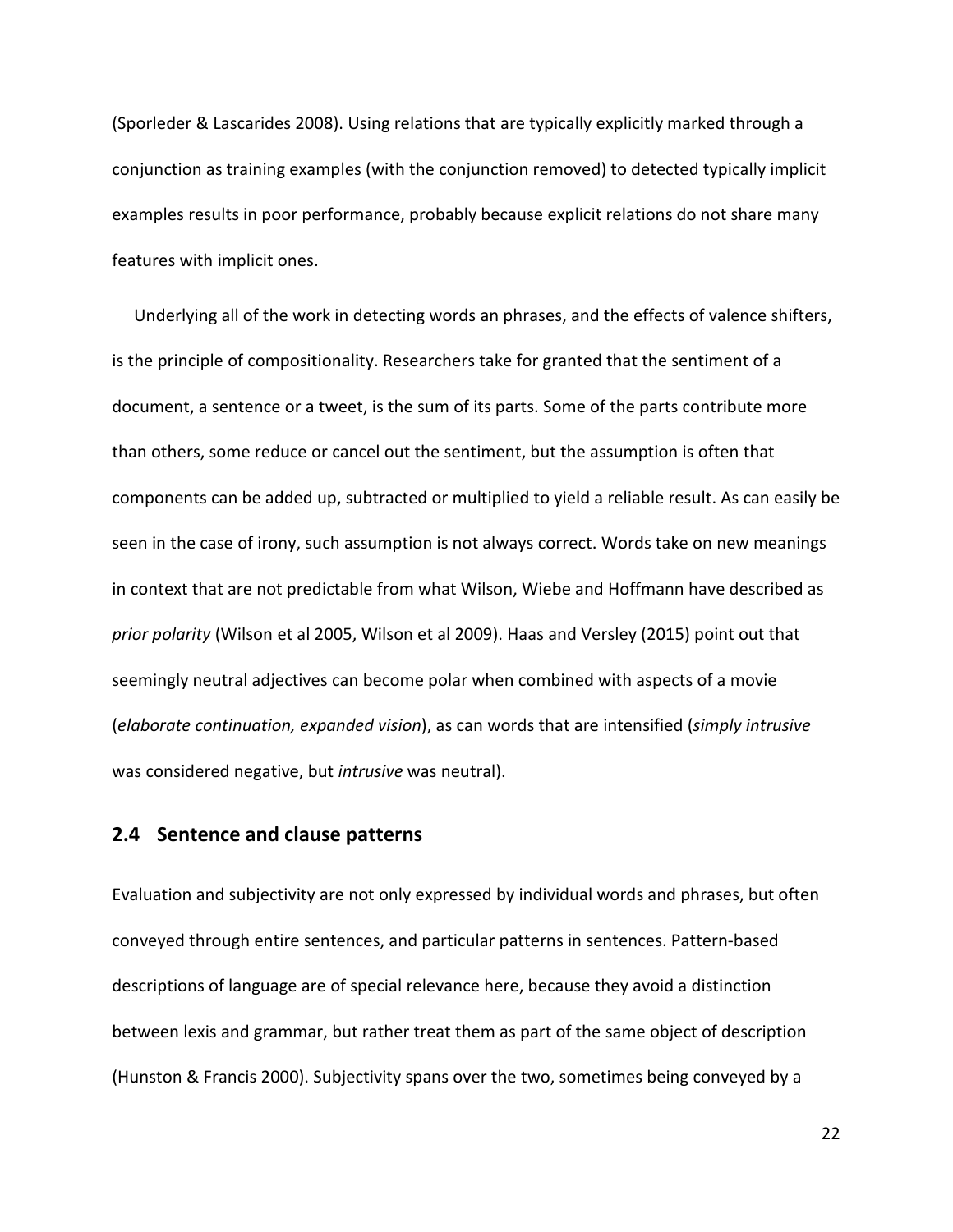single word, sometimes by a phrase, and sometimes by an entire grammatical structure. Hunston and Francis define patterns of a word as "all the words and structures which are regularly associated with the word and which contribute to its meaning." (2000: 37). Here, I also include more general descriptions of grammatical structures, such as inversion.

The most in-depth description of patterns and evaluation is Hunston (2011), where a case is clearly made that certain patterns contribute to evaluative meanings, with a distinction between patterns that perform the function of evaluation, i.e., 'performative' patterns, according to Hunston (2011: 139), and patterns that report evaluation. Examples of performative patterns are *'it'* and *'there'* patterns, as in *It is amazing that…; There is something admirable about…*. Hunston also discusses phrases that accompany evaluation, such as *as (is) humanly possible; to the point of*; or *bordering on*.

Many other researchers have noticed the potential of certain patterns to express subjectivity. Andersen and Fretheim (2000) discuss the *I think (that)…* pattern, characterized by a verb in the matrix clause such as *think, hope, understand, wonder*, and a complement clause. They discuss how the structure communicates the subject's attitude to the complement clause. Although the subject is typically a first person, some of the verbs allow third person subjects (*She thought that the lock had been changed*, but not *She took it that the lock had been changed*). Thompson (2002) has discussed the need to consider introductory verbs such as *think* as markers of epistemic stance or evidentiality, and to reconsider the status of the clause as an "object complement". Verhagen (2005) argues that complement clauses are not 'objects', but rather the main point of the complex sentence, and that the so-called matrix clause (*I think…*) instructs the addressee how to construe the complement.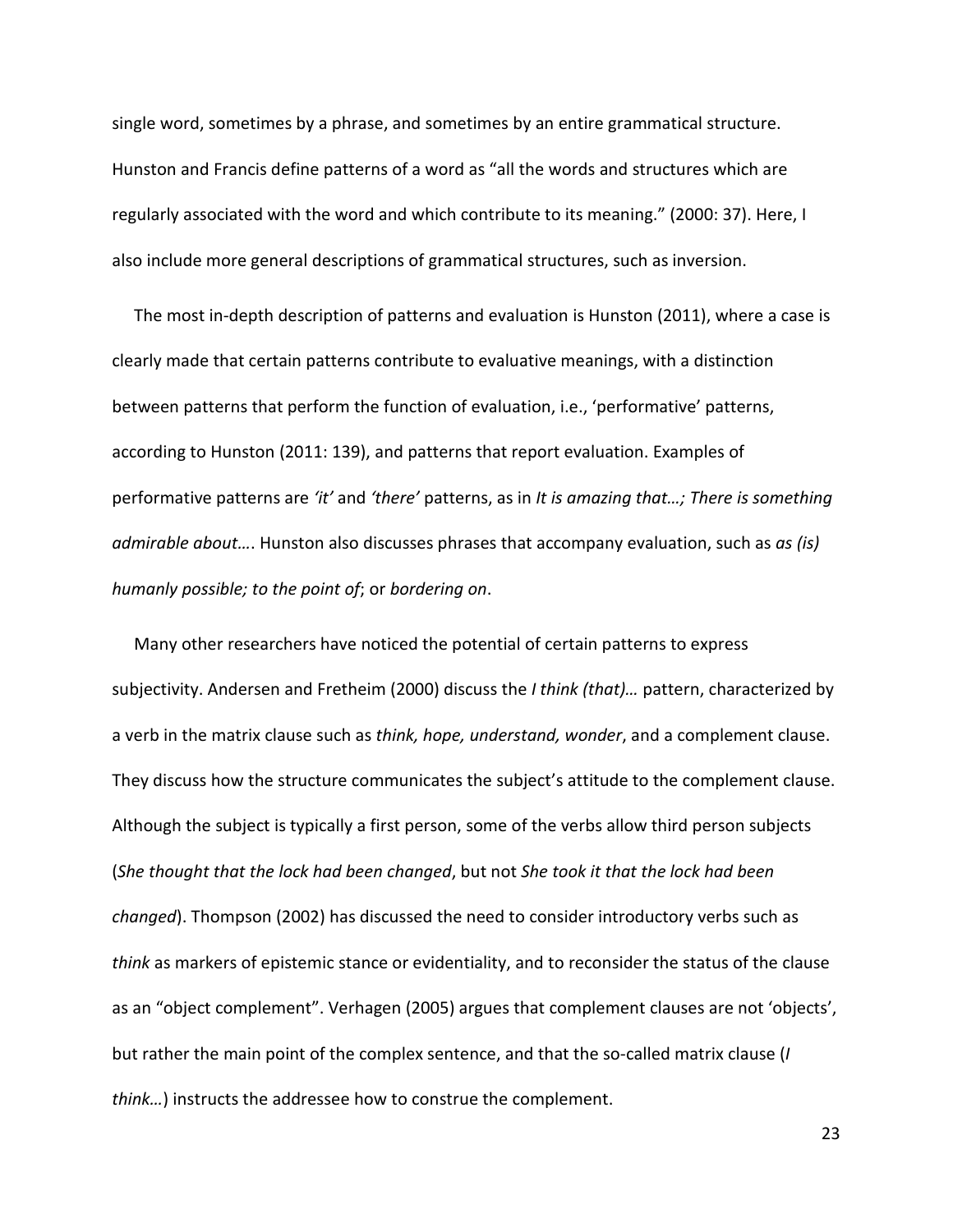Scheibman (2002), in a study of American English conversation, discusses the subjective content of certain syntactic structures, such as relational clauses (the most frequently-occurring utterance type in her corpus). The predicates in those are typically adjectives (expressing an evaluation of the subject) and predicate nominals (expressing a relation between subject and predicate identifiable based on subjective criteria). Scheibman (2002: 157) argues that both adjectives and predicate nominals in relational constructions function subjectively "in the sense that the relations conveyed by these utterances are contingent upon speaker point of view." Other features used to convey point of view are: first person singular pronoun (*I*), present tense, modals, verbs of cognition, intensifiers and modal adverbs.

Word order often plays a role in conveying stance. Stein (1995) discusses its role in expressing subjective meanings in English. According to Stein, the examples in [\(6\)](#page-23-0) to [\(8\)](#page-23-1) represent a cline of emotional expression, the first one being the most subjective (Stein 1995: 132).

<span id="page-23-0"></span>(6) Bitterly did they repent their decision.

(7) Bitterly they repented their decision.

<span id="page-23-1"></span>(8) They repented their decision bitterly.

Wiebe and colleagues have devoted considerable effort to finding indicators of subjectivity in sentences (e.g., Wiebe & Riloff 2005, Wiebe et al 2004, Wilson et al 2006). They propose a set of clues to subjectivity, some of them lexical and some syntactic. Among the lexical clues are psychological verbs and verbs of judgement (*dread, love, commend, reprove*); verbs and adjectives that usually involve an experiencer (*fuss, worry, pleased, upset, embarrass, dislike*);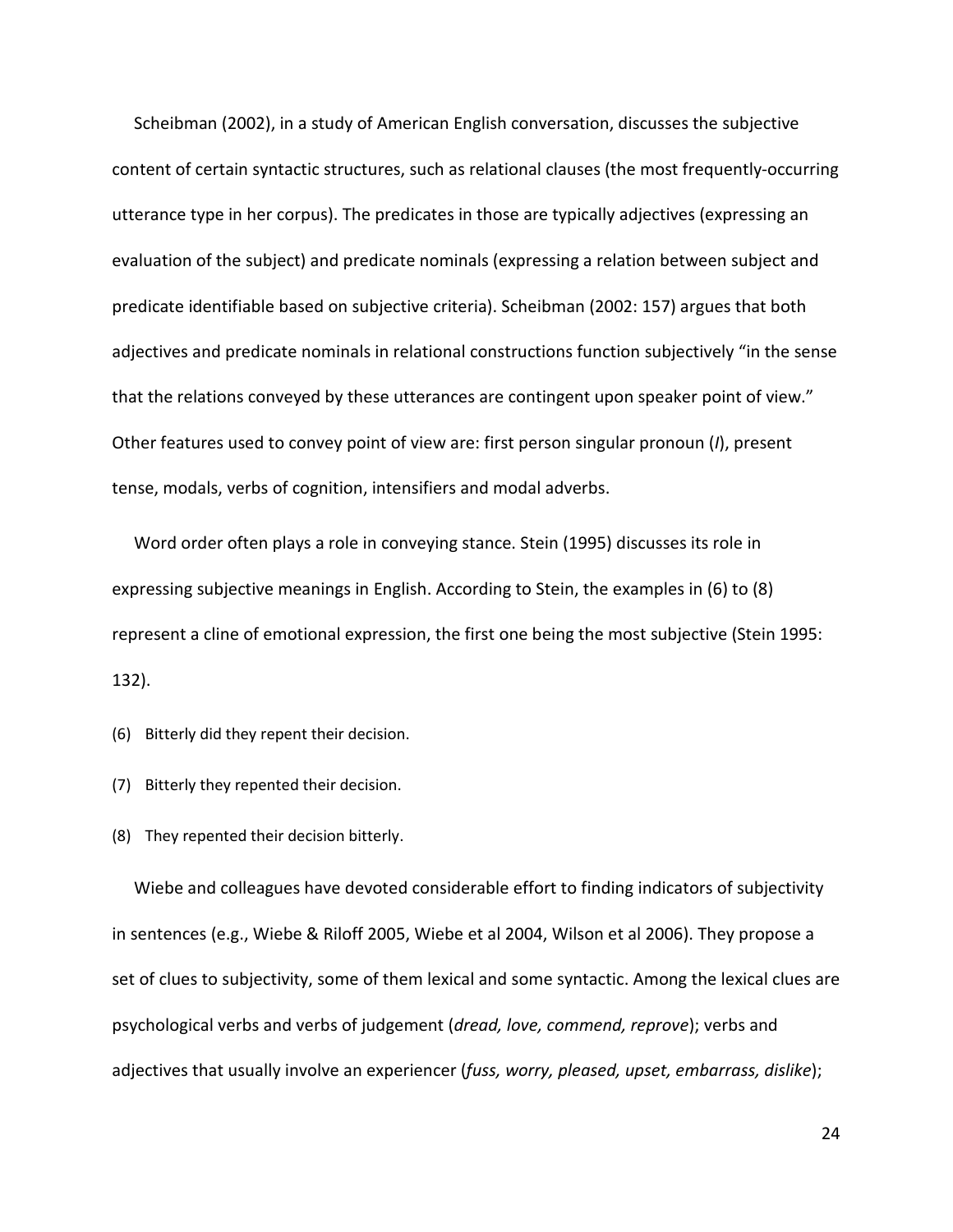and adjectives that have been previously annotated for polarity (Hatzivassiloglou & McKeown 1997). The syntactic clues are learned from manually annotated data (Riloff et al 2003, Wiebe et al 2003).

#### <span id="page-24-0"></span>**2.5 Relevant sentences**

It is obvious that not all parts of a text contribute equally to the possible overall opinion expressed therein. A movie review may contain sections relating to other movies by the same director, or with the same actors. Those sections have no or little bearing on the author's opinion towards the movie under discussion. A worse case involves texts where the author discusses a completely irrelevant topic (such as the restaurant they visited before the movie). In general, this is a topic-detection problem, to which solutions have been proposed (e.g., Yang 1999 for statistical approaches).v

A slightly different problem is that of a text that contains mostly relevant information, but where some information is more relevant than other. Less relevant aspects include background on the plot of the movie or book, or additional factual information on any aspect of the product. This problem has to do with distinguishing opinion from fact, or subjective from objective information. Janyce Wiebe and colleagues have annotated corpora with expressions of opinion (Wiebe et al 2005), and have developed classifiers to distinguish objective from subjective sentences (Wiebe & Riloff 2005). Another way of weighing the text consists of identifying which parts consist of evaluation, and which are mostly description. In reviews in particular, there may be description of the product or of the context that is irrelevant to the evaluation. A movie may describe the plot, and the actors' previous roles, for instance. Taboada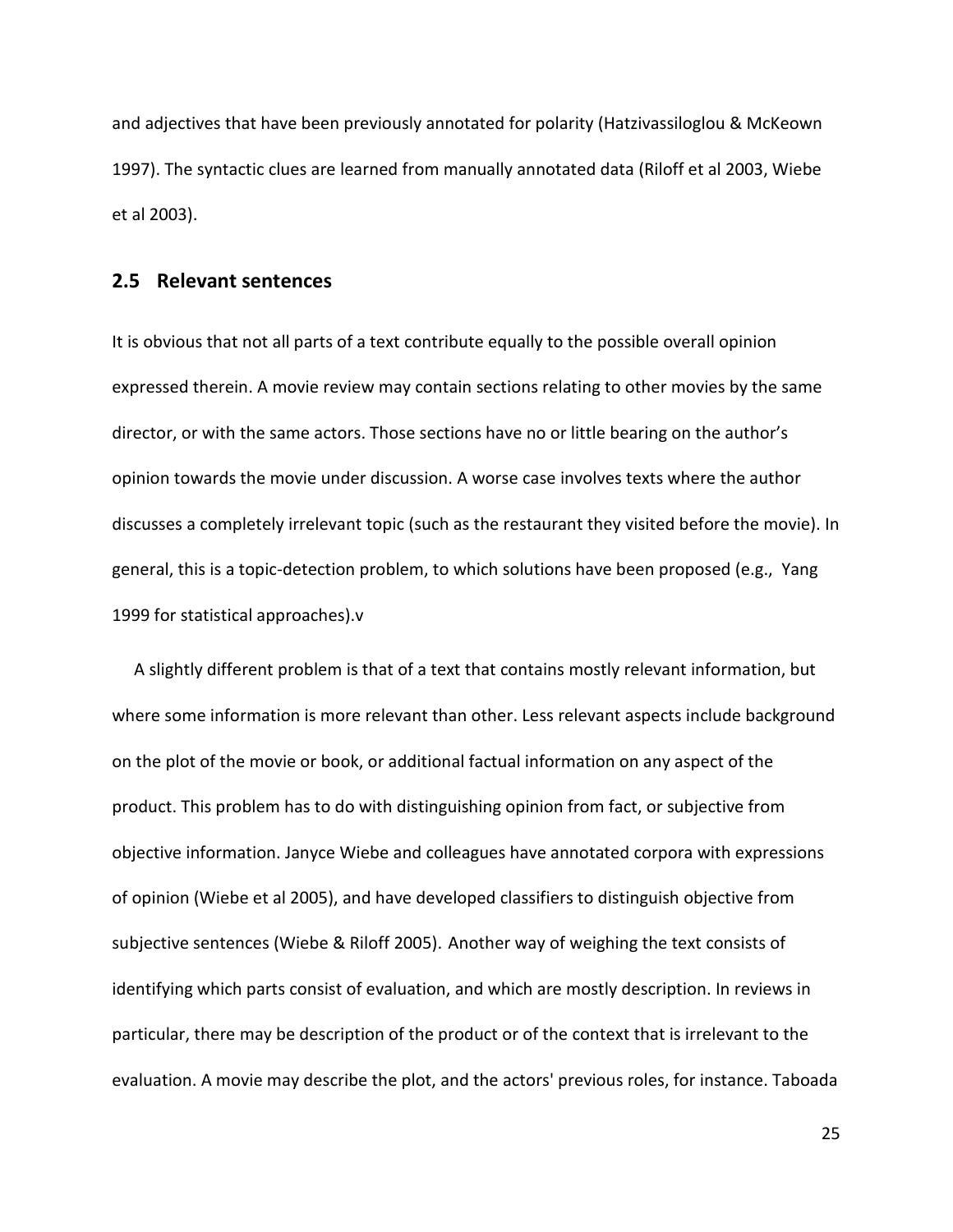et al (2009) proposed a method to automatically classify paragraphs in the text as description or evaluation, and showed that it improved the accuracy of the sentiment analysis.

Finally, another aspect of relevance is related to parts of the text that summarize or capture an overall opinion. Thus, within parts that contain opinion related to the movie, some may be more useful than others. It has been pointed out that adjectives (if those are the primary words used) in different parts of the text may have different weights (Pang et al 2002, Taboada & Grieve 2004). Taboada and Grieve (2004) improved the performance of a semantic orientation calculator by weighing more heavily the words appearing towards the end of the text. This is line with an observation by Hunston and Thompson (2000: 11), attributed to John Sinclair, that "evaluation, in writing as in speech, tends to occur at the boundary points in a discourse".

#### <span id="page-25-0"></span>**2.6 Discourse patterns**

Once we have extracted words and phrases from a text, with or without having used a pruning method for sentences, the next step is to aggregate the semantic orientation, or evaluative value, of those individual words. The most commonly used method for this purpose is to average the SO of the words found in the text (Turney 2002). A text with ten positive and two negative words would then be labelled as positive. This obviously fails in many cases where discourse structure plays an important role in the construction of an argument. Consider the following example, a portion of a review of the movie *The Last Samurai*. Positive words have been rendered in bold, and negative evaluation is underlined (for the moment, we are mostly considering words, not their wider context, such as the modal verbs and perfective aspect in *could have been*).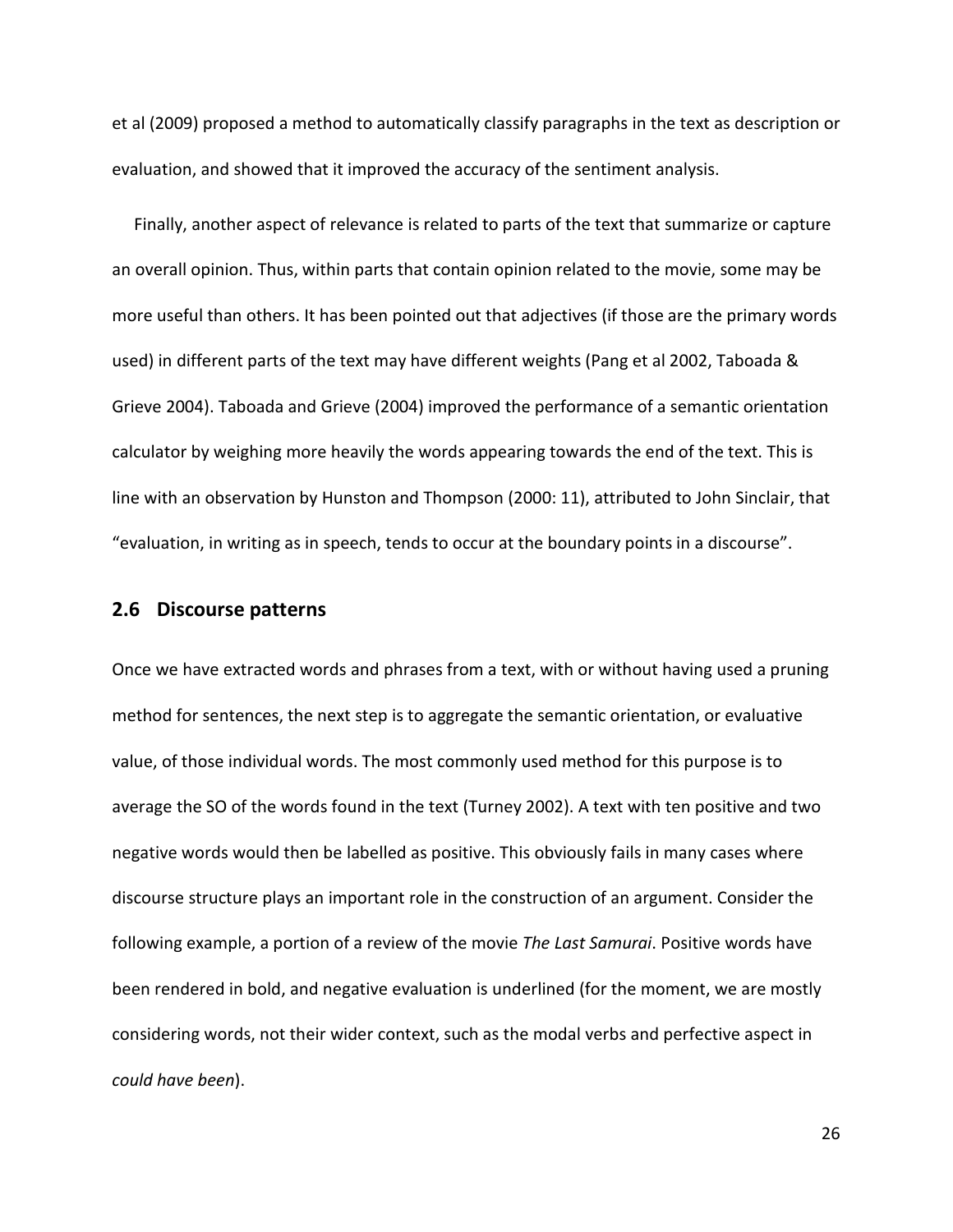(9) It could have been a **great** movie. It could have been **excellent**, and to all the people who have forgotten about the older, **greater** movies before it, will think that as well. It does have **beautiful** scenery, some of the **best** since Lord of the Rings. The acting is **well done**, and I **really liked** the son of the leader of the Samurai. He was a **likeable** chap, and I hated to see him die. But, other than all that, this movie is nothing more than hidden rip-offs.

This is clearly a negative evaluation, but the it is presented in a style of writing that we have characterized as vernacular argumentation (Taboada & Gómez-González 2012), whereby a series of positive aspects are presented before a final fatal flaw or flaws, which summarize the opinion. Such examples make a compelling case for taking discourse structure into account, in particular discourse, coherence or rhetorical relations (Mann & Thompson 1988). Such relations within and across sentences may change the polarity of sentiment words.

Relations of concession and condition are some of the relations proposed under various theories of discourse to account for the structure of discourse. For instance, a Condition relation will limit the extent of a positive evaluation. In Example [\(10\)](#page-26-0), the positive evaluation in *interesting* is tempered by the condition that the reader has to be able to change their expectations about the author's typical style and previous books.

<span id="page-26-0"></span>(10) It is an interesting book if you can look at it with out expecting the Grisham "law and order" style.

In [\(11\)](#page-27-0) below, a concessive relation, marked by *while*. The polarity of the subordinate clause could be negative (a book being different, especially for prolific authors, tends to cause anxiety in loyal readers). The polarity of the main clause is clearly positive (*disappoint + not*). The change that the relation brings about in the combination of the subordinate and main clauses is one of reversal of the potential negative in the first clause.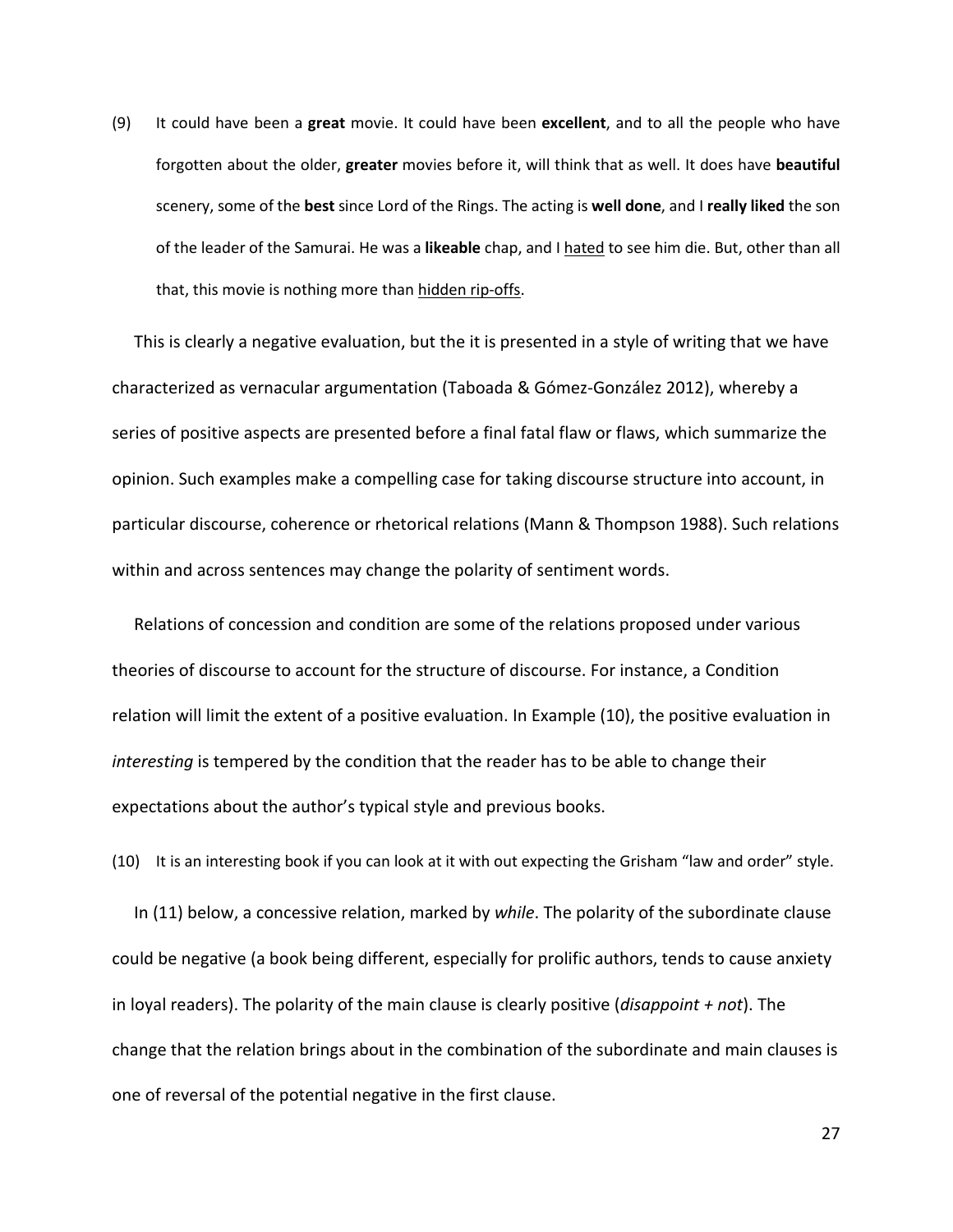<span id="page-27-0"></span>(11) While this book is totally different than any other book he has written to date, it did not disappoint me at all.

Coherence relations interact with negation in interesting ways. Verhagen (2005) points out the negative-positive relation between concessive and causal relations, as in [\(12\)](#page-27-1), where the negation of the causal relation in [\(12a](#page-27-1)) leads to a concessive reading in [\(12b](#page-27-1)).

<span id="page-27-1"></span>(12) a. John is the best candidate because he happens to have a Ph.D.

b. John is not the best candidate because he happens to have a Ph.D.

The interesting aspect of this example is that the negation in [\(12b](#page-27-1)) does not necessarily imply a negation of the positive evaluation conveyed by *best*. It is rather a negation of the causal relation, that is, John is still the best candidate, but the reason is not that he has a Ph.D. Blanco and Moldovan (2013) refer to this phenomenon as partial negation.

Thus far, making use of coherence relations in sentiment analysis is mostly a proposal, as methods to automatically parse the discourse structure of text are still in development, although significant advances have been made in the last few years (Feng 2015, Feng & Hirst 2014, Hernault et al 2010, Joty et al 2015). A related line of research has been investigating exactly how polarity words change in the context of a discourse relation (Benamara et al 2013, Chardon et al 2013, Trnavac & Taboada 2012).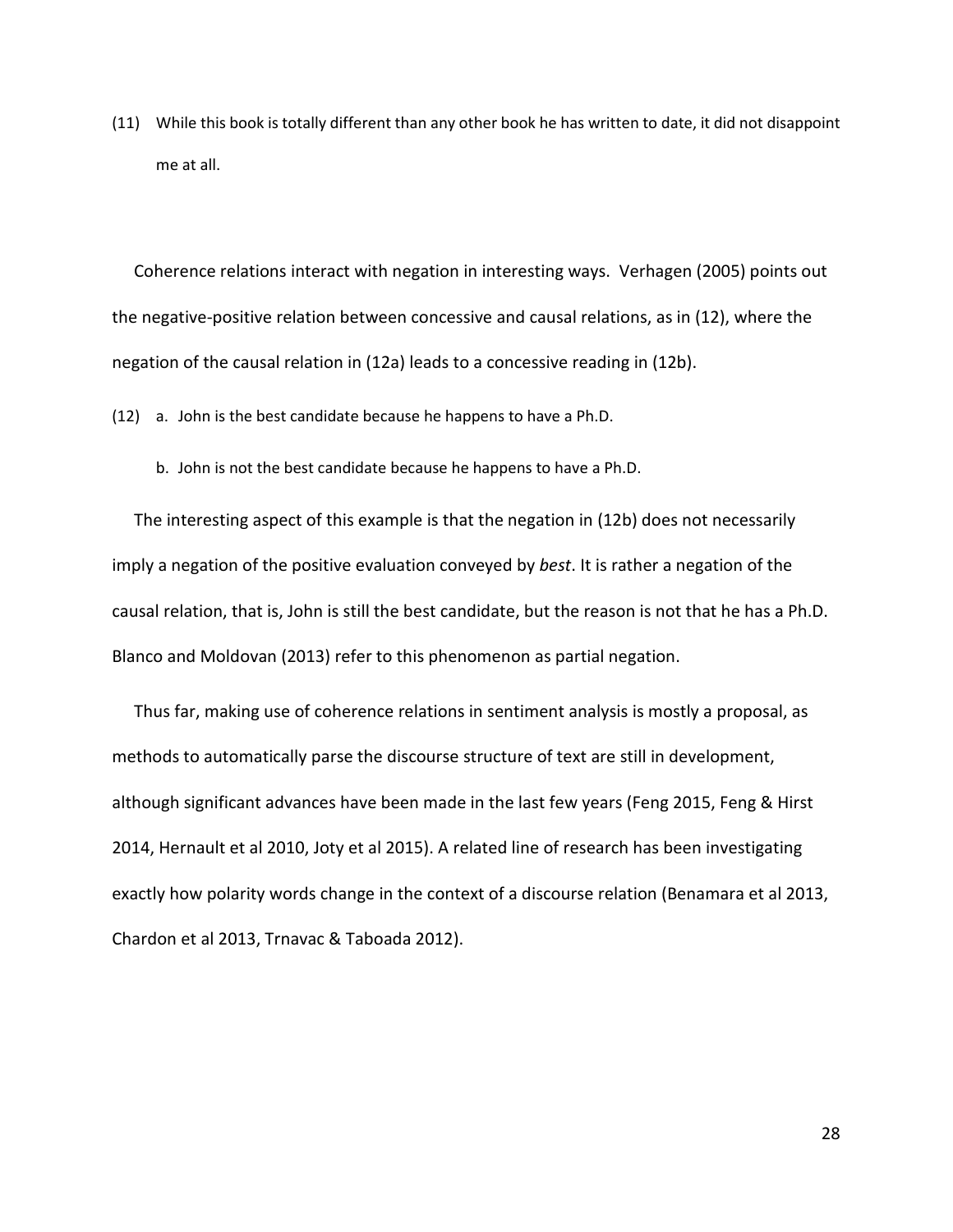# <span id="page-28-0"></span>**3 A small sample of interesting projects in sentiment analysis**

It is not the goal of this survey to be comprehensive and include all examples of sentiment analysis to date. There are simply too many, both within academia and research settings and in commercial applications. Here, I will just select a few that are particularly interesting because of their approach or because of the subject matter or type of text being studied.

First of all, and with regards to text types, beyond the well-studied online reviews, many other types of texts are being analyzed in terms of their sentiment content. Politics is of course another ripe area for consideration, and early work focused on debates, blogs and online discussions (Durant & Smith 2006, Mullen & Malouf 2006, Thomas et al 2006). Tumasjan et al (2010) exploit the potential of tweets about political parties to determine how well tweets align with the parties' stated values. Most interesting is their finding that the volume of messages may be a good indicator of election results, although this has been criticized as an artifact of the data collection (Jungherr et al 2012). New work is being produced in this area, and current approaches make use not only of the text, but of characteristics of the author, and their online interactions (Qiu et al 2015). Much of the work on political discourse uses Twitter and online media as a source. As with other forms of social media, researchers have found that sarcasm poses a particularly difficult problem (Bakliwal et al 2013).

Many other texts contain evaluation, sometimes of a personal and sensitive nature, but still worthy of analysis. One interesting recent study by Stewart (2015) analyzes students' written comments in course evaluations, from a quantitative point of view, and using the Appraisal framework (Martin & White 2005). I am not aware of any large-scale automatic analysis of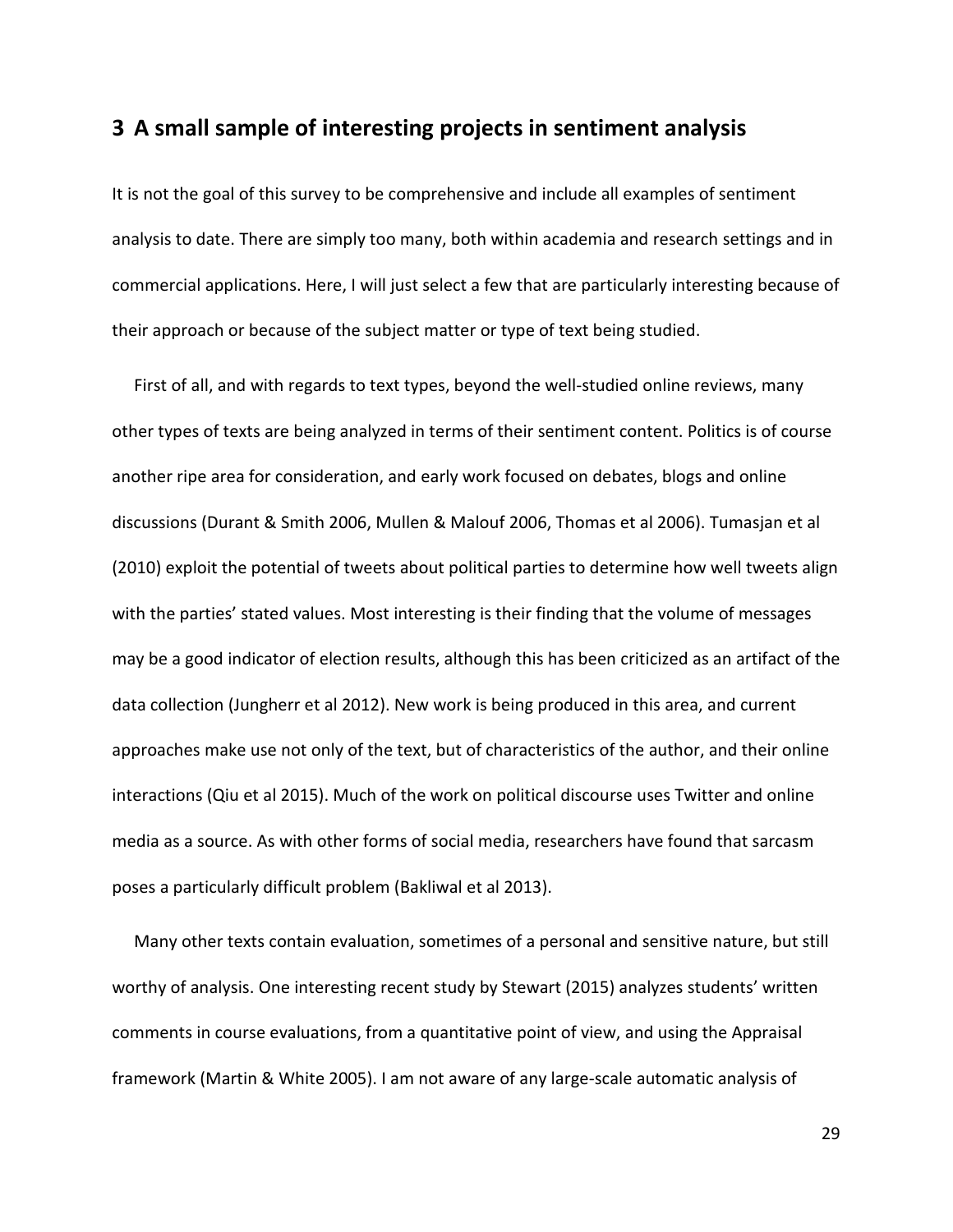student evaluations. Provided issues of confidentiality can be solved, this is an area that can lead to interesting applications. Of an even more sensitive nature are the suicide notes that Pestian et al (2012) made available as part of a shared task. One important outcome of such analysis is determining who among those who attempt suicide are likely to try again. This is properly an emotion identification task, rather than simple polarity. Emotions that were annotated, because they are considered to be good predictors, included, among others: abuse, anger, sorrow, forgiveness, love, pride, and also instructions for others.

Bobicev et al (in press) study feelings expressed in online medical forums. They annotated a corpus of discussions about personal health (experiences with in-vitro fertilization) with five types of feelings, what they describe as sentiments: encouragement, gratitude, confusion, facts and endorsement. Using the corpus as training data they build a classifier to automatically identify those sentiments, showing that reliable identification of the sentiments is possible. This is a particularly interesting problem, because the usual classification into positive and negative polarity of the messages would not pride enough fine-grained information for their purposes, which include extracting sentiment from discussions on healthcare policy.

As an aside, some of these projects study emotion rather than sentiment (polarity). The study of emotions in general, and their automatic identification, probably merits another survey. In this paper, I merely point out areas where there is an overlap with sentiment analysis.

The vast majority of the research on sentiment is conducted on text (unlike research on emotions, where speech is often analyzed in terms of prosody, pitch and intonation). Some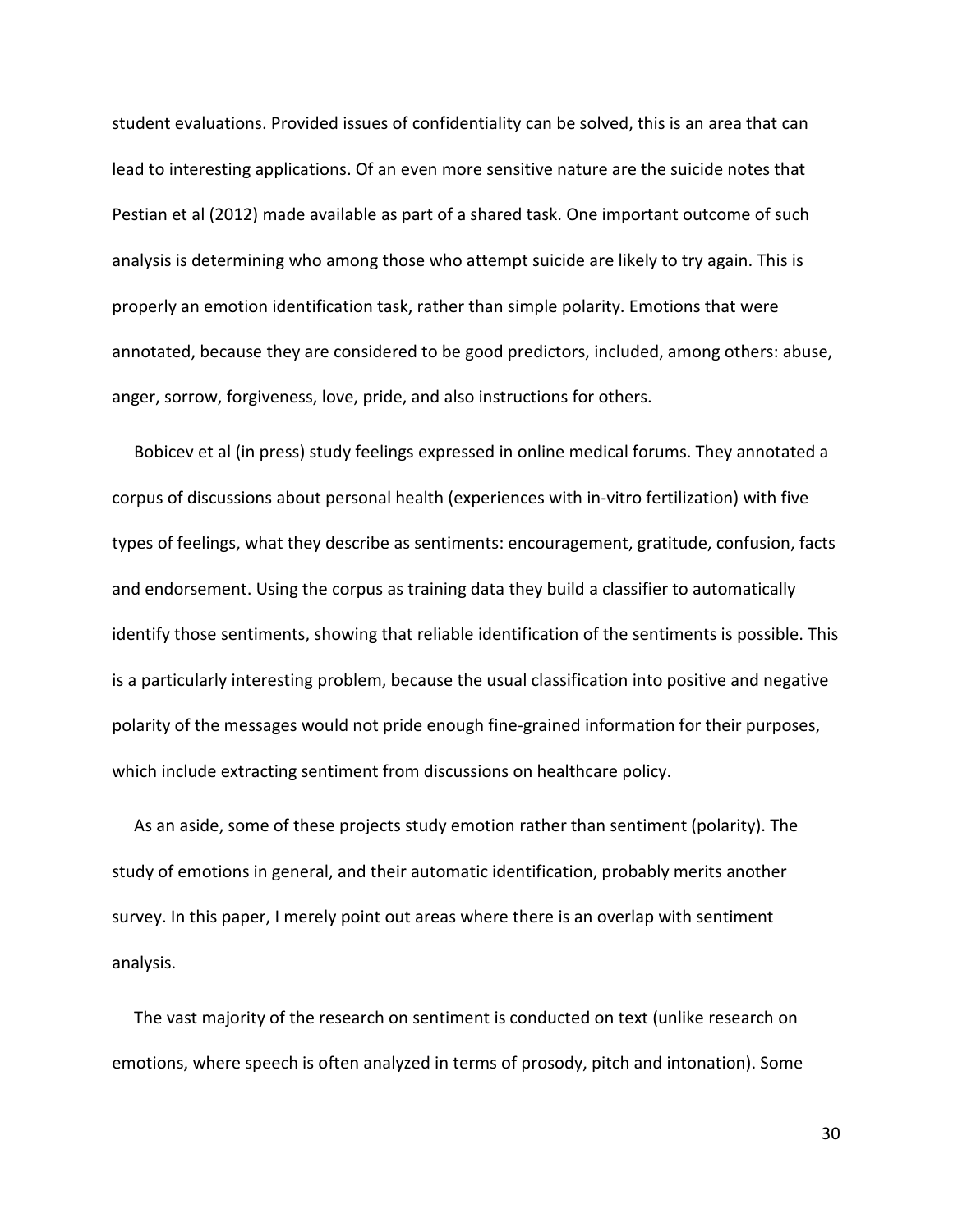work is being carried out, however, in the detection of sentiment from images. Both Borth et al (2013) and Wang et al (2015) use a combination of characteristics of images posted online and text (comments and tags) about the image, to identify the sentiment conveyed by images.

A related area of interest is the detection of opinion spam, or fake reviews. The popularity of reviews, and the weight they carry in purchasing decisions have resulted in attempts to change ratings. Companies sometimes pay writers to produce a large number of positive reviews, or negative reviews about a rival's business. The practice has led to court cases and settlements, with companies being found guilty of paying for positive reviews, or of writing them themselves (Streitfeld 2013). TripAdvisor was recently fined €500,000 for failing to prevent fake reviews on their site (Scott 2013). Fake review detection employs many features that prove very useful for the task, but are linguistically not so interesting, such as user IDs, user activity, URLs, and temporal patterns (Li et al 2014). Some of the research, however, relies on the same principles that are deployed in authorship attribution: genre identification through part of speech distribution, similarity of linguistic patterns, and style characteristics of the text (Feng et al 2012, Ott et al 2011). This allows systems to determine if the same review is being posted in different sites, and if certain stock phrases are being used repeatedly. Bing Liu has been a leader in this field, and included a chapter on how to detect fake reviews in his survey (Liu 2012).

## <span id="page-30-0"></span>**4 Sentiment analysis in languages other than English**

English is, without a doubt, the main object of study in sentiment analysis. English is not, however, the only language in which opinions are expressed online. There are, accordingly,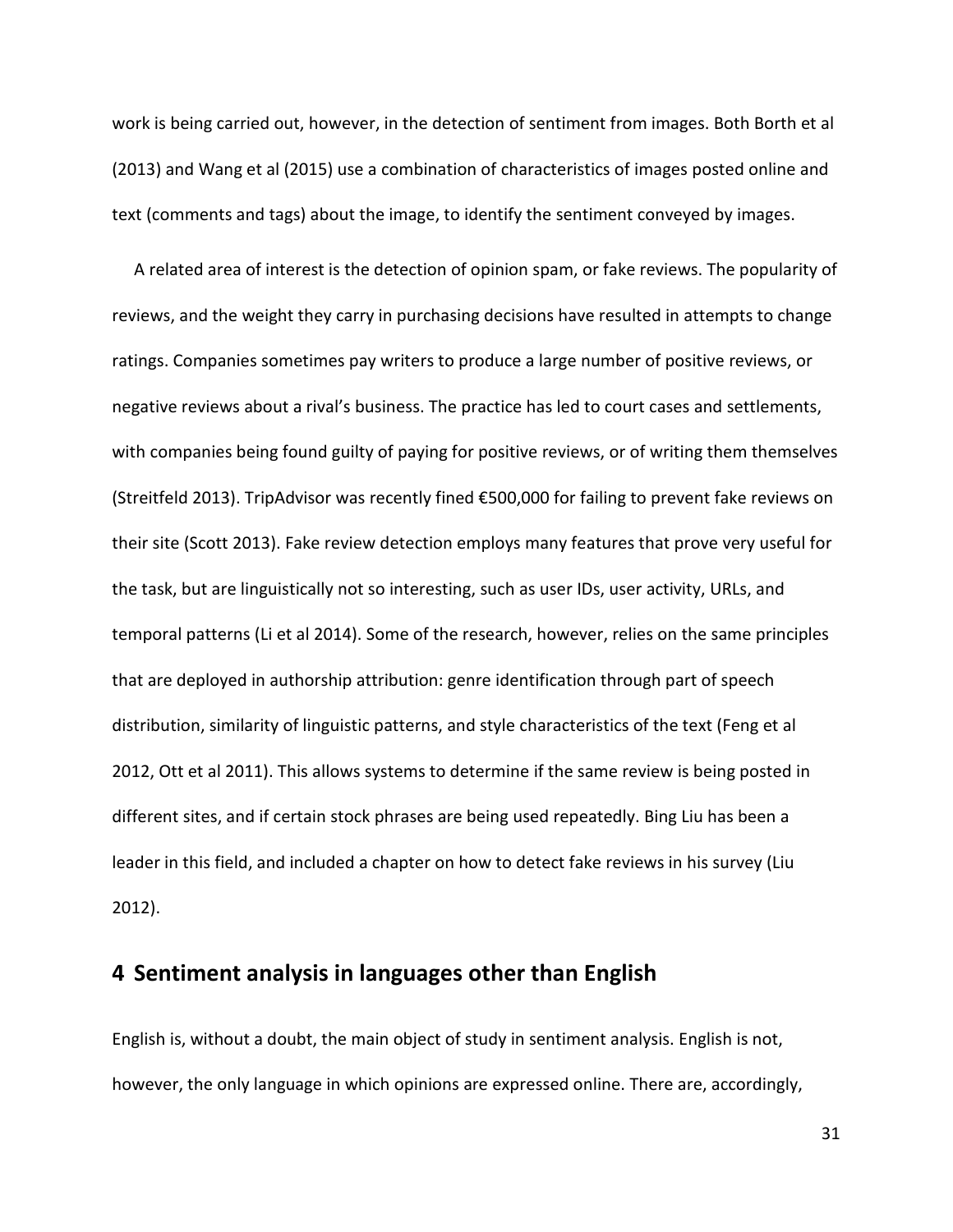efforts to identify sentiment for other languages. Approaches vary. One obvious path is the native development of either lexicon-based or machine learning methods for the language in question. In dictionary-based approaches, this involves creating a dictionary of polarity words in the language, together with appropriate rules to identify phenomena such as negation and intensification .In supervised learning methods, the main component needed is a labelled set of examples (texts, sentences, etc.).

The other main avenue, if 'from scratch' development is not desirable or feasible, involves translation. One could translate texts in other languages, and then use an English-based sentiment analysis system. Or one could take English dictionaries and translate them into the target language, but that involves also adapting any rules being used.

Languages being studied with respect to sentiment analysis include Arabic (El-Beltagy & Ali 2013, Salameh et al 2015), Chinese (Huang et al 2012, Wan 2008, Wang et al 2012, Ziyan et al in press), French (Benamara et al 2013, Ghorbel 2012, Marchand 2012), German (Clematide & Klenner 2010, Haas & Versley 2015, Waltinger 2010), Spanish (López et al 2012, Molina-González et al 2013, Moreno-Ortiz & Pérez Hernández 2012, Vilares et al 2013, Vilares et al 2015). In some cases, the focus is a combination of different languages (Banea et al 2014, Banea et al 2008, Mihalcea et al 2007, Popat et al 2013).

# <span id="page-31-0"></span>**5 The future ahead**

Literature on sentiment analysis seems to be multiplying at alarming rates, and it is often difficult to keep up with new developments in the field. There are many exciting and interesting projects in active development right now. There are also many small contributions, sometimes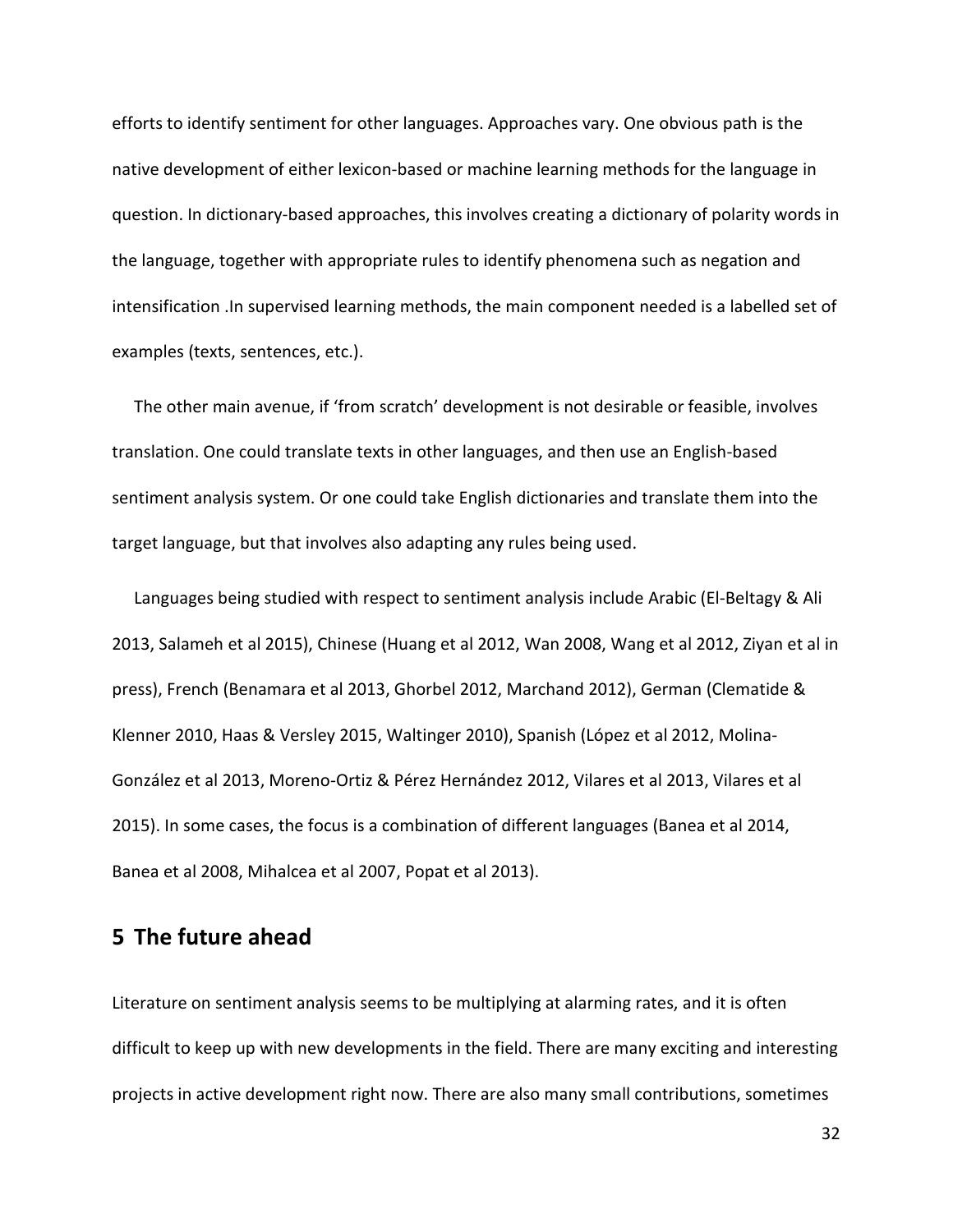cumulative, sometimes derivative. For the field to prosper, I believe linguistic insight needs to be seriously considered, and a principled way of measuring progress has to be established. Ultimately, the real test is how useful the automatic classifications are. It is the sort of test that Google Translate provides. If one can use the translations obtained through the Google service, then they are good enough. If, on the other hand, either translations or sentiment classification are better than some baseline, but otherwise useless for some practical purpose, then we need to rethink the direction the field is taking. One of the applications of sentiment analysis is in matching sentiment of markets and stocks to stock price (Feldman 2013). The real test here is whether one is willing to bet money that the sentiment-stock price correlation is accurate.

As with many other computational applications, the systems being developed are in-house and not available to the public. But what if you want to test sentiment analysis for yourself? Serrano-Guerrero et al (in press) list 15 different web services that allow textual input and output various types of sentiment information. The Stanford Deep Learning Model (Socher et al  $2013$ <sup>2</sup> allows free text input, and also user input on values already provided by the system.

## <span id="page-32-0"></span>**References**

- Ahmad K, Gillam L, Cheng D. 2006. Sentiments on a grid: Analysis of streaming news and views. In *Proceedings of 5th International Conference on Language Resources and Evaluation (LREC)*, pp. 2517-20. Genoa, Italy
- Aikhenvald A. 2004. *Evidentiality*. Oxford: Oxford University Press
- Andersen G, Fretheim T. 2000. Introduction. In *Pragmatic Markers and Propositional Attitude*, ed. G Andersen, T Fretheim, pp. 1-16. Amsterdam and Philadelphia: John Benjamins
- Andreevskaia A, Bergler S. 2008. When specialists and generalists work together: Domain dependence in sentiment tagging. In *Proceedings of 46th Annual Meeting of the Association for Computational Linguistics*, pp. 290-98. Columbus, OH

<span id="page-32-1"></span> <sup>2</sup> <http://nlp.stanford.edu/sentiment/>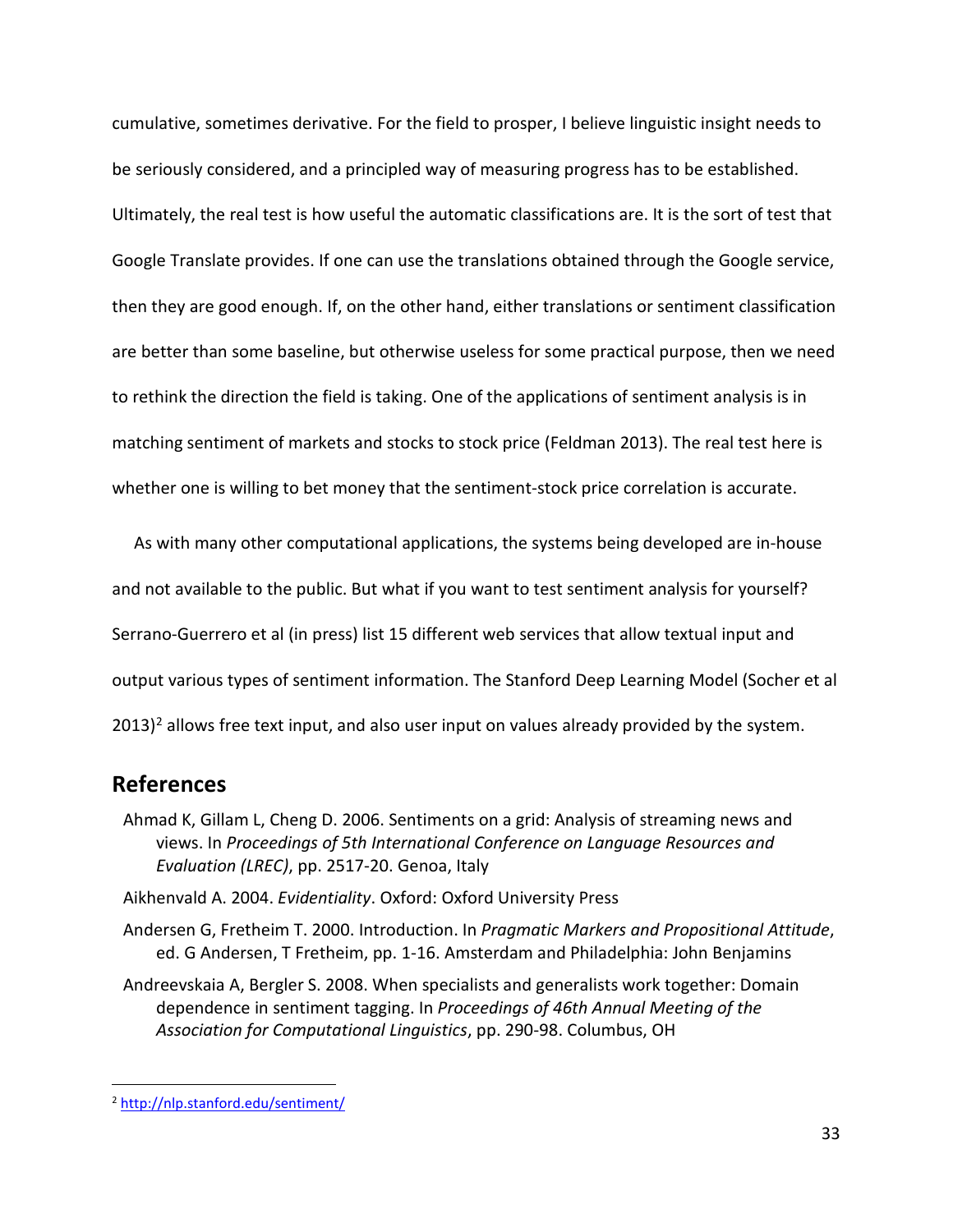- Anonymous. 2013. How does the shutdown relate to me? In *The Last Psychiatrist*, pp. Blog post
- Baccianella S, Esuli A, Sebastiani F. 2010. SentiWordNet 3.0: An enhanced lexical resource for sentiment analysis and opinion mining. In *Proceedings of the Seventh Conference on International Language Resources and Evaluation (LREC'10)*, pp. 2200-04. Valletta, Malta
- Bakliwal A, Foster J, van der Puil J, O'Brien R, Tounsi L, Hughes M. 2013. Sentiment analysis of political tweets: Towards an accurate classifier. In *Proceedings of the Workshop on Language in Social Media (LASM 2013)*, pp. 49-58. Atlanta, GA
- Bamman D, Smith NA. 2015. Contextualized sarcasm detection on Twitter. In *Proceedings of the 9th International Conference on Web and Social Media*. Oxford, UK
- Banea C, Mihalcea R, Wiebe J. 2014. Sense-level subjectivity in a multilingual setting. *Computer Speech and Language* 28: 7-19
- Banea C, Mihalcea R, Wiebe J, Hassan S. 2008. Multilingual subjectivity analysis using machine translation. In *Proceedings of the 2008 Conference on Empirical Methods in Natural Language Processing*, pp. 127-35. Honolulu
- Banfield A. 1982. *Unspeakable Sentences: Narration and Representation in the Language of Fiction*. Boston: Routledge and Kegan Paul
- Batson CD, Shaw LL, Oleson KC. 1992. Differentiating affect, mood, and emotion: Toward functionally based conceptual distinctions. In *Emotion. Review of Personality and Social Psychology*, ed. MS Clark, pp. 294-326. Newbury Park, CA: Sage
- Benamara F, Cesarano C, Picariello A, Reforgiato D, Subrahmanian V. 2007. Sentiment analysis: Adjectives and adverbs are better than adjectives alone. In *Proceedings of International Conference on Weblogs and Social Media, ICWSM*. Boulder, CO
- Benamara F, Chardon B, Mathieu YY, Popescu V, Asher N. 2012. How do negation and modality impact opinions? In *Proceedings of the ACL-2012 Workshop on Extra-Propositional Aspects of Meaning in Computational Linguistics (ExProM-2012)*, pp. 10-18. Jeju, Korea
- Benamara F, Popescu V, Chardon B, Asher N, Mathieu Y. 2013. Assessing opinions in texts: Does discourse really matter? In *Nonveridicality and Evaluation: Theoretical, Computational and Corpus Approaches*, ed. M Taboada, R Trnavac, pp. 127-50. Leiden: Brill
- Biber D, Finegan E. 1988. Adverbial stance types in English. *Discourse Processes* 11: 1-34
- Biber D, Finegan E. 1989. Styles of stance in English: Lexical and grammatical marking of evidentiality and affect. *Text* 9: 93-124
- Blanco E, Moldovan D. 2013. Retrieving implicit positive meaning from negated statements. *Natural Language Engineering* 20: 501-35
- Bloom K, Garg N, Argamon S. 2007. Extracting appraisal expressions. In *Proceedings of HLT/NAACL*, pp. 308-15. Rochester, NY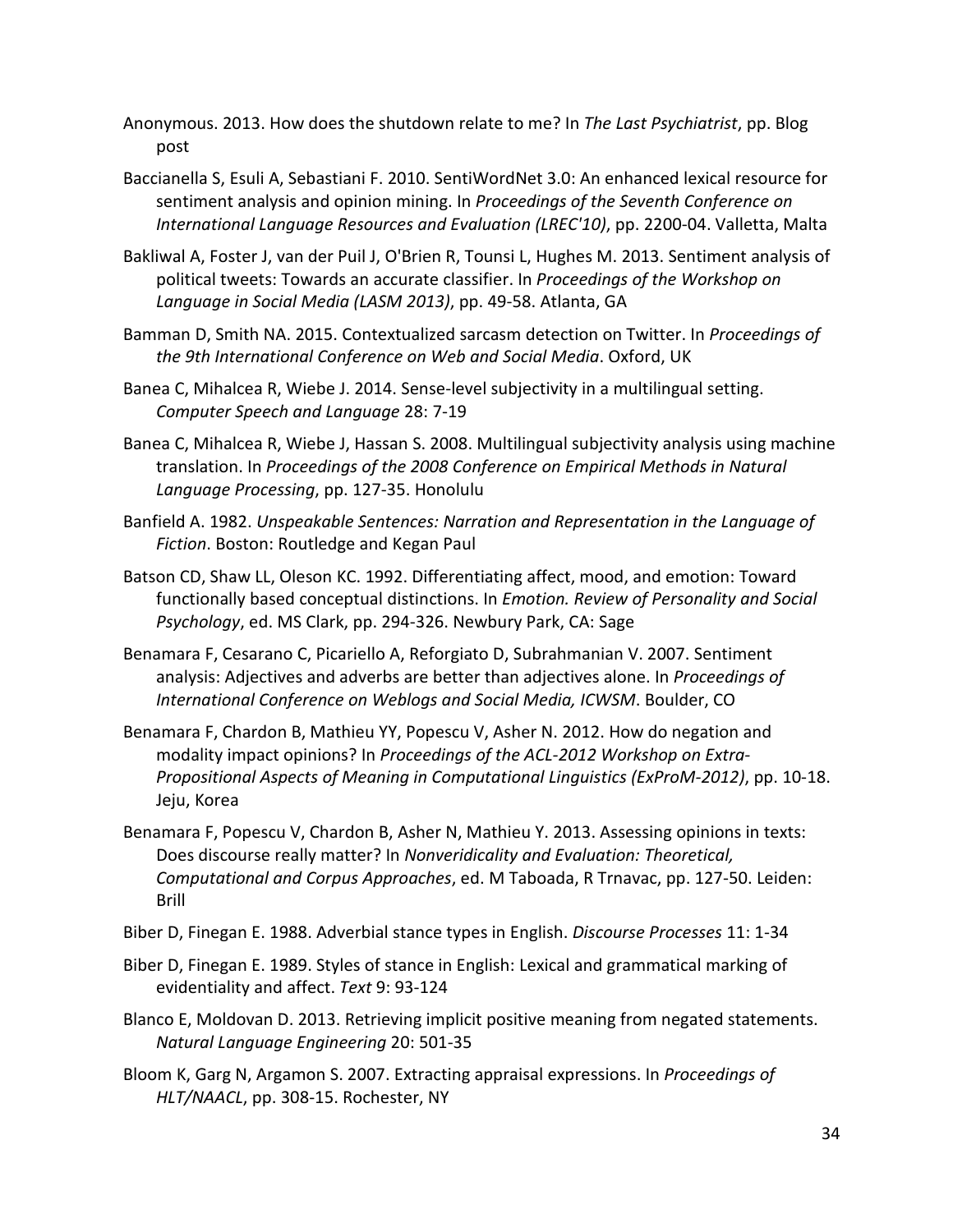- Bobicev V, Sokolova M, Oakes M. in press. What goes around comes around: Learning sentiments in online medical forums. *Cognitive Computation*
- Borth D, Ji R, Chen T, Breuel T, Chang S-F. 2013. Large-scale visual sentiment ontology and detectors using adjective noun pairs. In *Proceedings of the 21st ACM International Conference on Multimedia*, pp. 223-32. Barcelona, Spain
- Boucher JD, Osgood CE. 1969. The Pollyanna hypothesis. *Journal of Verbal Learning and Verbal Behaviour* 8: 1-8
- Brooke J, Tofiloski M, Taboada M. 2009. Cross-linguistic sentiment analysis: From English to Spanish. In *Proceedings of the 7th International Conference on Recent Advances in Natural Language Processing*, pp. 50-54. Borovets, Bulgaria
- Bybee J, Fleischman S, eds. 1995. *Modality in Grammar and Discourse*. Amsterdam and Philadelphia: John Benjamins
- Caffi C, Janney RW. 1994. Towards a pragmatics of emotive communication. *Journal of Pragmatics* 22: 325-73
- Carrillo de Albornoz J, Plaza L. 2013. An emotion-based model of negation, intensifiers, and modality for polarity and intensity classification. *Journal of the American Society for Information Science and Technology* 64: 1618-33
- Carvalho P, Sarmento L, Silva MJ, Oliveira Ed. 2009. Clues for detecting irony in user-generated contents: Oh...!! It's "so easy" ;-). In *Proceedings of the First International CIKM Workshop on Topic-Sentiment Analysis for Mass Opinion Measurement*. Hong Kong
- Chafe W, Nichols J. 1986. *Evidentiality: The Linguistic Coding of Epistemology*. Norwood, NJ: Ablex
- Chardon B, Benamara F, Mathieu YY, Popescu V, Asher N. 2013. Measuring the effect of discourse structure on sentiment analysis. In *Proceeding of the 14th International Conference on Computational Linguistics and Intelligent Text Processing (CICLing)*, pp. 25- 37. Samos, Greece
- Clematide S, Klenner M. 2010. Evaluation and extension of a polarity lexicon for German. In *Proceedings of the 1st Workshop on Computational Approaches to Subjectivity and Sentiment Analysis (WASSA)*. Lisbon, Portugal
- Das SR, Chen MY. 2001. Yahoo! for Amazon: Opinion extraction from small talk on the web. In *Proceedings of 8th Asia Pacific Finance Association Annual Conference*. Bangkok, Thailand
- Dave K, Lawrence S, Pennock DM. 2003. Mining the peanut gallery: Opinion extraction and semantic classification of product reviews. In *Proceedings of the Twelfth International World Wide Web Conference (WWW 2003)*. Budapest, Hungary
- Denis A, Cruz-Lara S, Bellalem N, Bellalem L. 2014. Synalp-Emphatic: A valence shifting hybrid system for sentiment analysis. In *Proceedings of the 8th International Workshop on Semantic Evaluation (SemEval 2014)*, pp. 605-09. Dublin, Ireland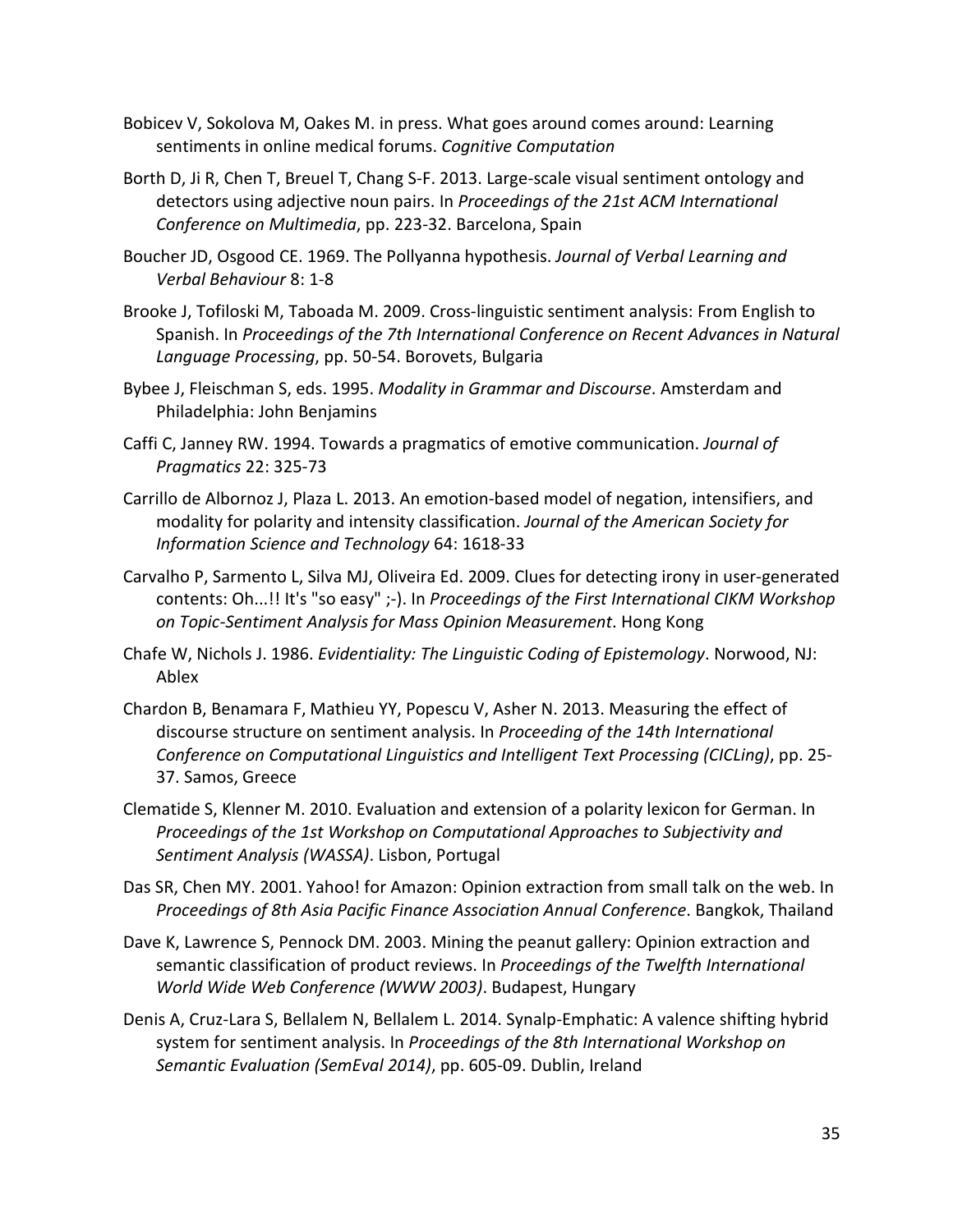- Dinu LP, Iuga I. 2012. The Naive Bayes Classifier in opinion mining: In search of the best feature set. In *Computational Linguistics and Intelligent Text Processing*, ed. A Gelbukh, pp. 556-67. Berlin: Springer
- Dodds PS, Clark EM, Desu S, Frank MR, Reagan AJ, et al. 2015. Human language reveals a positivity bias. *Proceedings of the National Academy of Sciences* 112: 2389-94
- Durant KT, Smith MD. 2006. Mining sentiment classification from political web logs. In *Proceedings of Workshop on Web Mining and Web Usage Analysis of the 12th ACM SIGKDD International Conference on Knowledge Discovery and Data Mining*. Philadelphia, PA
- Efron M. 2004. Cultural orientation: Classifying subjective documents by cociation analysis. In *Proceedings of AAAI Fall Symposium on Style and Meaning in Language, Art, and Music*. Washington, D.C.
- El-Beltagy SR, Ali A. 2013. Open issues in the sentiment analysis of Arabic social media: A case study. In *Proceedings of 9th International Conference on Innovations in Information Technology*. Al Ain, UAE
- Esuli A, Sebastiani F. 2006. SentiWordNet: A publicly available lexical resource for opinion mining. In *Proceedings of 5th International Conference on Language Resources and Evaluation (LREC)*, pp. 417-22. Genoa, Italy
- Farkas R, Vincze V, Móra G, Csirik J, Szarvas G. 2010. The CoNLL-2010 shared task: Learning to detect hedges and their scope in natural language text. In *Proceedings of the Fourteenth Conference on Computational Natural Language Learning: Shared Task*, pp. 1-12. Uppsala, Sweden
- Feldman R. 2013. Techniques and applications for sentiment analysis: The main applications and challenges of one of the hottest research areas in computer science. *Communications of the ACM* 56: 82-89
- Feng S, Banerjee R, Choi Y. 2012. Syntactic stylometry for deception detection. In *Proceedings of the 50th Annual Meeting of the Association for Computational Linguistics*, pp. 171-75. Jeju, Korea
- Feng VW. 2015. *RST-Style Discourse Parsing and its Applications in Discourse Analysis*. Ph.D. dissertation thesis. University of Toronto, Toronto
- Feng VW, Hirst G. 2014. A linear-time bottom-up discourse parser with constraints and postediting. In *Proceedings of the 52nd Annual Meeting of the Association for Computational Linguistics*. Baltimore, MA
- Gamon M. 2004. Sentiment classification on customer feedback data: Noisy data, large feature vectors, and the role of linguistic analysis. In *Proceedings of COLING 2004*, pp. 841-47. Geneva, Switzerland
- Ghorbel H. 2012. Experiments in Cross-Lingual Sentiment Analysis in Discussion Forums. In *Proceedings of the 4th International Conference on Social Informatics*, ed. K Aberer, A Flache, W Jager, L Liu, J Tang, C Guéret, pp. 138-51. Berlin: Springer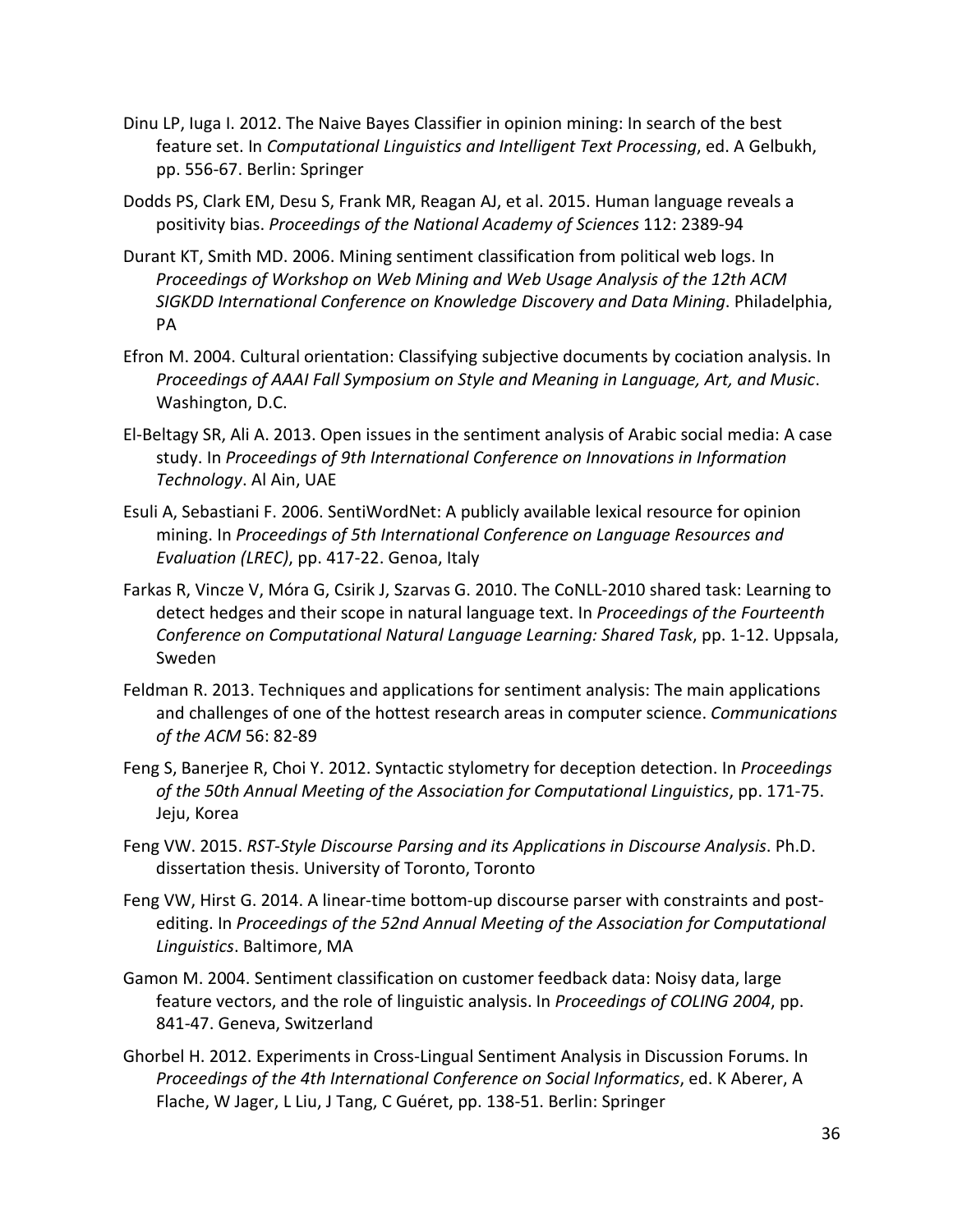- Giannakidou A. 1995. On the semantic licensing of polarity items. In *Studies in Greek Linguistics 15:Proceedings of the 15th Annual Meeting of the Department of Linguistics*, ed. A-P Christidis, M Margariti-Roga, A Arhakis, pp. 406-18. Thessaloniki: University of Thessaloniki
- Greenberg JH. 1966. *Language Universals, with Special Reference to Feature Hierarchies*. The Hague: Mouton
- Haas M, Versley Y. 2015. Subsentential sentiment on a shoestring: A crosslingual analysis of compositional classification. In *Proceedings of the Conference of the North American Chapter of the Association for Computational Linguistics*. Denver, CO
- Hatzivassiloglou V, McKeown K. 1997. Predicting the semantic orientation of adjectives. In *Proceedings of 35th Meeting of the Association for Computational Linguistics*, pp. 174-81. Madrid, Spain
- Hernault H, Prendinger H, duVerle DA, Ishizuka M. 2010. HILDA: A discourse parser using Support Vector Machine classification. *Dialogue and Discourse* 1
- Horn LR. 1989. *A Natural History of Negation*. Chicago: University of Chicago Press
- Hu M, Liu B. 2004. Mining and summarizing customer reviews. In *Proceedings of the ACM SIGKDD International Conference on Knowledge Discovery & Data Mining (KDD-2004)*. Seattle, WA
- Huang T-H, Yu H-C, Chen H-H. 2012. Modeling Polyanna phenomena in Chinese sentiment analysis. In *Proceedings of COLING 2012: Demonstration papers¡*, pp. 231-38. Mumbai, India
- Hunston S. 2011. *Corpus Approaches to Evaluation: Phraseology and Evaluative Language*. New York: Routledge
- Hunston S, Francis G. 2000. *Pattern Grammar: A Corpus-Driven Approach to the Lexical Grammar of English*. Amsterdam and Philadelphia: John Benjamins
- Hunston S, Thompson G. 2000. Evaluation: An introduction. In *Evaluation in Text: Authorial Distance and the Construction of Discourse*, ed. S Hunston, G Thompson, pp. 1-27. Oxford: Oxford University Press
- Jing-Schmidt Z. 2007. Negativity bias in language: A cognitive-affective model of emotive intensifiers. *Cognitive Linguistics* 18: 417-43
- Joty S, Carenini G, Ng R. 2015. CODRA: A novel discriminative framework for rhetorical analysis. *Computational Linguistics*: in press
- Jungherr A, Jürgens P, Schoen H. 2012. Why the Pirate Party won the German election of 2009, or the trouble with predictions: A response to Tumasjan, A., Sprenger, T.O., Sander, P.G., & Welpe, I.M. "Predicting elections with Twitter: What 140 characters reveal about political sentiment". *Social Science Computer Review* 30: 229-34
- Kennedy A, Inkpen D. 2006. Sentiment classification of movie and product reviews using contextual valence shifters. *Computational Intelligence* 22: 110-25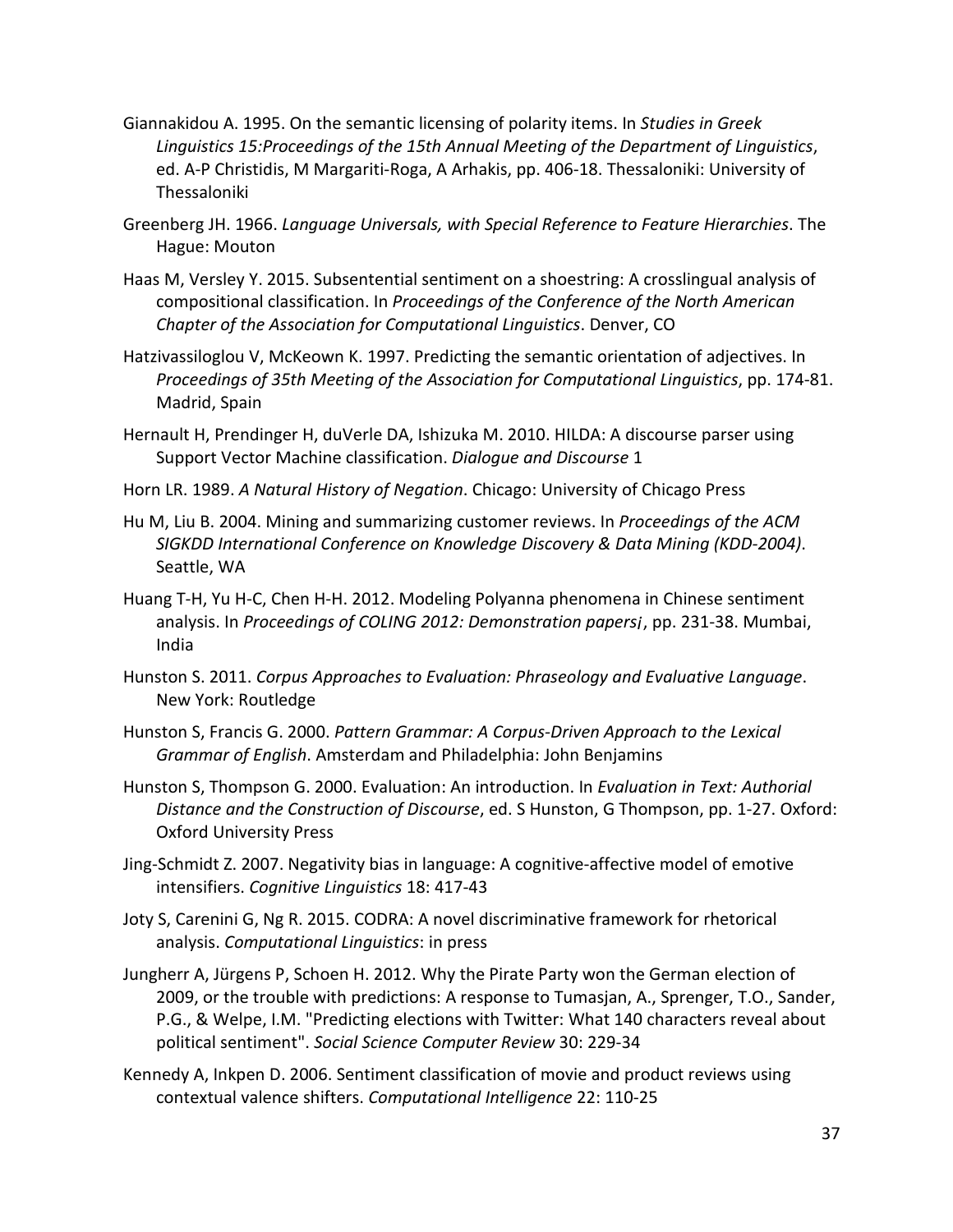- Kim S-M, Hovy E. 2004. Determining the sentiment of opinions. In *Proceedings of COLING 2004*, pp. 1367-73. Geneva, Switzerland
- Kiritchenko S, Zhu X, Mohammad S. 2014. Sentiment analysis of short informal texts. *Journal of Artificial Intelligence Research* 50: 723-62
- Krippendorf K. 2004. *Content Analysis: An Introduction to Its Methodology*. Thousand Oaks, CA: Sage
- Langacker RW. 1990. Subjectification. *Cognitive Linguistics* 1: 5-38
- Li H, Mukherjee D, Liu B, Kornfield R, Emery S. 2014. Detecting campaign promoters on Twitter using Markov Random Fields. In *Proceedings of IEEE International Conference on Data Mining (ICDM-2014)*. Shenzhen, China
- Liu B. 2012. *Sentiment Analysis and Opinion Mining*: Morgan & Claypool
- Liu J, Seneff S. 2009. Review sentiment scoring via a parse-and-paraphrase paradigm. In *Proceedings of the 2009 Conference on Empirical Methods in Natural Language Processing*, pp. 161-69. Singapore
- López R, Tejada J, Thelwall M. 2012. Spanish SentiStrength as a tool for opinion mining Peruvian Facebook and Twitter. In *Artificial Intelligence Driven Solutions to Business and Engineering Problems*, ed. G Setlak, M Alexandrov, K Markov, pp. 82-85. Sofia: Ithea
- Louw B. 1993. Irony in the text or insincerity in the writer? The diagnostic potential of semantic prosodies. In *Text and Technology: In Honour of John Sinclair*, ed. M Baker, G Francis, E Tognini-Bonelli, pp. 157-76. Amsterdam: Benjamins
- Mann WC, Thompson SA. 1988. Rhetorical Structure Theory: Toward a functional theory of text organization. *Text* 8: 243-81
- Marchand M. 2012. État de l'art: l'influence du domaine sur la classification de l'opinion. In *Proceedings of the joint conference JEP-TALN-RECITAL 2012*, pp. 177-90. Grenoble, France
- Martin JR, White PRR. 2005. *The Language of Evaluation*. New York: Palgrave
- Mihalcea R, Banea C, Wiebe J. 2007. Learning multilingual subjective language via cross-lingual projections. In *Proceedings of the 45th Annual Meeting of the Association for Computational Linguistics*, pp. 976-83. Prague, Czech Republic
- Mohammad S, Dorr B, Dunne C. 2009. Generating high-coverage semantic orientation lexicons from overtly marked words and a thesaurus. In *Proceedings of the Conference on Empirical Methods in Natural Language Processing (EMNLP-2009)*, pp. 599-608. Singapore
- Mohammad S, Kiritchenko S, Zhu X. 2013. NRC-Canada: Building the state-of-the-art in sentiment analysis of tweets. In *Proceedings of the seventh international workshop on Semantic Evaluation Exercises (SemEval-2013)*. Atlanta, GA
- Molina-González MD, Martínez-Cámara E, Martín-Valdivia M-T, Perea-Ortega JM. 2013. Semantic orientation for polarity classification in Spanish reviews. *Expert Systems with Applications* 40: 7250-57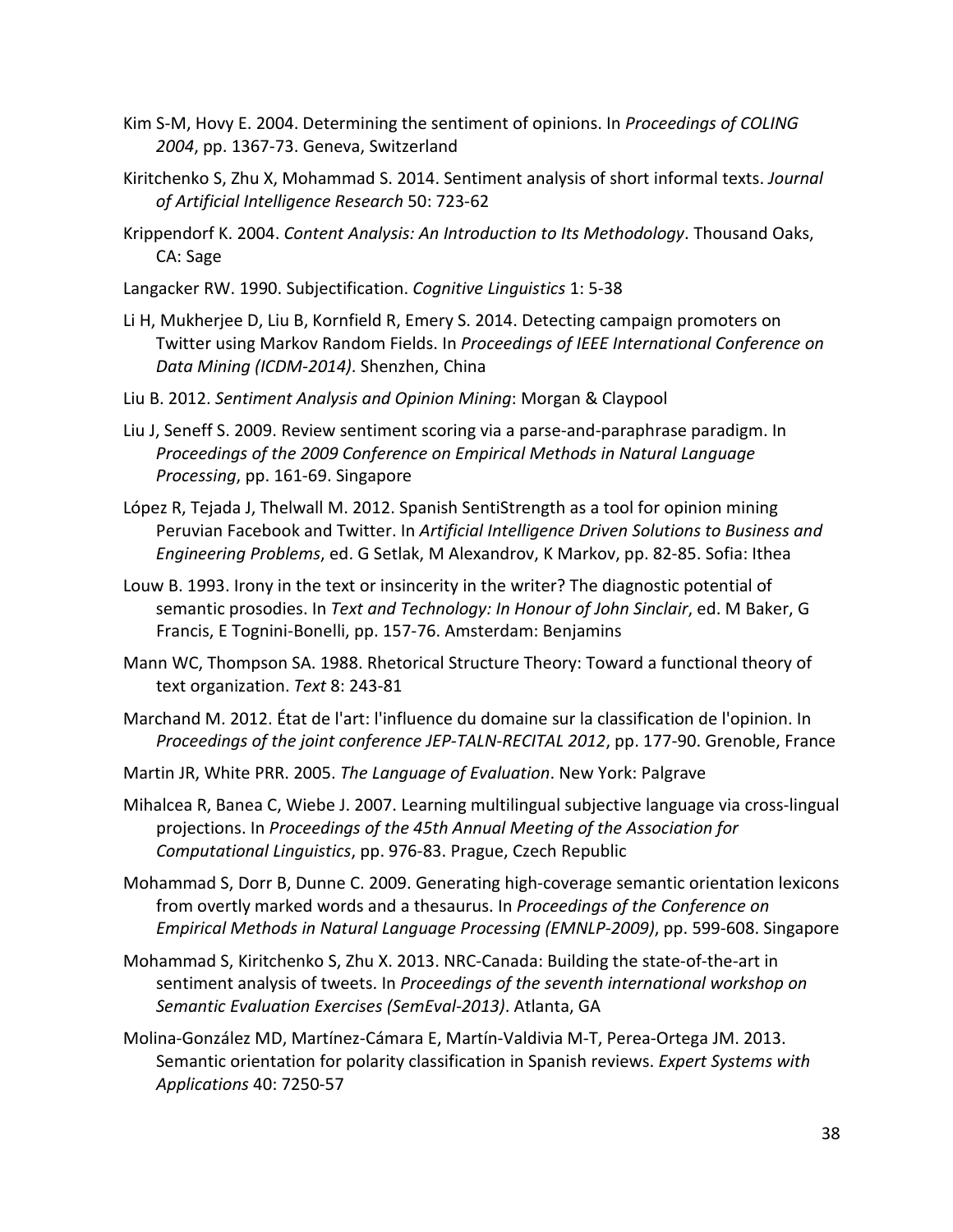Morante R, Sporleder C. 2012. Special Issue on Modality and Negation. *Computational Linguistics* 38

- Moreno-Ortiz A, Pérez Hernández L. 2012. Lexicon-based sentiment analysis of twitter messages in Spanish. In *TASS, Taller de Análisis de Sentimientos en la SEPLN (Sociedad Española para el Procesamiento del Lenguaje Natural)*. Castellón de la Plana, Spain
- Morsy SA, Rafea A. 2012. Improving document-level sentiment classification using contextual valence shifters. In *Natural Language Processing and Information Systems: Proceedings of the 17th International Conference on Applications of Natural Language to Information Systems*, ed. G Bouma, A Ittoo, E Métais, H Wortmann, pp. 253-58. Groningen, The Netherlands: Springer
- Mullen T, Malouf R. 2006. A preliminary investigation into sentiment analysis of informal political discourse. In *Proceedings of the AAAI-2006 Spring Symposium on "Computational Approaches to Analyzing Weblogs"*, pp. 125-26. Stanford, CA
- Ortigosa A, Martín JM, Carro RM. 2014. Sentiment analysis in Facebook and its applications to e-learning. *Computers in Human Behavior* 31: 527-41
- Osgood CE, Richards MM. 1973. From Yang and Yin to *and* or *but*. *Language* 49: 380-412
- Ott M, Choi Y, Cardie C, Hancock JT. 2011. Finding deceptive opinion spam by any stretch of the imagination. In *Proceedings of the 49th Annual Meeting of the Association for Computational Linguistics*, pp. 309-19. Portland, OR
- Palmer F. 1986. *Mood and Modality*. Cambridge: Cambridge University Press
- Pang B, Lee L. 2008. Opinion Mining and Sentiment Analysis. *Foundations and Trends in Information Retrieval* 2: 1-135
- Pang B, Lee L, Vaithyanathan S. 2002. Thumbs up? Sentiment classification using Machine Learning techniques. In *Proceedings of Conference on Empirical Methods in NLP*, pp. 79-86
- Pestian JP, Matykiewicz P, Linn-Gust M, South B, Uzuner O, et al. 2012. Sentiment analysis of suicide notes: A shared task. *Biomedical Informatics Insights* 5: 3-16
- Polanyi L, Zaenen A. 2006. Contextual valence shifters. In *Computing Attitude and Affect in Text: Theory and Applications*, ed. JG Shanahan, Y Qu, J Wiebe, pp. 1-10. Dordrecht: Springer
- Popat K, Balamurali AR, Battacharyya P, Haffari G. 2013. The Haves and the Have-nots: Leveraging unlabelled corpora for sentiment analysis. In *Proceedings of the 51st Annual Meeting of the Association for Computational Linguistics*, pp. 412-22. Sofia, Bulgaria
- Portner P. 2009. *Modality*. Oxford: Oxford University Press
- Prabowo R, Thelwall M. 2009. Sentiment analysis: A combined approach. *Journal of Informetrics* 3: 143-57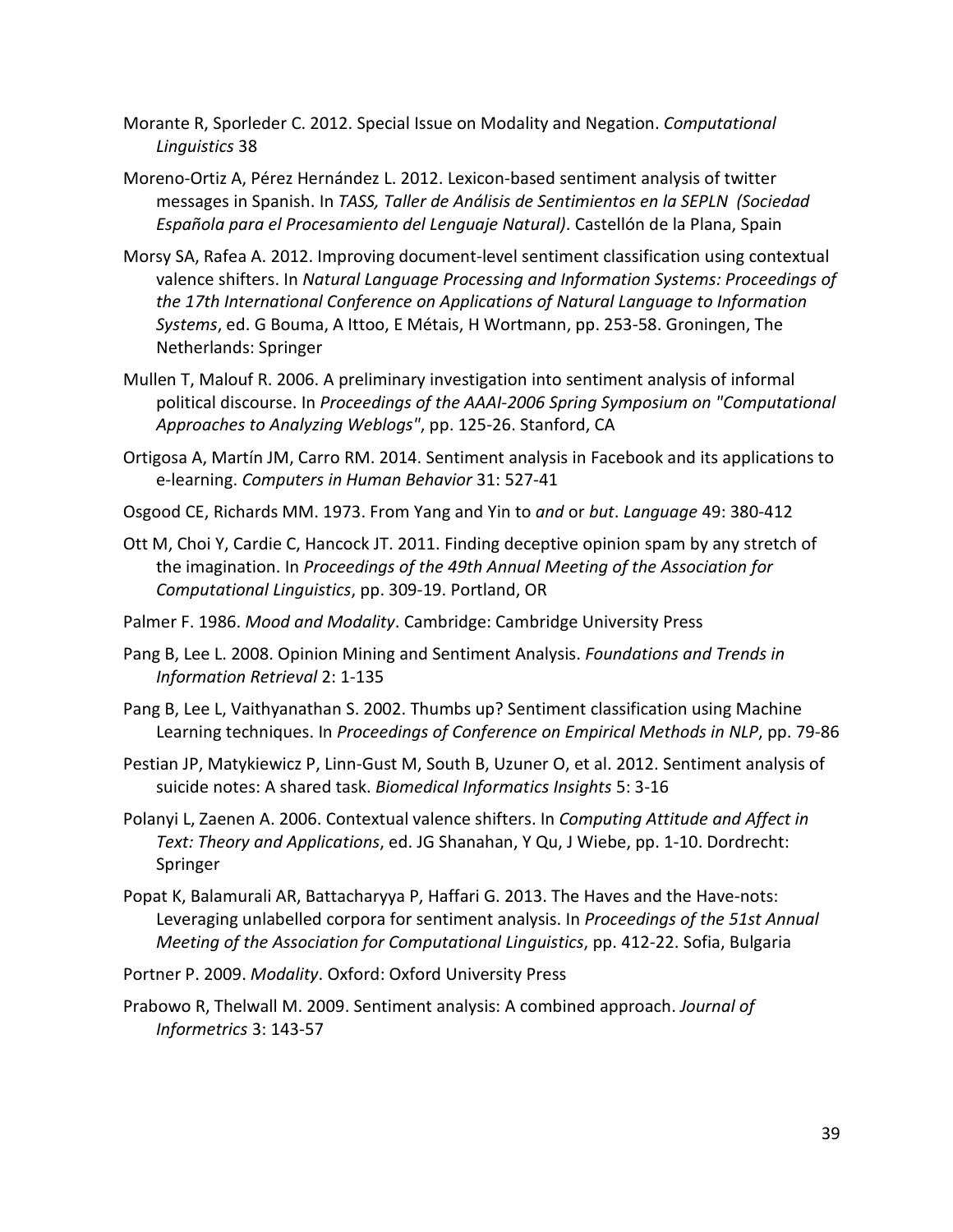- Qiu M, Sim Y, Smith NA, Jiang J. 2015. Modeling user arguments, interactions and attributes for stance prediction in online debate forums. In *Proceedings of the SIAM International Conference on Data Mining*. Vancouver, Canada
- Quirk R, Greenbaum S, Leech G, Svartvik J. 1985. *A Comprehensive Grammar of the English Language*. London: Longman
- Riloff E, Wiebe J, Wilson T. 2003. Learning subjective nouns using extraction pattern bootstrapping. In *Proceedings of the 7th Conference on Natural Language Learning (CoNLL)*, pp. 25-32. Edmonton, Canada
- Rozin P, Royzman EB. 2001. Negativity bias, negativity dominance, and contagion. *Personality and Social Psychology Review* 5: 296-320
- Salameh M, Mohammad S, Kiritchenko S. 2015. Sentiment analysis after translation: A casestudy on Arabic social media posts. In *Proceedings of the North American Chapter of the Association for Computational Linguistics (NAACL-2015)*. Denver, CO
- Saurí R. 2008. *A Factuality Profiler for Eventualities in Text*. Ph.D. dissertation thesis. Brandeis University, Waltham
- Scheibman J. 2002. *Point of View and Grammar: Structural Patterns of Subjectivity in American English*. Amsterdam and Philadelphia: John Benjamins
- Scott M. 2013. TripAdvisor fined \$610,000 in Italy for failing to prevent fake reviews. In *The New York Times*, pp. B8. New York
- Serrano-Guerrero J, Olivas JA, Romero FP, Herrera-Viedma E. in press. Sentiment analysis: A review and comparative analysis of web services. *Information Sciences*
- Socher R, Pennington J, Huang EH, Ng AY, Manning C. 2011. Semi-supervised recursive autoencoders for predicting sentiment distributions. In *Proceedings of the Conference on Empirical Methods in Natural Language Processing (EMNLP)*, pp. 151–61. Jeju, Korea
- Socher R, Perelygin A, Wu JY, Chuang J, Manning C, et al. 2013. Recursive deep models for semantic compositionality over a sentiment treebank. In *Proceedings of the Conference on Empirical Methods in Natural Language Processing (EMNLP 2013)*. Melbourne, Australia
- Sokolova M, Lapalme G. 2008. Verbs speak loud: Verb categories in learning polarity and strength of opinions. In *Canadian AI 2008*, ed. S Bergler, pp. 320-31. Berlin: Springer
- Sonntag J, Stede M. 2014. Sentiment analysis: What's your opinion? In *Text Mining: From Ontology Learning to Automated Text Processing Applications*, ed. C Biemann, A Mehler, pp. 177-99. Berlin: Springer
- Spertus E. 1997. Smokey: Automatic recognition of hostile messages. In *Proceedings of AAAI/IAAI '97*, pp. 1058-65. Providence, RI
- Sporleder C, Lascarides A. 2008. Using automatically labelled examples to classify rhetorical relations: An assesment. *Natural Language Engineering* 14: 369-416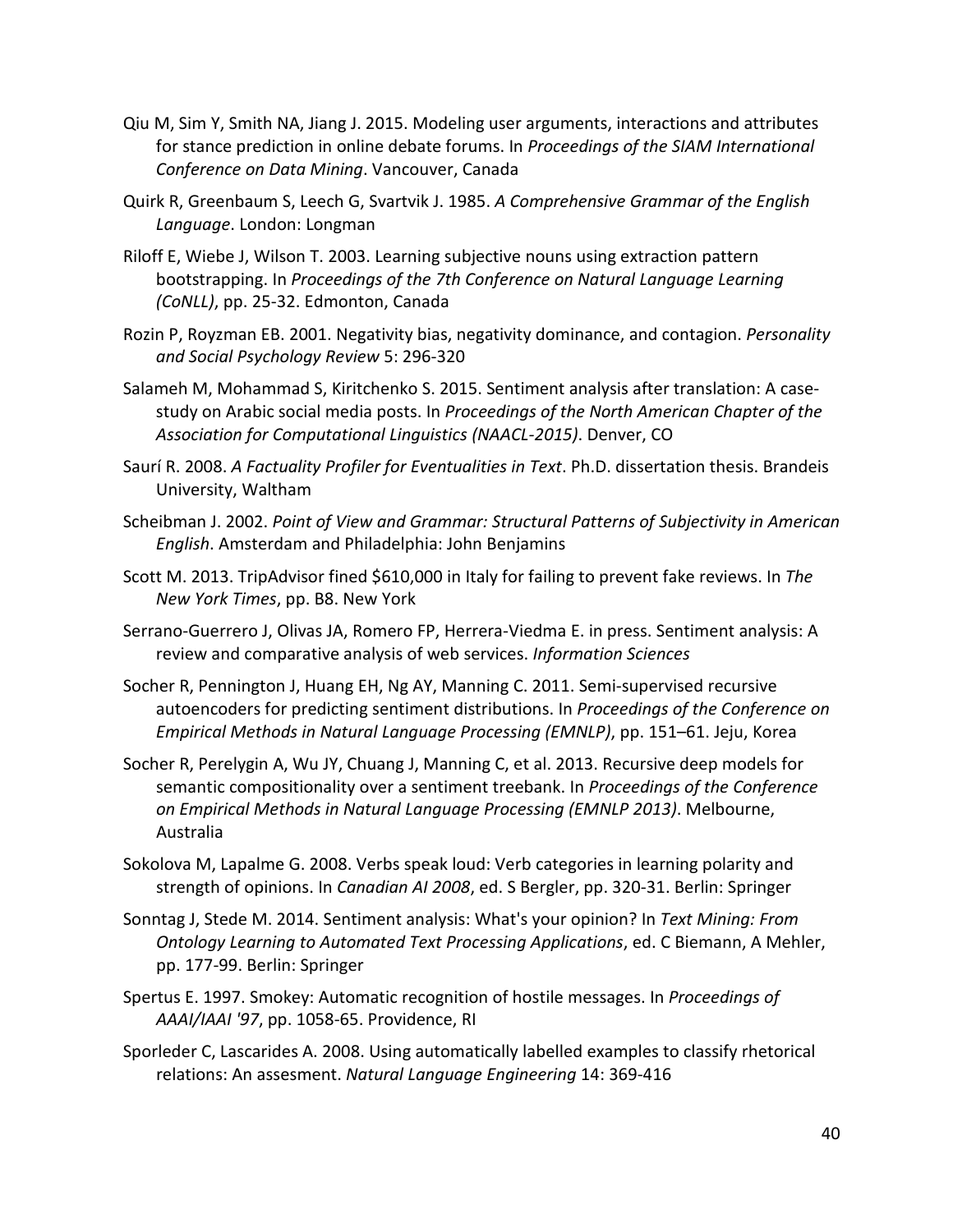- Stein D. 1995. Subjective meanings and the history of inversions in English. In *Subjectivity and Subjectivisation: Linguistic Perspectives*, ed. D Stein, S Wright, pp. 129-50. Cambridge: Cambridge University Press
- Stewart M. 2015. The language of praise and criticism in a student evaluation survey. *Studies in Educational Evaluation* 45: 1-9
- Streitfeld D. 2013. Give yourself 5 stars? Online, it might cost you. In *The New York Times*, pp. A1. New York
- Subrahmanian V, Reforgiato D. 2008. AVA: Adjective-verb-adverb combinations for sentiment analysis. *Intelligent Systems* 23: 43-50
- Taboada M. 2008. SFU Review Corpus. Vancouver: Simon Fraser University, [http://www.sfu.ca/~mtaboada/research/SFU\\_Review\\_Corpus.html](http://www.sfu.ca/%7Emtaboada/research/SFU_Review_Corpus.html)
- Taboada M, Brooke J, Stede M. 2009. Genre-based paragraph classification for sentiment analysis. In *Proceedings of the 10th Annual SIGDIAL Meeting on Discourse and Dialogue*, pp. 62-70. London, UK
- Taboada M, Brooke J, Tofiloski M, Voll K, Stede M. 2011. Lexicon-based methods for sentiment analysis. *Computational Linguistics* 37: 267-307
- Taboada M, Gillies MA, McFetridge P. 2006. Sentiment classification techniques for tracking literary reputation. In *Proceedings of LREC Workshop, "Towards Computational Models of Literary Analysis"*, pp. 36-43. Genoa, Italy
- Taboada M, Gómez-González MdlÁ. 2012. Discourse markers and coherence relations: Comparison across markers, languages and modalities. *Linguistics and the Human Sciences* 6: 17-41
- Taboada M, Grieve J. 2004. Analyzing appraisal automatically. In *Proceedings of AAAI Spring Symposium on Exploring Attitude and Affect in Text (AAAI Technical Report SS-04-07)*, ed. Y Qu, JG Shanahan, J Wiebe, pp. 158-61. Stanford University, CA: AAAI Press
- Thelwall M, Buckley K, Paltoglou G, Cai D, Kappas A. to appear. Sentiment strength detection in short informal text. *Journal of the American Society for Information Science and Technology*
- Thomas M, Pang B, Lee L. 2006. Get out the vote: Determining support or opposition from Congressional floor-debate transcripts. In *Proceedings of the 2006 Conference on Empirical Methods in Natural Language Processing*, pp. 327-35. Sydney, Australia
- Thompson SA. 2002. "Object complements" and conversation: Towards a realistic account. *Studies in Language* 26: 125-64
- Traugott EC. 1995. Subjectification in grammaticalisation. In *Subjectivity and Subjectivisation: Linguistic Perspectives*, ed. D Stein, S Wright, pp. 31-54. Cambridge: Cambridge University Press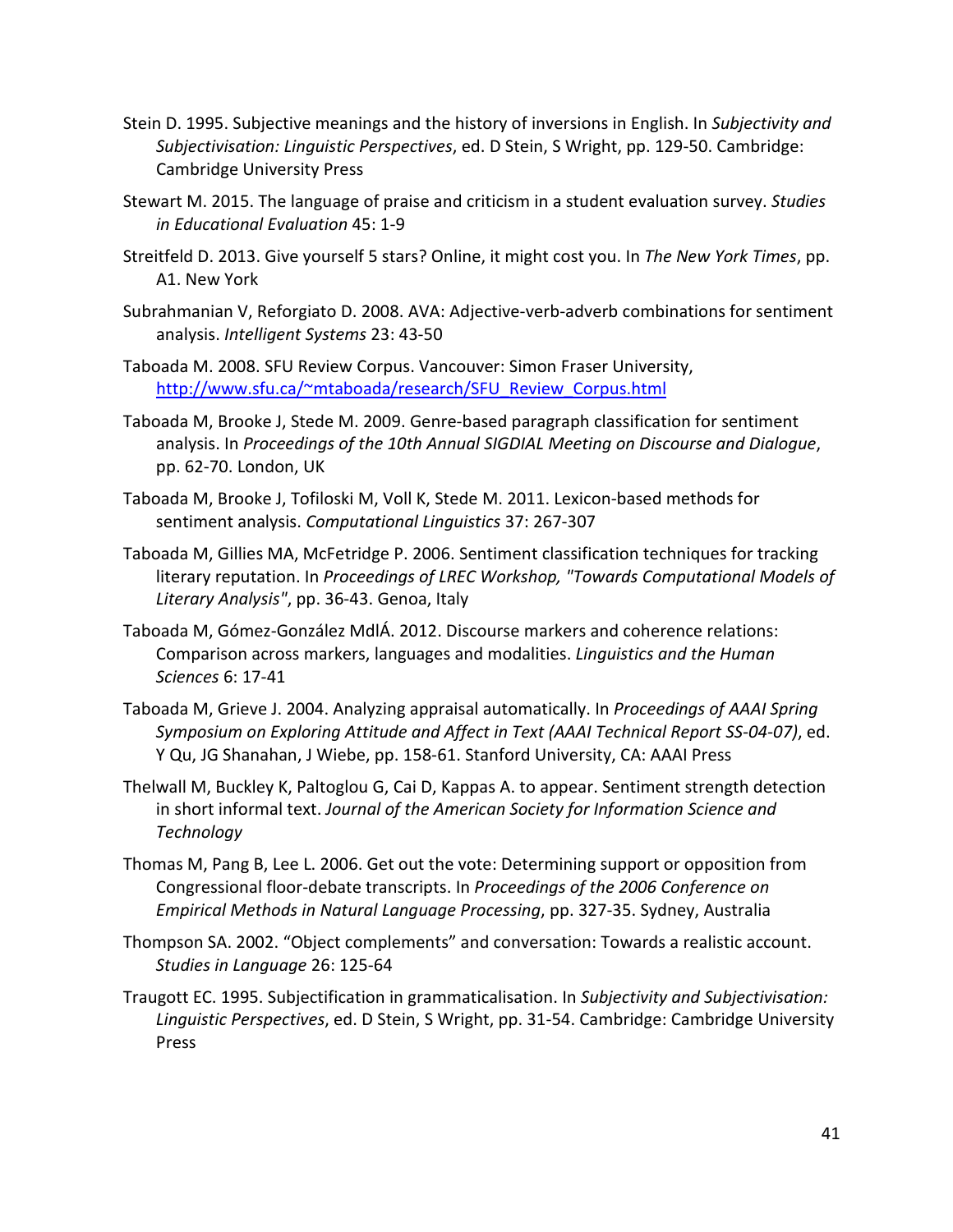- Traugott EC. 2010. (Inter)subjectivity and (inter)subjectification: A reassessment. In *Subjectification, Intersubjectification and Grammaticalization*, ed. K Davidse, L Vandelanotte, H Cuyckens, pp. 29-74. Berlin: De Gruyter Mouton
- Trnavac R, Taboada M. 2012. The contribution of nonveridical rhetorical relations to evaluation in discourse. *Language Sciences* 34: 301-18
- Tsur O, Davidov D, Rappoport A. 2010. ICWSM A great catchy name: Semi-supervised recognition of sarcastic sentences in online product reviews. In *Proceedings of the 4th International Conference on Weblogs and Social Media*, pp. 162-69. Washington, DC
- Tumasjan A, Sprenger TO, Sandner PG, Welpe IM. 2010. Predicting elections with Twitter: What 140 characters reveal about political sentiment. In *Proceedings of the 4th International Conference on Weblogs and Social Media*, pp. 178-85
- Turney P. 2002. Thumbs up or thumbs down? Semantic orientation applied to unsupervised classification of reviews. In *Proceedings of 40th Meeting of the Association for Computational Linguistics*, pp. 417-24. Philadelphia, PA
- Turney P, Littman M. 2002. *Unsupervised learning of semantic orientation from a hundredbillion-word corpus. Rep. ERB-1094, NRC 44929*, National Research Council of Canada
- Turney P, Littman M. 2003. Measuring praise and criticism: Inference of semantic orientation from association. *ACM Transactions on Information Systems* 21: 315-46
- Utsumi A. 2000. Verbal irony as implicit display of ironic environment: Distinguishing ironic utterances from nonirony. *Journal of Pragmatics* 32: 1777-806
- Velldall E, Ovrelid L, Read J, Oepen S. 2012. Speculation and negation: Rules, rankers, and the role of syntax. *Computational Linguistics* 38: 369-410
- Verhagen A. 2005. *Constructions of Intersubjectivity: Discourse, Syntax, and Cognition*. Oxford: Oxford University Press
- Vilares D, Alonso MA, Gómez-Rodríguez C. 2013. A syntactic approach for opinion mining on Spanish reviews. *Natural Language Engineering*: in press
- Vilares D, Alonso MA, Gómez-Rodríguez C. 2015. On the usefulness of lexical and syntactic processing in polarity classification of Twitter messages. *Journal of the Association for Information Science and Technology*: in press
- Vincze V, Szarvas G, Farkas R, Móra G, Csirik J. 2008. The BioScope corpus: biomedical texts annotated for uncertainty, negation and their scopes. *BMC Bioinformatics* 9(Suppl 11):S9
- Waltinger U. 2010. GermanPolarityClues: A lexical resource for German sentiment analysis. In *Proceedings of the Seventh conference on International Language Resources and Evaluation (LREC'10)*. Valletta, Malta
- Wan X. 2008. Using bilingual knowledge and ensemble techniques for unsupervised Chinese sentiment analysis. In *Proceedings of the 2008 Conference on Empirical Methods in Natural Language Processing*, pp. 553-61. Honolulu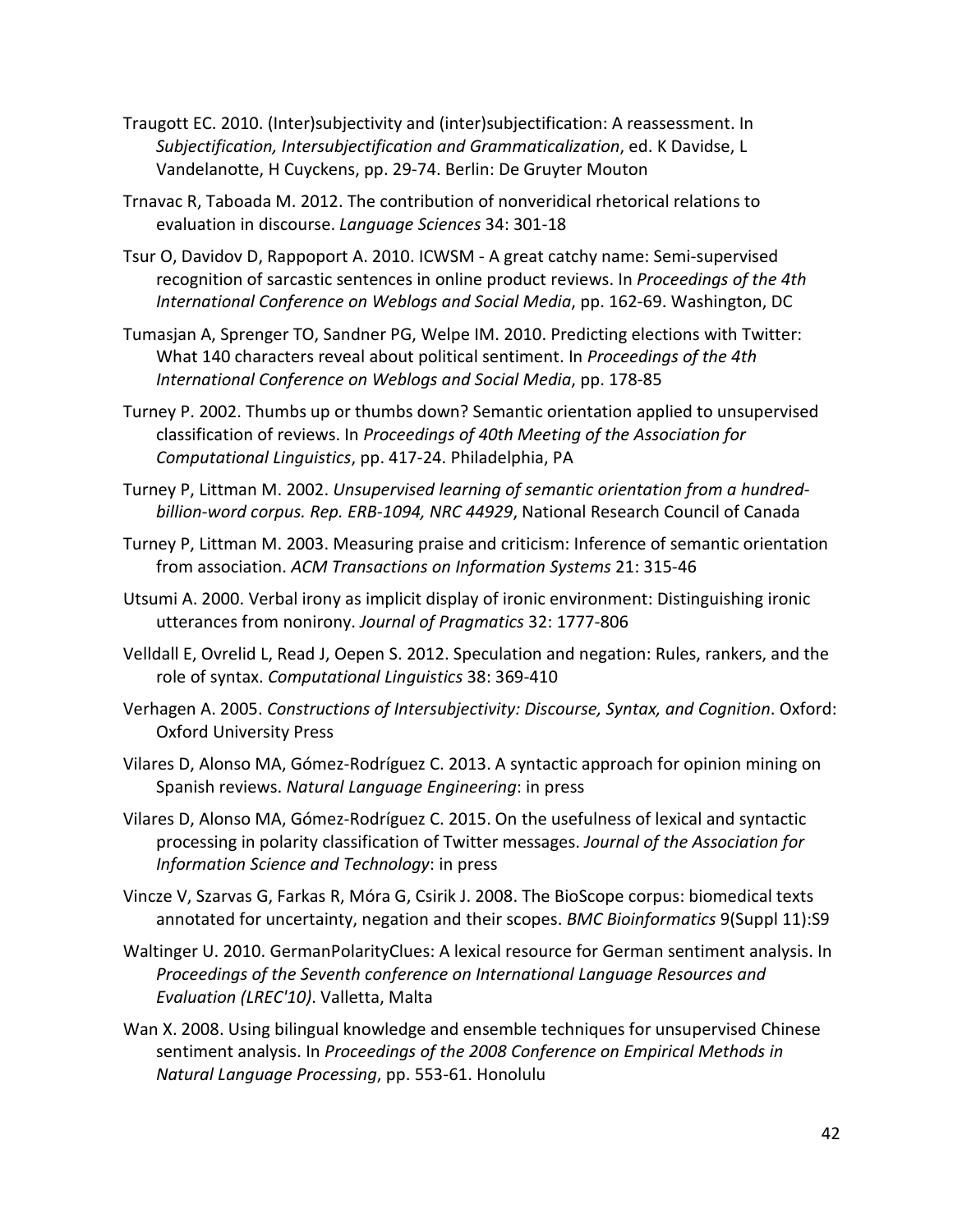- Wang F, Wu Y, Qiu L. 2012. Exploiting discourse relations for sentiment analysis. In *Proceedings of the 24th International Conference on Computational Linguistics (COLING), Posters*, pp. 1311-20. Mumbai, India
- Wang Y, Hu Y, Kambhampati S, Li B. 2015. Inferring sentiment from web images with joint inference on visual and social cues: A regulated matrix factorization approach. In *Proceedings of the 9th International Conference on Web and Social Media*. Oxford, UK
- Wiebe J. 1994. Tracking point of view in narrative. *Computational Linguistics* 20: 233-87
- Wiebe J, Breck E, Buckley C, Cardie C, Davis P, et al. 2003. Recognizing and organizing opinions expressed in the world press. In *Working Notes of the AAAI Spring Symposium in New Directions in Question Answering*, pp. 12-19. Stanford, CA
- Wiebe J, Riloff E. 2005. Creating subjective and objective sentence classifiers from unannotated texts. In *Proceedings of Sixth International Conference on Intelligent Text Processing and Computational Linguistics (CICLing-2005)*. Mexico City, Mexico
- Wiebe J, Wilson T, Bruce R, Bell M, Martin M. 2004. Learning subjective language. *Computational Linguistics* 30: 277-308
- Wiebe J, Wilson T, Cardie C. 2005. Annotating expressions of opinions and emotions in language. *Language Resources and Evaluation* 39: 165-210
- Wilson T, Wiebe J, Hoffmann P. 2005. Recognizing contextual polarity in phrase-level sentiment analysis. In *Proceedings of the 2005 Human Language Technology Conference and the Conference on Empirical Methods in Natural Language Processing (HLT/EMNLP-05)*, pp. 347-54. Vancouver, Canada
- Wilson T, Wiebe J, Hoffmann P. 2009. Recognizing contextual polarity: An exploration of features for phrase-level sentiment analysis. *Computational Linguistics* 35: 399-433
- Wilson T, Wiebe J, Hwa R. 2006. Recognizing strong and weak opinion clauses. *Computational Intelligence* 22: 73-99
- Witten IH, Frank E. 2005. *Data Mining: Practical Machine Learning Tools and Techniques*. San Francisco: Morgan Kaufmann
- Yang Y. 1999. An evaluation of statistical approaches to text classification. *Journal of Information Retrieval* 1: 67-88
- Yessenalina A, Choi Y, Cardie C. 2010. Automatically generating annotator rationales to improve sentiment classification. In *Proceedings of the ACL 2010 Conference Short Papers*, pp. 336-41. Uppsala, Sweden
- Zaenen A, Polanyi L. 2004. Contextual valence shifters. In *Proceedings of AAAI Spring Symposium on Exploring Attitude and Affect in Text (AAAI Technical Report SS-04-07)*, ed. Y Qu, JG Shanahan, J Wiebe, pp. 106-11. Stanford University, CA: AAAI Press
- Ziyan C, Huang Y, Tian J, Liu X, Fu K, Huang T. in press. Joint model for subsentence-level sentiment analysis with Markov logic. *Journal of the Association for Information Science and Technology*